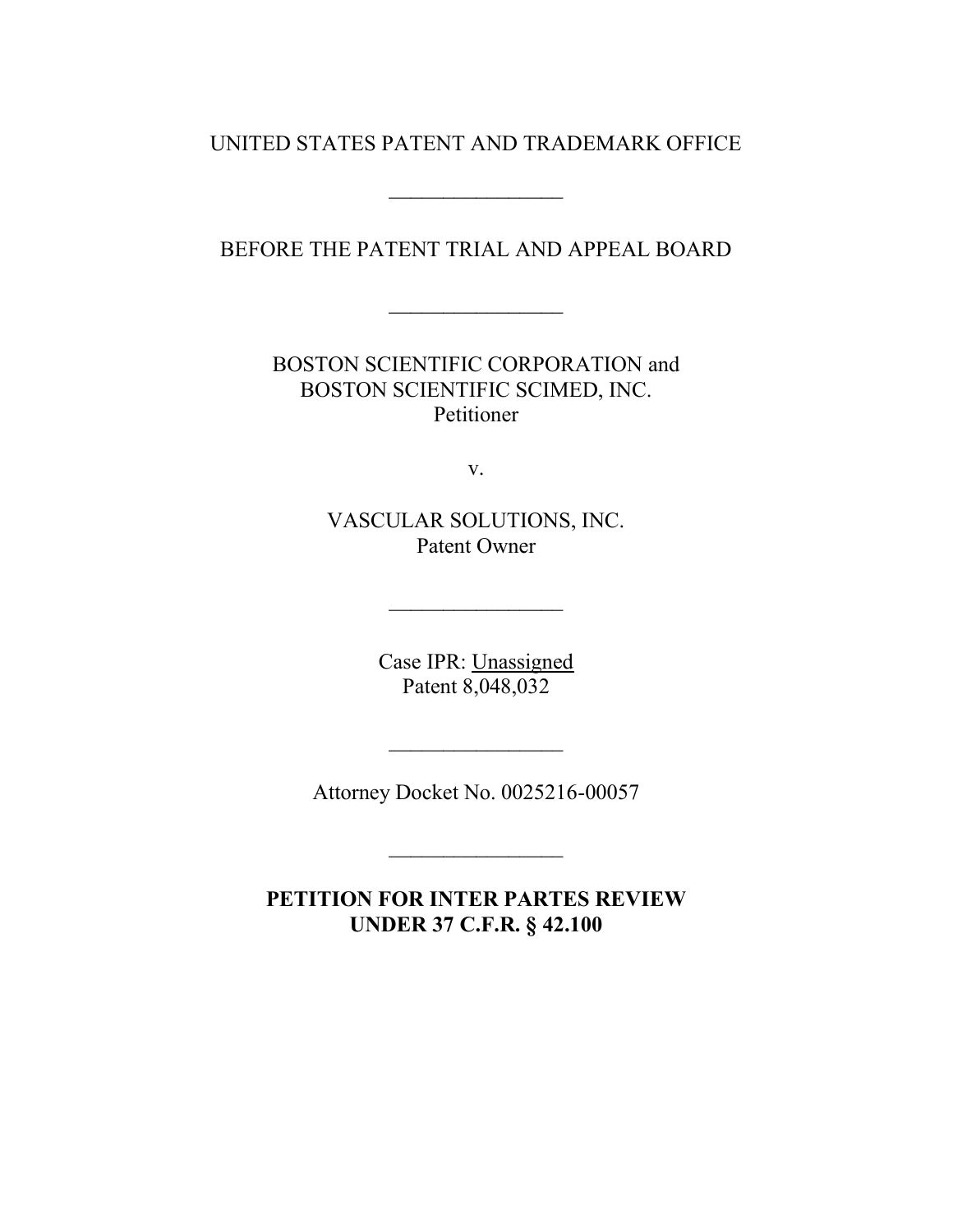# **TABLE OF CONTENTS**

| $\mathbf{I}$ . |                 |                                                                            |  |
|----------------|-----------------|----------------------------------------------------------------------------|--|
|                | A.              |                                                                            |  |
|                | B <sub>1</sub>  |                                                                            |  |
|                | $\mathcal{C}$ . | Lead And Back-Up Counsel (37 C.F.R. §§ 42.8(b)(3), 42.10(a))2              |  |
|                | D.              |                                                                            |  |
| II.            |                 |                                                                            |  |
| Ш.             |                 | SUMMARY OF RELEVANT TECHNOLOGY AND '032 PATENT 3                           |  |
|                | A.              | Overview Of Interventional Cardiology Procedures 3                         |  |
|                | <b>B.</b>       |                                                                            |  |
|                | $\mathcal{C}$ . |                                                                            |  |
| IV.            |                 |                                                                            |  |
|                | A.              |                                                                            |  |
|                | <b>B.</b>       |                                                                            |  |
|                | $\mathcal{C}$ . | Claims for Which <i>Inter Partes</i> Review Is Requested10                 |  |
|                | D.              | The Specific Art and Statutory Ground(s) on Which the Challenge            |  |
|                |                 |                                                                            |  |
|                | Ε.              |                                                                            |  |
|                |                 | 1.                                                                         |  |
|                |                 | 2.                                                                         |  |
|                |                 | 3 <sub>1</sub><br>"to receive an interventional cardiology device into the |  |
|                |                 | coaxial lumen while the proximal portion remains within the                |  |
|                |                 | lumen of the guide catheter" / "adapted to receive an                      |  |
|                |                 | interventional cardiology device passed through continuous                 |  |
|                |                 | lumen of the guide catheter and into the coaxial lumen while               |  |
|                |                 |                                                                            |  |
|                |                 | "adapted to be extended beyond the distal end of the guide<br>4.           |  |
|                |                 | catheter while a proximal portion remains within the                       |  |
|                |                 | lumen of the guide catheter, such that the device assists in               |  |
|                |                 | resisting axial and shear forces exerted by the                            |  |
|                |                 | interventional cardiology device passed through and                        |  |
|                |                 | beyond the coaxial lumen that would otherwise tend to                      |  |
|                |                 | dislodge the guide catheter from the branch artery"16                      |  |
|                | F.              | Non-Redundancy of Proposed Alternative Grounds 17                          |  |
|                | G.              |                                                                            |  |
|                | Η.              |                                                                            |  |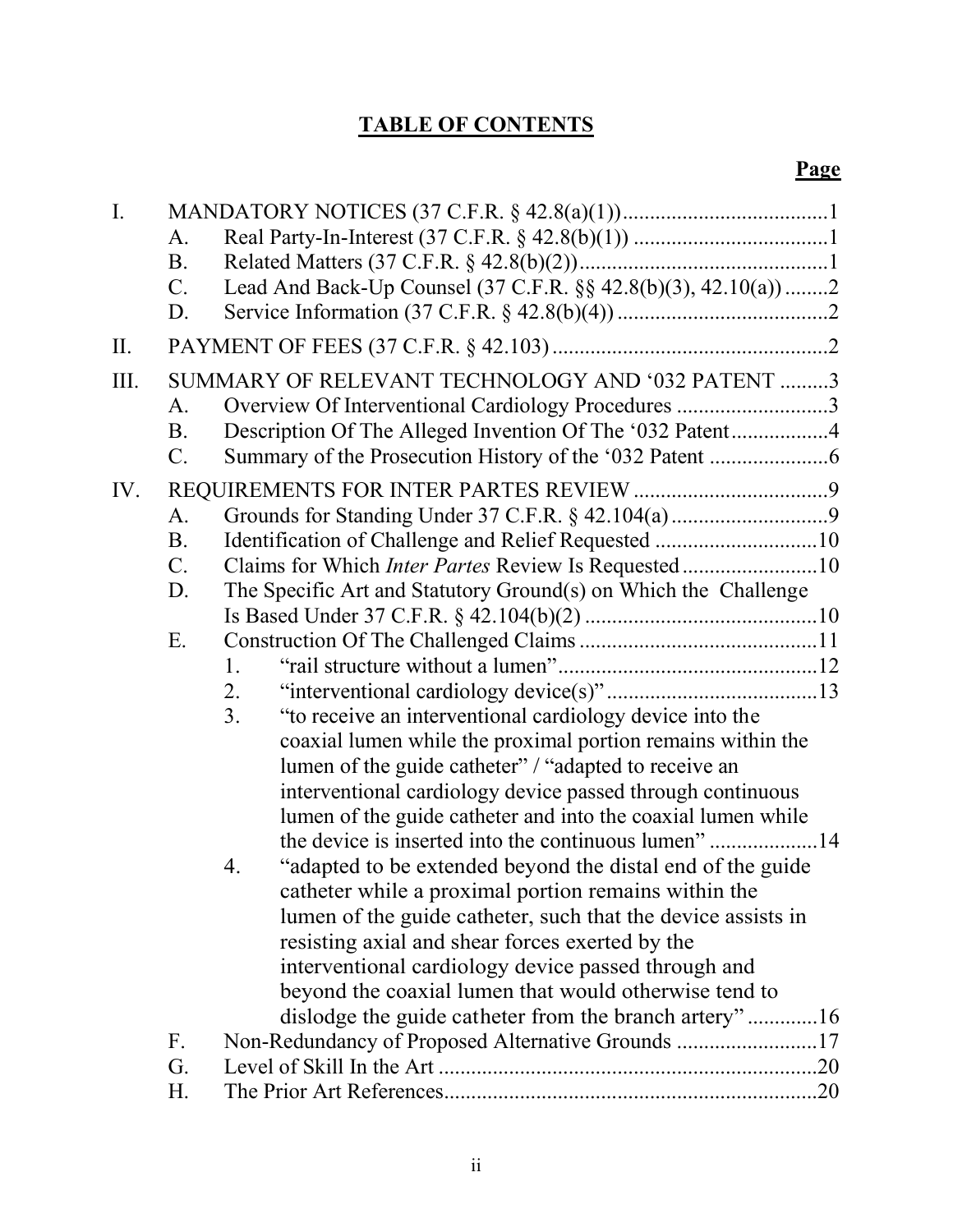|             |                 | $\mathbf{1}$ .                                                  |     |
|-------------|-----------------|-----------------------------------------------------------------|-----|
|             |                 | $\overline{2}$ .                                                |     |
|             |                 | 3 <sub>1</sub>                                                  |     |
|             |                 | 4.                                                              |     |
|             |                 | 5.                                                              |     |
|             | $\mathbf{I}$ .  |                                                                 |     |
| $V_{\cdot}$ |                 | SUPPORTING EVIDENCE UNDER 37 C.F.R. § 42.104(B)(5)24            |     |
| VI.         |                 |                                                                 |     |
|             | $A_{\cdot}$     | Claims 1, 2, 8, 11, And 17 Are Anticipated Under 35 U.S.C. $\S$ |     |
|             |                 |                                                                 | .25 |
|             |                 | $1_{-}$                                                         |     |
|             |                 | $\overline{2}$ .                                                |     |
|             |                 | 3 <sub>1</sub>                                                  |     |
|             |                 | $\overline{4}$ .                                                |     |
| VII.        |                 |                                                                 |     |
|             | $\mathsf{A}$ .  | Claims 1-4, 8, 11, 13 And 17 Are Obvious Under 35 U.S.C. § 103  |     |
|             |                 |                                                                 |     |
|             | <b>B.</b>       | Claims 1-4, 8, 11, 13 And 17 Are Obvious Under 35 U.S.C. § 103  |     |
|             |                 |                                                                 |     |
|             | $\mathcal{C}$ . | Claims 1-4, 8, 11, 13 and 17 Are Obvious Under 35 U.S.C. § 103  |     |
|             |                 |                                                                 |     |
|             | D.              | Claims 8 And 17 Are Obvious Under 35 U.S.C. § 103 Over Adams    |     |
|             |                 | '292 In View Of The Knowledge of One Of Skill In The Art57      |     |
|             | E.              | Claims 1, 2.8, 11 And 17 Are Obvious Under 35 U.S.C. § 103      |     |
|             |                 |                                                                 |     |
|             |                 |                                                                 |     |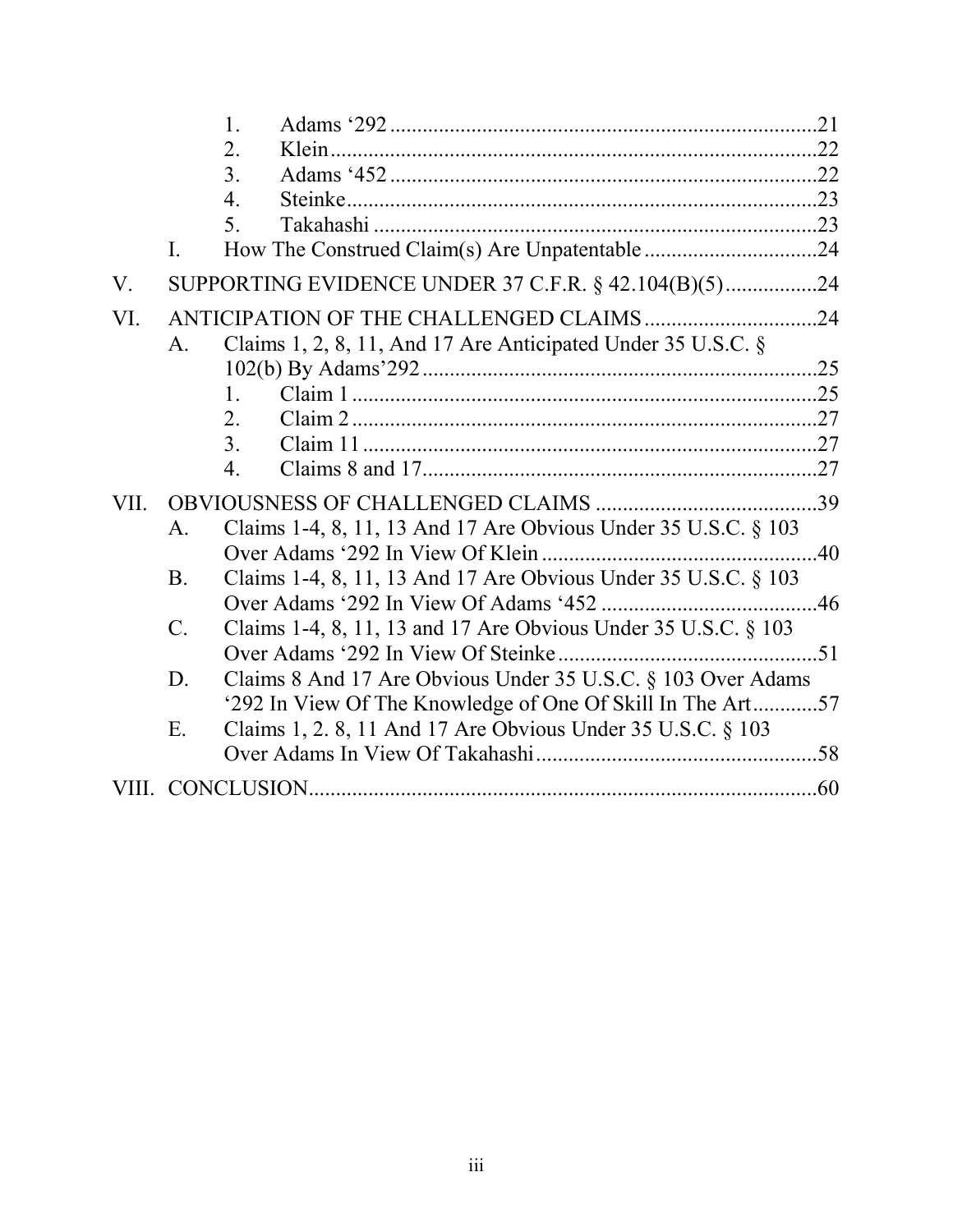| <b>Exhibit Description</b>                                             | <b>Exhibit No.</b> |
|------------------------------------------------------------------------|--------------------|
| U.S. Patent No. 8,048,032 to Root, et al.                              | 1001               |
| File History for U.S. Patent No. 8,048,032                             | 1002               |
| Declaration of Ronald Jay Solar, Ph.D., with attached Appendix1:       | 1003               |
| Curriculum Vitae of Ronald Jay Solar, Ph.D. and attached Appendix      |                    |
| 2: Prior Expert Testimony of Ronald Jay Solar, Ph.D                    |                    |
| U.S. Patent No. 8,292,850 to Root, et al.                              | 1004               |
| U.S. Patent No. 8,142,413 to Root, et al.                              | 1005               |
| File History for U.S. Patent No. 8,292,850                             | 1006               |
| File History for U.S. Patent No. 8,142,413                             | 1007               |
| Copy of a Second Petition (excluding exhibits) for <i>Inter Partes</i> | 1008               |
| Review Filed Concurrently by Petitioner on the '032 Patent             |                    |
| U.S. Publication No. 2004/0236215 A1 to Mihara et al.                  | 1009               |
| Translation of Japanese Patent Application No. 2003-070808             | 1010               |
| U.S. Patent No. 5,527,292 to Adams et al.                              | 1011               |
| U.S. Publication No. 2003/0195546 A1 to Solar, et al.                  | 1012               |
| U.S. Patent No. 6,638,268 to Niazi                                     | 1013               |
| U.S. Publication No. 2005/0004523 A1 to Osborne, et al.                | 1014               |
| U.S. Publication No. 2004/0127927 to Adams                             | 1015               |
| U.S. Patent No. 6,338,725 B1 to Hermann et al.                         | 1016               |
| U.S. Patent No. 5,776,141 to Klein et al.                              | 1017               |
| U.S. Patent No. 7,232,452 to Adams et al.                              | 1018               |
| U.S. Patent No. 5,328,472 to Steinke et al.                            | 1019               |
| Takahashi et al., "New Method to Increase a Backup Support of a 6      | 1020               |
| French Guiding Coronary Catheter," Catherization and                   |                    |
| Cardiovascular Interventions 63:452-456 (2004)                         |                    |
| U.S. Patent No. 5,690,613 to Verbeek                                   | 1021               |
| U.S. Patent No. $5,156,594$ to Keith                                   | 1022               |
| U.S. Patent No. 5,102,403 to Alt                                       | 1023               |
| Kucklick, Theodore R., The Medical Device R&D Handbook (2006)          | 1024               |
| Amended Complaint filed by Vascular Solutions, Inc. in Vascular        | 1025               |
| Solutions, Inc. v. Boston Scientific Corporation, No. 13-cv-1172       |                    |
| (JRT-SER) (D. Minn.) (May 28, 2013)                                    |                    |
| Memorandum In Support of Motion for Preliminary Injunction filed       | 1026               |
| by Vascular Solutions, Inc. in Vascular Solutions, Inc. v. Boston      |                    |
| Scientific Corporation, No. 13-cv-1172 (JRT-SER) (D. Minn.)            |                    |
| (June $10, 2013$ )                                                     |                    |

# **Exhibit List for** *Inter Partes* **Review of U.S. Patent No. 8,048,032**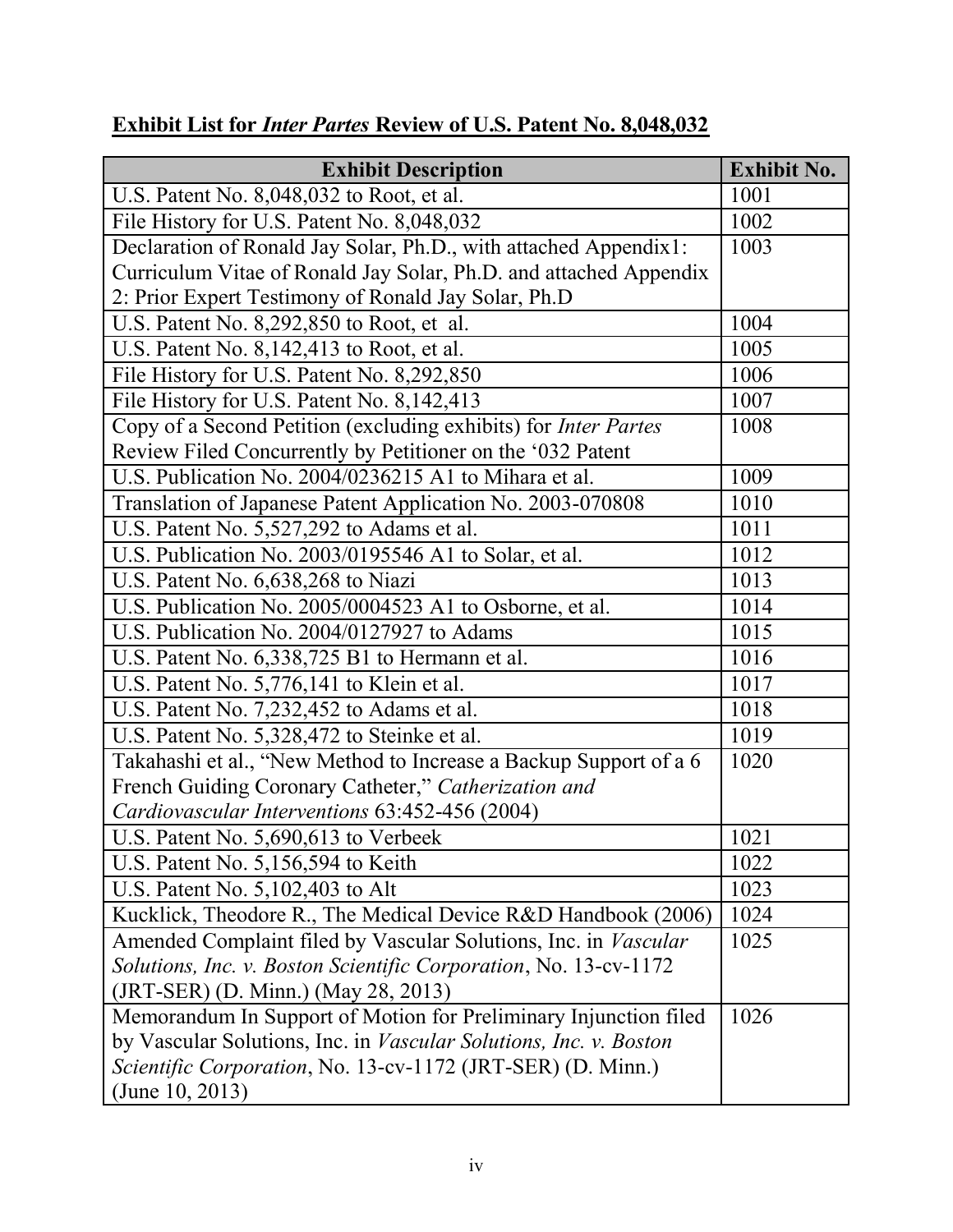| Declaration of Howard Root In Support of Vascular Solution, Inc.'s            | 1027 |
|-------------------------------------------------------------------------------|------|
| Motion for Preliminary Injunction with Non-Confidential Exhibits              |      |
| filed in Vascular Solutions, Inc. v. Boston Scientific Corporation,           |      |
| No. 13-cv-1172 (JRT-SER) (D. Minn.) (June 10, 2013)                           |      |
| Boston Scientific Corporation Opposition to Vascular Solutions,               | 1028 |
| Inc.'s Motion for Preliminary Injunction filed in <i>Vascular Solutions</i> , |      |
| Inc. v. Boston Scientific Corporation, No. 13-cv-1172 (JRT-SER)               |      |
| (D. Minn.) (July 28, 2013)                                                    |      |
| Non-Confidential Memorandum Opinion and Order Granting In Part                | 1029 |
| Plaintiff's Motion for Preliminary Injunction filed in Vascular               |      |
| Solutions, Inc. v. Boston Scientific Corporation, No. 13-cv-1172              |      |
| (JRT-SER) (D. Minn.) (December 19, 2013)                                      |      |
| Boston Scientific Corporation's Motion for An Interim Stay and                | 1030 |
| Stay Pending Appeal, No. 2014-1185 (Fed. Cir.) filed December 27,             |      |
| 2013                                                                          |      |
| Vascular Solutions, Inc.'s Opposition to Boston Scientific                    | 1031 |
| Corporation's Motion for An Interim Stay and Stay Pending Appeal,             |      |
| No. 2014-1185 (Fed. Cir.) filed January 3, 2014                               |      |
| Boston Scientific Corporation's Non-Confidential Opening Brief,               | 1032 |
| No. 2014-1185 (Fed. Cir.) filed January 7, 2014                               |      |
| Vascular Solutions, Inc.'s Non-Confidential Responsive Brief, No.             | 1033 |
| 2014-1185 (Fed. Cir.) filed January 29, 2014                                  |      |
| Boston Scientific Corporation's Reply Brief, No. 2014-1185                    | 1034 |
| (Fed. Cir.) filed February 3, 2014                                            |      |
| Transcript of Oral Argument Proceedings held on April 8, 2014                 | 1035 |
| (Fed. Cir.)                                                                   |      |
| Federal Circuit Order Vacating Preliminary Injunction (April 15,              | 1036 |
| 2014)                                                                         |      |
| Joint Claim Construction Statement filed in Vascular Solutions, Inc.          | 1037 |
| v. Boston Scientific Corporation, No. 13-cv-1172 (JRT-SER)                    |      |
| (D. Minn.) (February 21, 2014)                                                |      |
| U.S. Patent No. 6,997,908 B2 to Carrillo, Jr., et al.                         | 1038 |
| Monorail Piccolino Publication, Introducing the Schneider                     | 1039 |
| MONORAIL-GEX <sup>TM</sup> Guidewire Exchange Catheter Brochure               |      |
|                                                                               |      |
| U.S. Publication No. 2002/0165598 A1 to Wahr et al.                           | 1040 |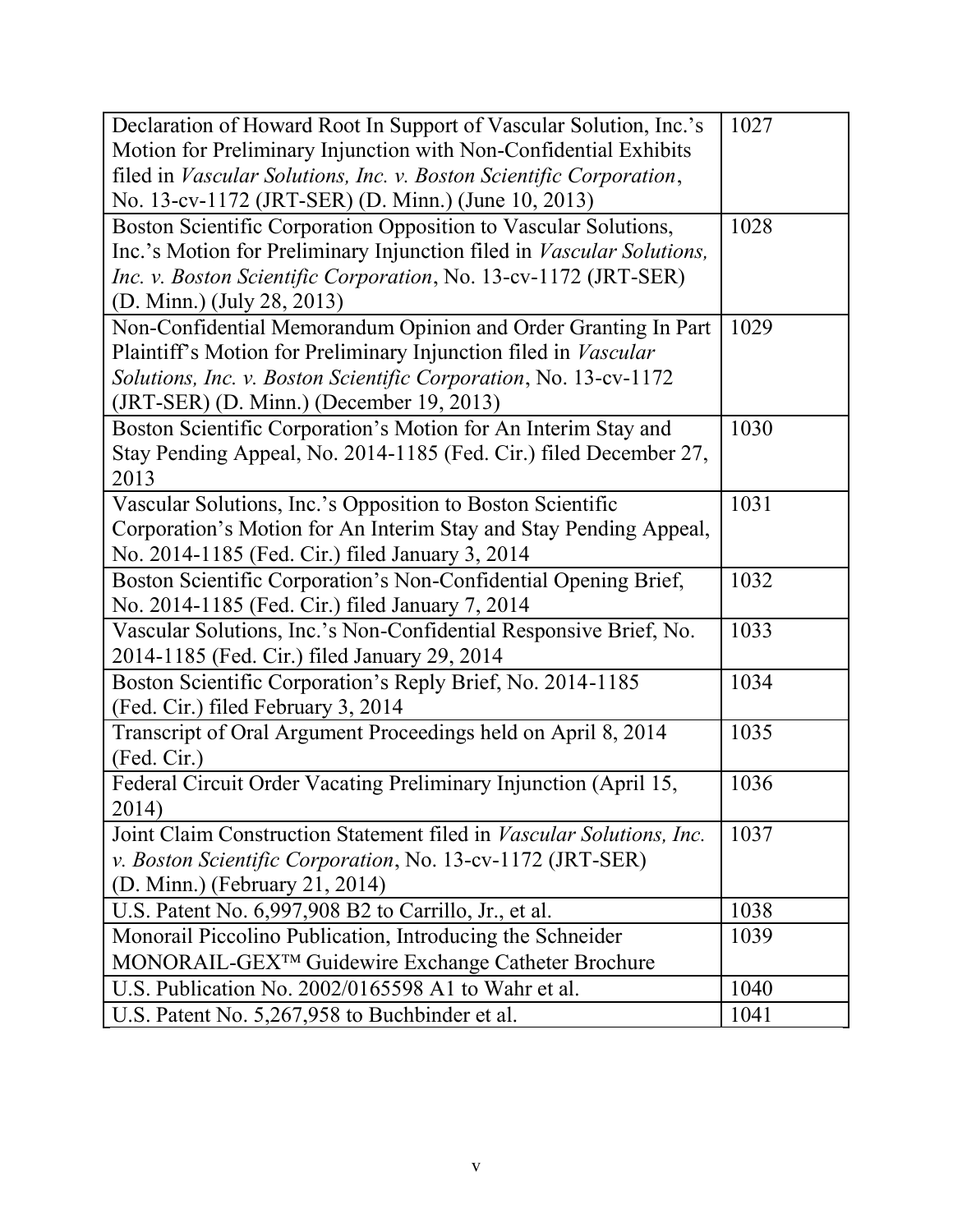*Inter partes* review is respectfully requested for claims 1-4, 8, 11, 13, and 17 of U.S. Patent No. 8,048,032 ("the '032 Patent") (Exh. 1001).

# 7& **MANDATORY NOTICES (37 C.F.R. § 42.8(a)(1))**

The following mandatory notices are provided as part of this Petition.

### /& **Real Party-In-Interest (37 C.F.R. § 42.8(b)(1))**

Boston Scientific Corporation and Boston Scientific Scimed, Inc. (collectively "Petitioner") are the real parties-in-interest.

### 0& **Related Matters (37 C.F.R. § 42.8(b)(2))**

The '032 Patent is presently the subject of litigation brought by the Patent Owner against Petitioner in the U.S. District Court for the District of Minnesota in a case titled *Vascular Solutions, Inc. v. Boston Scientific Corp.*, No. 1:13-cv-1172 (JRT/SER) (May 16, 2013). Petitioner is also seeking *inter partes* review of the "032 Patent on other grounds in another petition to be filed concurrently herewith. Further, Petitioner is filing two separate petitions on non-redundant grounds seeking *inter partes* review of U.S. Patent No. 8,292,850 (the "850 patent") and one petition seeking review of U.S. Patent No. 8,  $142,413$  (the "413 patent" (Exh. 1005)) to be filed concurrently herewith. In all, five petitions will be filed. Petitioner requests that all of these petitions be assigned to the same Board for administrative efficiency, as all three patents are closely related and are directed generally to the same subject matter. Specifically, the '850 patent (Exh. 1004) is a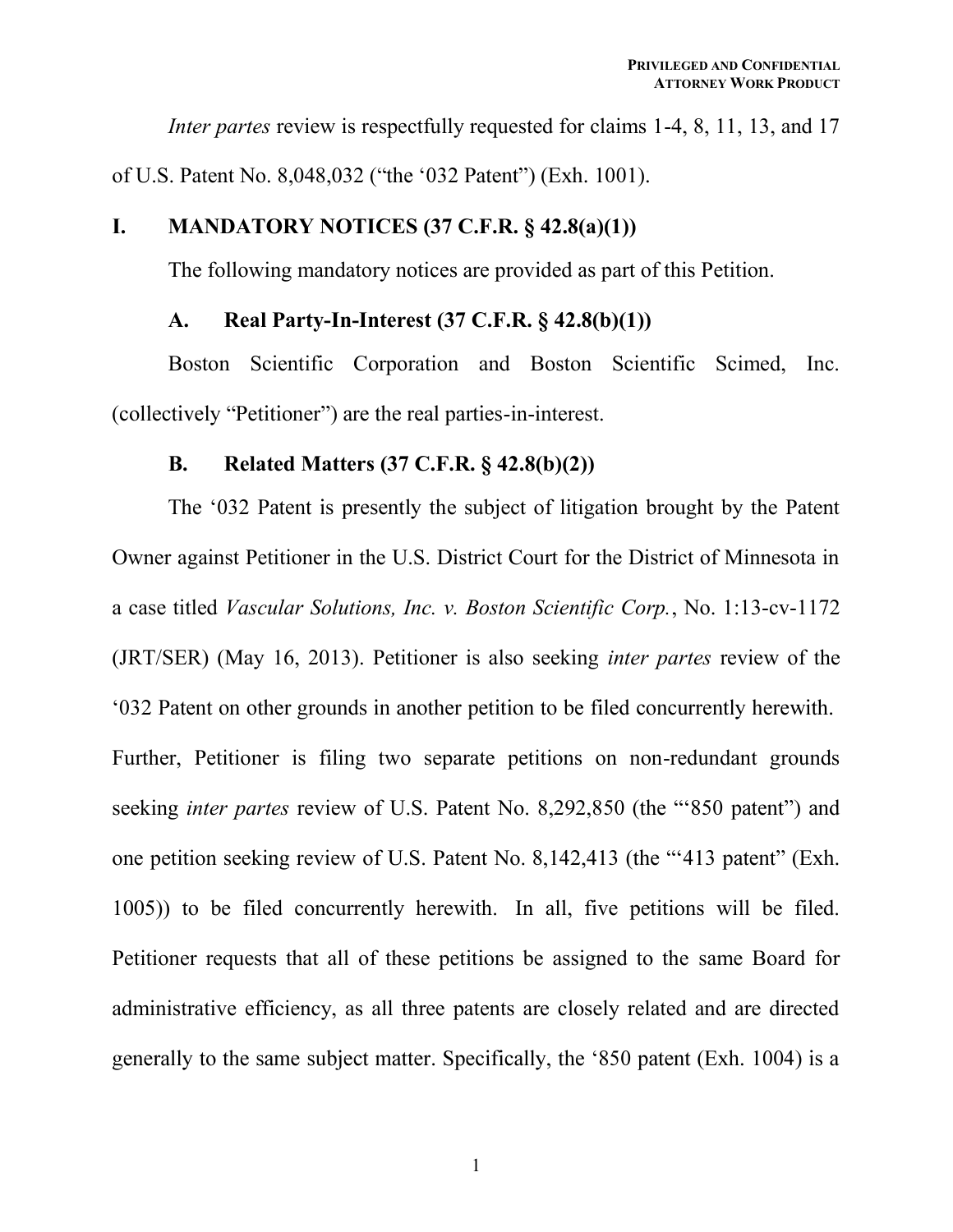division of application No. 12/824,734, which issued as the '413 patent (Exh.  $1005$ ), and the '413 patent is a division of application No.  $11/416,629$ , which issued as the '032 patent. The claims challenged therein are method  $('413$  patent) and system ('850 patent) versions of the apparatus claims of the '032 patent challenged herein.

# **C.** Lead And Back-Up Counsel  $(37 \text{ C.F.R.} \$ §§  $42.8(b)(3), 42.10(a))$

Petitioners designate undersigned David R. Marsh (Reg. No. 41,408) of Arnold & Porter LLP as lead counsel and Kristan L. Lansbery (Reg. No. 53,183), also of Arnold & Porter LLP, as back-up counsel.

| <b>Lead Counsel</b>              | <b>Back-Up Counsel</b>                |
|----------------------------------|---------------------------------------|
| David R. Marsh (Reg. No. 41,408) | Kristan L. Lansbery (Reg. No. 53,183) |
| <b>ARNOLD &amp; PORTER LLP</b>   | ARNOLD & PORTER LLP                   |
| 555 Twelfth Street, NW           | 555 Twelfth Street, NW                |
| Washington, DC 20004-1206        | Washington, DC 20004-1206             |
| Telephone: 202.942.5068          | Telephone: 202.942.5186               |
| Facsimile: 202.942.5999          | Facsimile: 202.942.5999               |
| Email: david.marsh@aporter.com   | Email: kristan.lansbery@aporter.com   |

# 2& **Service Information (37 C.F.R. § 42.8(b)(4))**

Petitioner consents to service by email to lead and backup counsel at

xBSC\_VSI\_IPRService@aporter.com.

# $II.$  PAYMENT OF FEES (37 C.F.R.  $§$  42.103)

The undersigned authorizes the Office to charge Deposit Account No. 50-

2387 the fee set forth in 37 C.F.R. § 42.15(a), or any other applicable fees, for this

Petition for *inter partes* review. The undersigned further authorizes payment for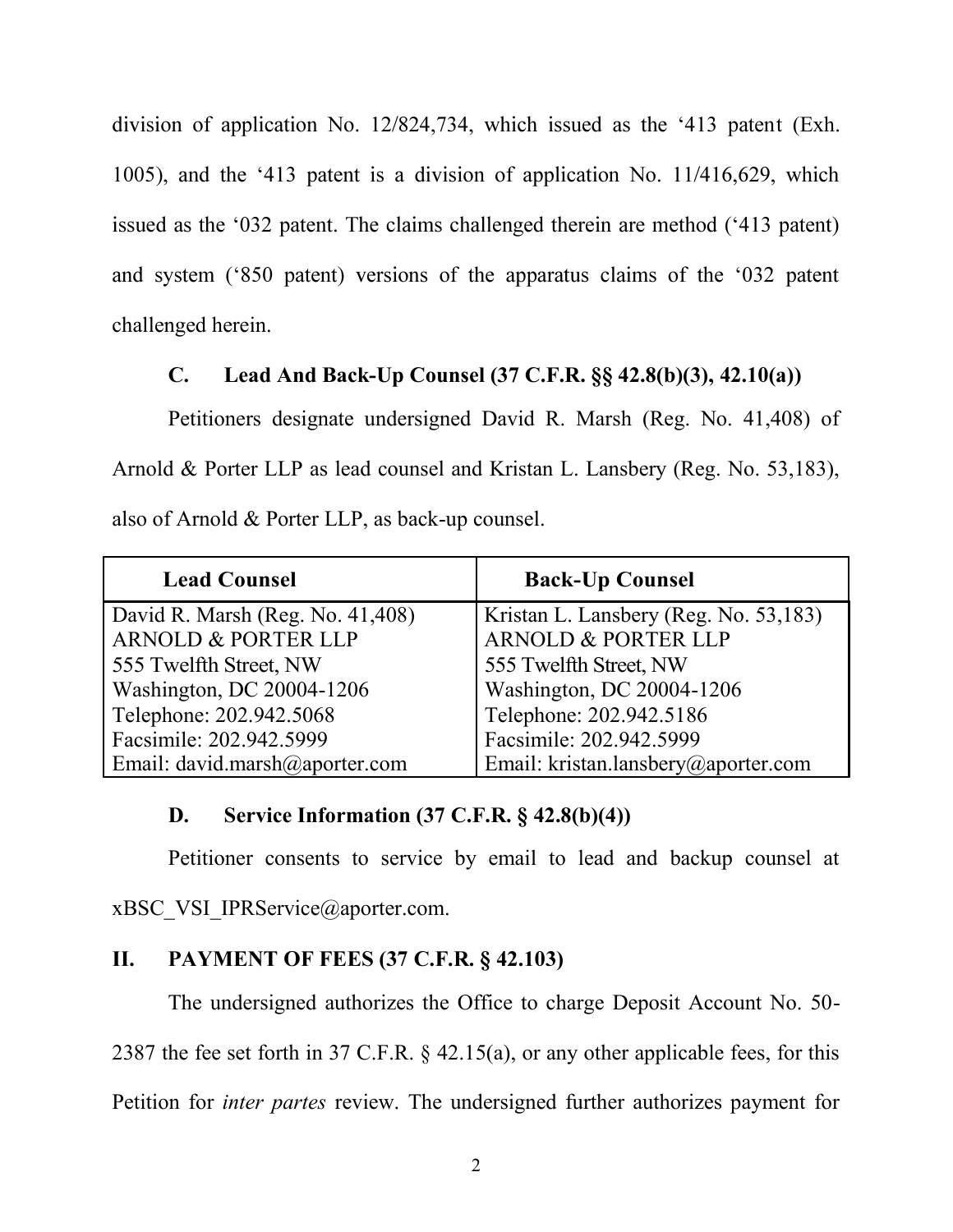any additional fees that might be due in connection with this Petition to be charged to the above-referenced Deposit Account.

#### **III. SUMMARY OF RELEVANT TECHNOLOGY AND '032 PATENT**

#### /& **Overview Of Interventional Cardiology Procedures**

The claims of the '032 patent are directed to the field of interventional cardiology procedures, such as the treatment of obstructive coronary artery disease. (*See* Exh. 1001, 1:7-36.) During such procedures, physicians deploy thin, flexible treatment devices, such as guidewires, balloon catheters, filters, stents, stent catheters, or other devices to treat a blockage (occlusion) or narrowing (stenosis) in the arteries due to atherosclerotic plaques or other lesions. (*Id.; see* Declaration of Ronald Jay Solar, Ph.D. ("Solar Declaration") (Exh. 1003,  $\P$  8).) The physician introduces the treatment device into the patient's vascular system through the groin or wrist and advances it to the site of a blockage to perform a procedure—such as the inflation of a balloon or the placement of a stent—to relieve the blockage and restore blood flow. (*Id*.) Often, to create a passage for such treatment devices, physicians insert a "guide catheter" earlier in the procedure. (*Id*.) In coronary interventions, this guide catheter typically runs from the groin or wrist to one of the coronary ostia (two openings in the aorta that open into the coronary arteries), but is too wide for advancement beyond the ostium.  $(Id.)$  The '032 patent is directed to an apparatus that is deliverable through a standard guide catheter for extension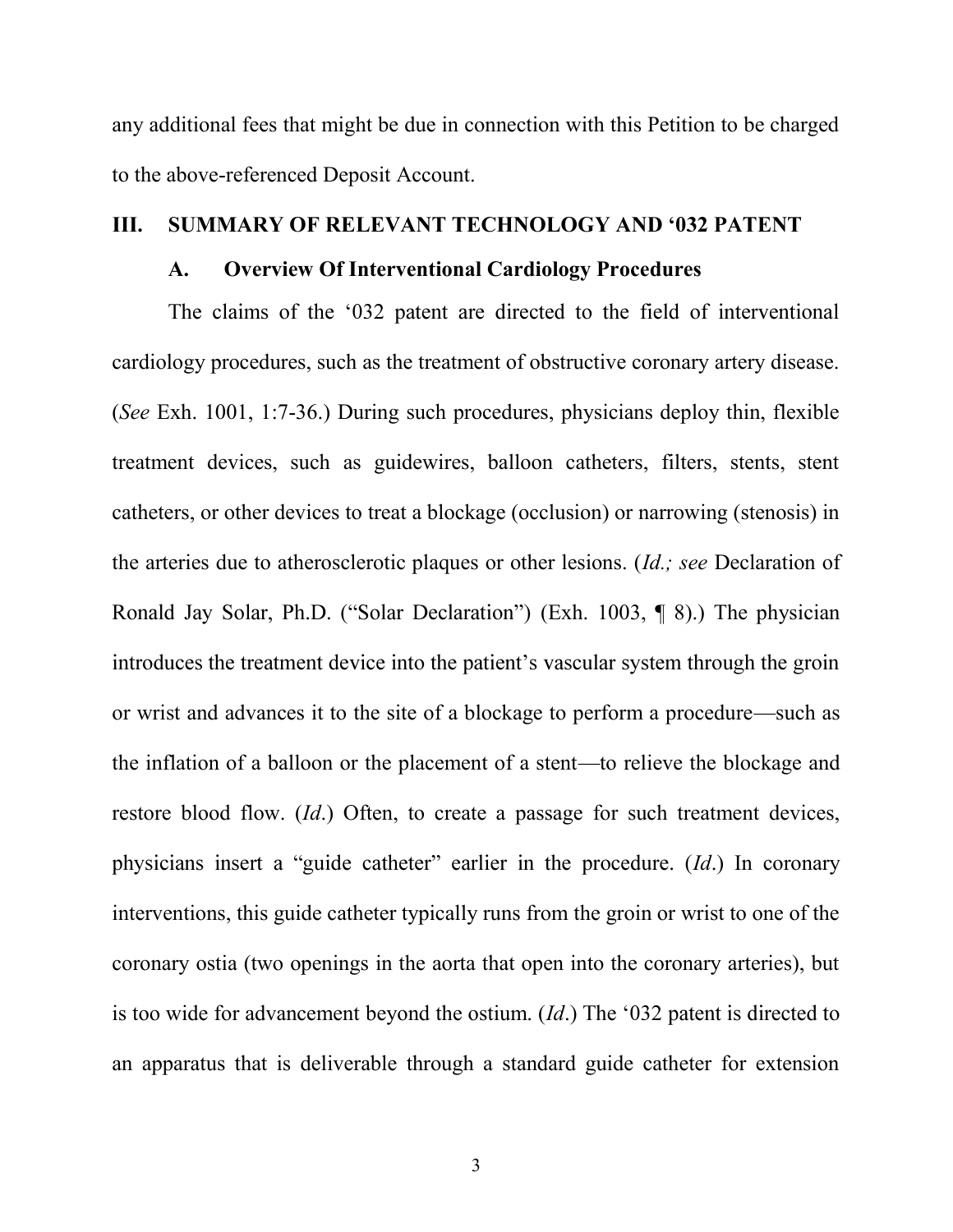beyond the ostium to provide back up support—*i.e.*, to prevent the guide catheter from being dislodged during the procedure. (*See, e.g*., Exh. 1001, 2:45-49.)

#### B. Description Of The Alleged Invention Of The '032 Patent

The '032 Patent (Exh. 1001) contains 22 device claims, including two independent claims (claims 1 and 11). The specification of the '032 patent states that it relates "generally to catheters used in interventional cardiology procedures" and " $[m]$  ore particularly ... apparatus for increasing backup support for catheters inserted into the coronary arteries from the aorta." (Exh. 1001, 1:7-11.)

The challenged claims of the  $032$  patent are not straightforward. Unlike typical apparatus claims, the '032 patent claims are replete with functional language and ambiguous structural limitations that are unsupported by either the specification or knowledge in the art at the time of the claimed invention. Claim 1 of the '032 patent is representative of the independent claims:

**1.** A device for use with a standard guide catheter, the standard guide catheter having a continuous lumen extending for a predefined length from a proximal end at a hemostatic valve to a distal end adapted to be placed in a branch artery, the continuous lumen of the guide catheter having a circular cross-sectional inner diameter sized such that interventional cardiology devices are insertable into and through the lumen to the branch artery, the device comprising:

a flexible tip portion defining a tubular structure having a circular cross-section and a length that is shorter than the predefined length of the continuous lumen of the guide catheter, the tubular structure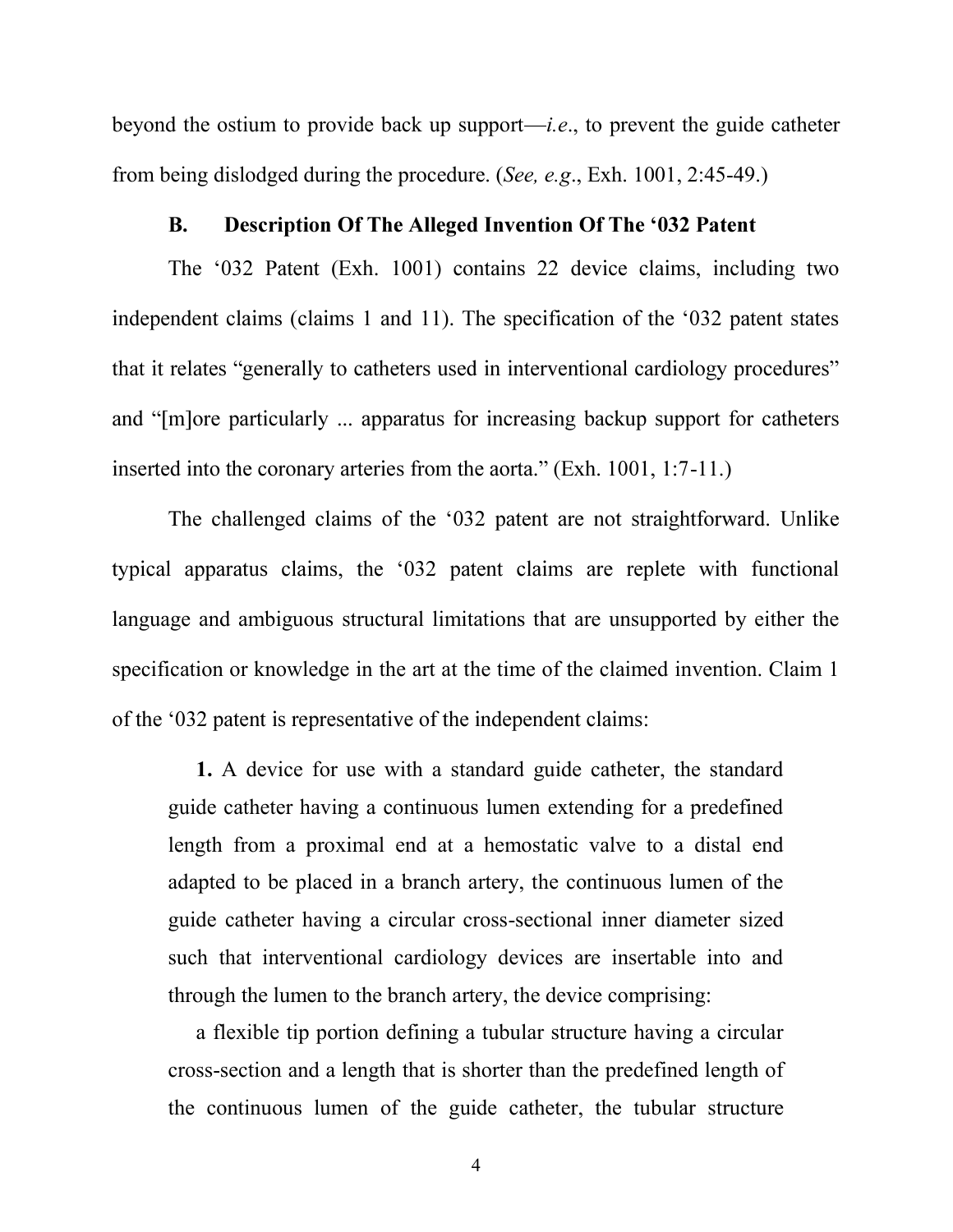having a cross-sectional outer diameter sized to be insertable through the cross-sectional inner diameter of the continuous lumen of the guide catheter and defining a coaxial lumen having a cross-sectional inner diameter through which interventional cardiology devices are insertable; and

a substantially rigid portion proximal of and operably connected to, and more rigid along a longitudinal axis than, the flexible tip portion and defining a rail structure without a lumen and having a maximal cross-sectional dimension at a proximal portion that is smaller than the cross-sectional outer diameter of the flexible tip portion and having a length that, when combined with the length of the flexible distal tip portion, defines a total length of the device along the longitudinal axis that is longer than the length of the continuous lumen of the guide catheter,

such that when at least a distal portion of the flexible tip portion is extended distally of the distal end of the guide catheter, at least a portion of the proximal portion of the substantially rigid portion extends proximally through the hemostatic valve in common with interventional cardiology devices that are insertable into the guide catheter.

#### (*Id*., claim 1.)

Dependent claim 2 of the '032 patent depends from independent claim 1 and requires "that the device assists in resisting axial and shear forces exerted by the interventional cardiology device passed through and beyond the coaxial lumen that

5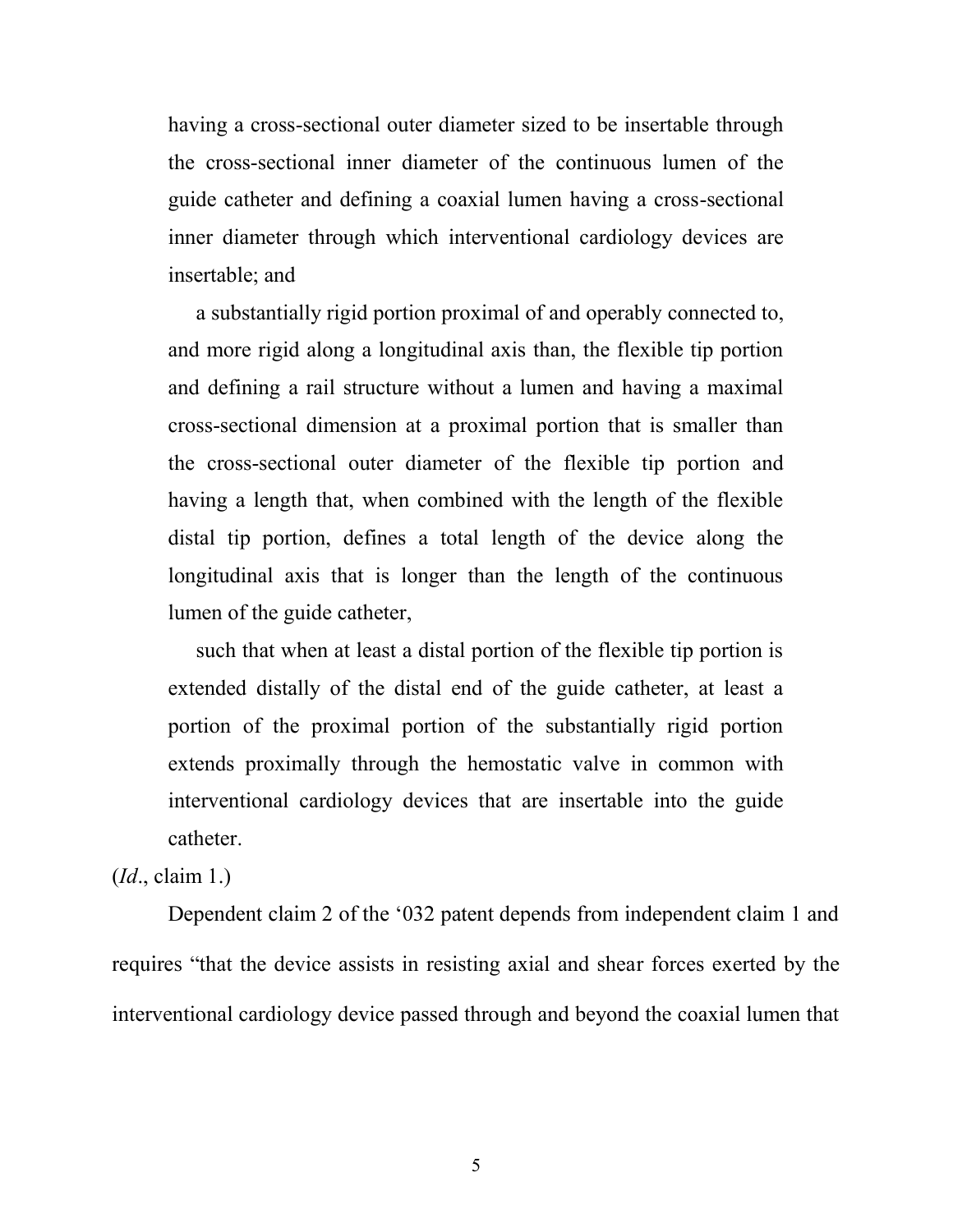would otherwise tend to dislodge the guide catheter from the branch artery." (*Id.*, claim 2.)

Dependent claim 3 (depending from independent claim 1 and dependent claim 2), and dependent claim 13 (depending from independent claim 11), are directed to a "proximal side opening ... extending for a distance along the longitudinal axis" and "transverse [i.e., at an angle] to the longitudinal axis."  $(Id.,$ claim 13.)

Dependent claim 4 depends from claim 3 and requires a "structure defining a full circumference portion and structure defining a partially cylindrical portion," as would result from a tube being skived at an angle for part of its length. These 'side opening claims' are directed to that which was well known in the art when the  $0.32$ patent was filed: that the entryway to a lumen for the delivery of intravascular cardiology devices may be skived, or cut at an angle. (*Id*., claim 4.)

Dependent claims 8 (depending from independent claim 1) and 17  $R$  (depending from independent claim 11) require that "the cross-sectional inner diameter of the coaxial lumen of the tubular structure is not more than one French smaller than the cross-sectional inner diameter of the guide catheter." (*Id.*, claim 8.)

# C. Summary of the Prosecution History of the '032 Patent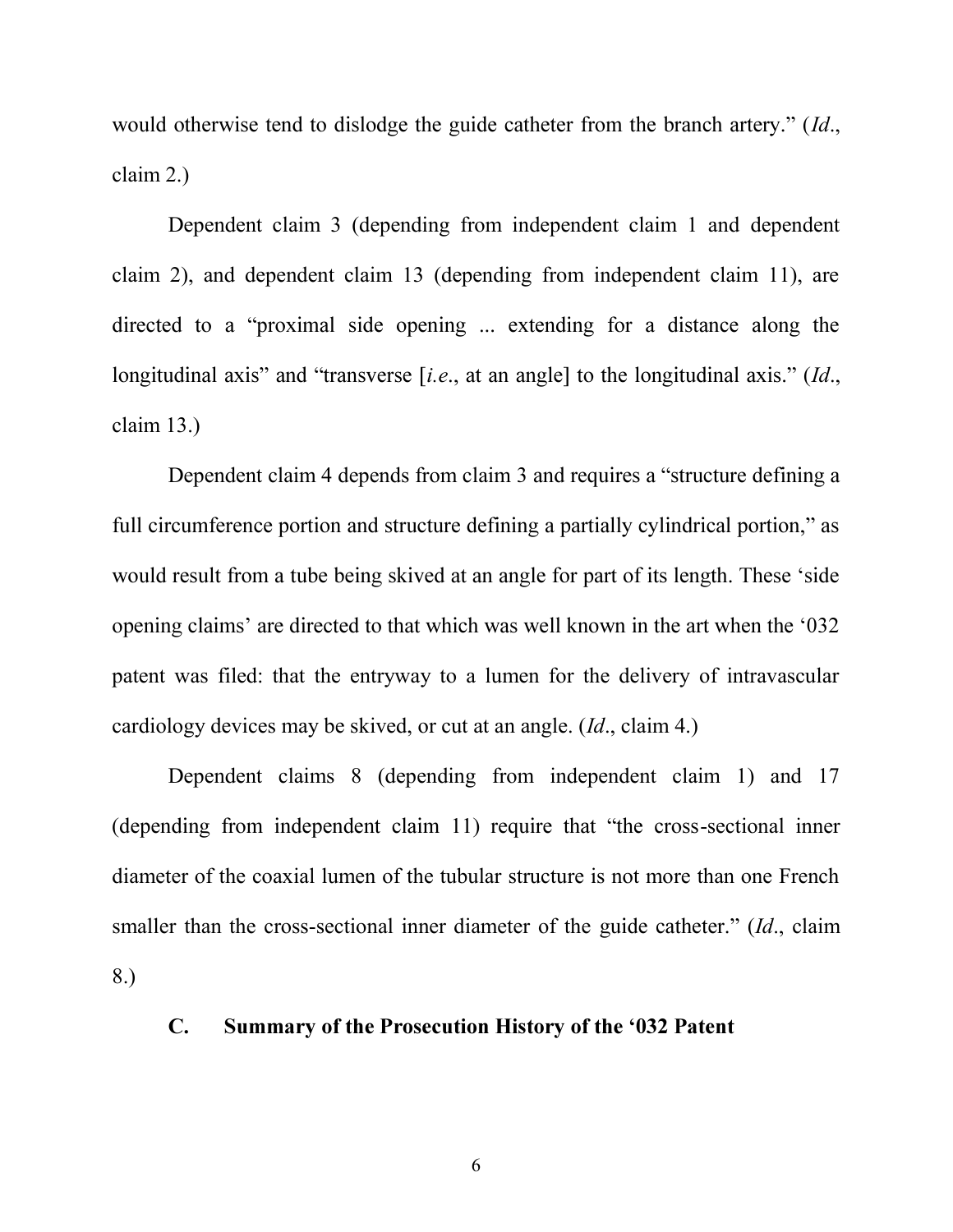The '032 patent was filed as U.S. Application Serial No.  $11/416,629$  and issued on November 1, 2011. The original claims were restricted and the Applicant elected device claims. (Response to Restriction Requirement dated October 1, 2008, at 11 (Exh. 1002, at 378).)

Claims 1 and 12-15 were rejected as obvious over U.S. Patent 6,638,268 ("Niazi") (Exh. 1013) in view of U.S. Patent Application Publication No.  $2003/0195546$  to Solar ("Solar") (Exh. 1012). According to the Examiner, Niazi disclosed all but "the elongate structure with a substantially rigid portion proximal to the reinforced portion, including a cylindrical portion defining an opening along a side thereof, the opening extending at least a portion of the length of the rigid portion." (Exh. 1002, at 351.) That which was missing from Niazi was present in Solar, which disclosed "an elongate device comprising a pushing member 5 and tracking member  $7 \dots$  *Id.*) While the rejection refers to claims 9 and 12-15, claim 8 is specifically discussed and treated as rejected. (Exh. 1002, at 350.)

Moreover, claims 9-11, 16, and 21 were rejected over the same combination and further in view of U.S. Patent Application Publication No. 2004/0127927 to Adams, *et al.*, ("Adams '927") (Exh. 1015) and U.S. Patent 6,338,725 to Hermann, *et al.*, ("Hermann") (Exh. 1016). Specifically, the Examiner observed that "Solar discloses a decreasing rigidity along the device as one travels distally. Adams discloses relief cuts as a method of forming a non-rigid bendable section in an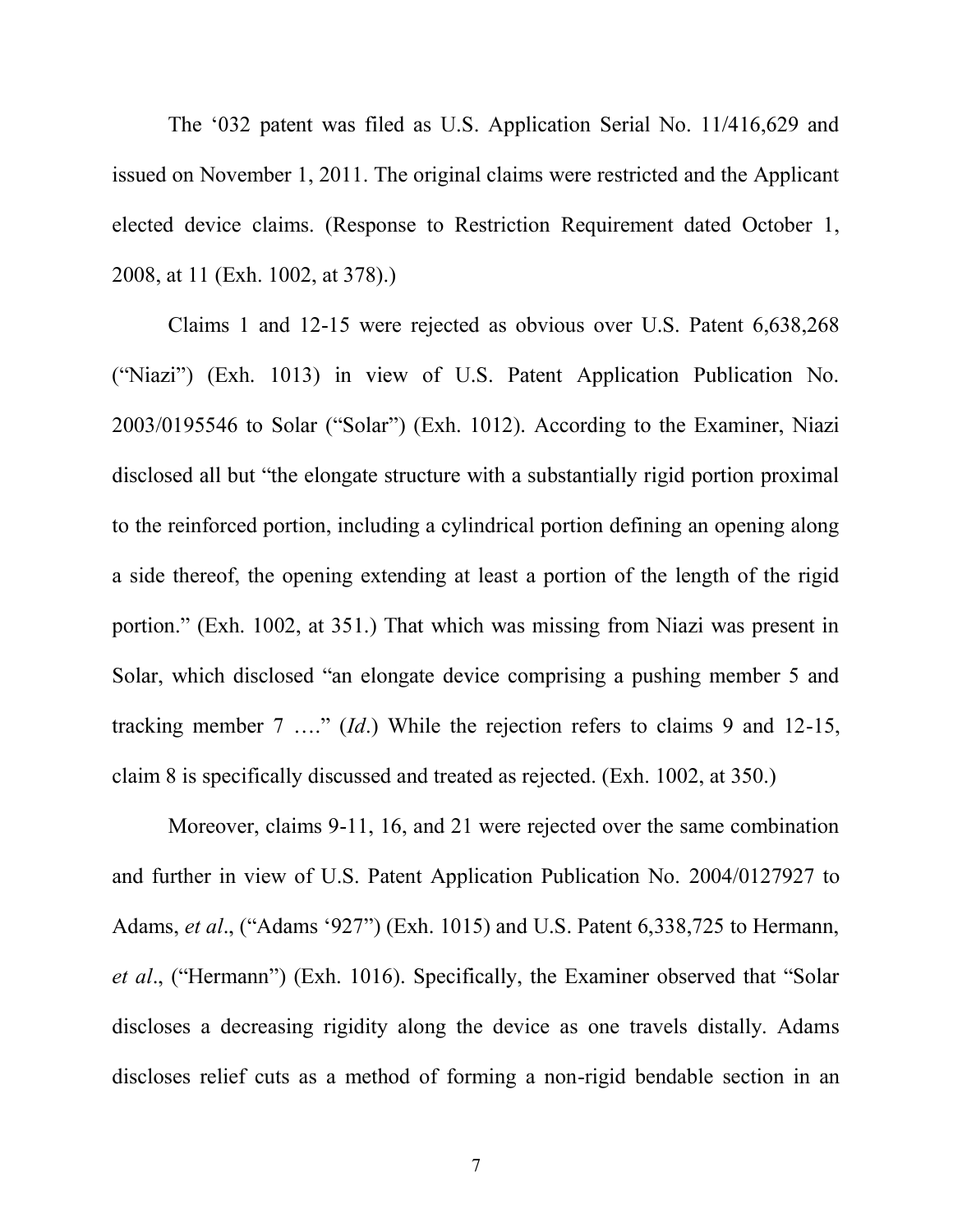otherwise straight member...." (Exh. 1002, at 353.) The Examiner further noted that "Hermann discloses a metal coil imbedded in a flexible sheath to avoid kinking and collapse during use," and "Solar discloses using a guidewire 9 to allow the system to advance easily to a desired location within a patient's body." (Exh. 1002, 353-354).)

In an Office Action dated November 19, 2009, the Examiner maintained the rejection of then-claims 66, 69, and 74 (corresponding to claims 3 and 4 of the  $^{\circ}$ 032 patent) and also cited U.S. Patent No. 5,776,141 to Klein, *et al.*, ("Klein") (Exh. 1017.) Specifically, the Examiner observed that

Klein discloses a  $\ldots$  tracking member/sheath  $\ldots$  that covers a delivery catheter .... The sheath of Klein has a slant that gives it both fully *cylindrical and partial cylindrical portions*. Therefore, it would have been obvious to one of ordinary skill in the art at the time the invention was made to modify the elongate structure of Niazi with a  $\ldots$  tracking member (including the cylindrical shape) as taught by Klein....(Exh. 1002, at 271) (emphasis added).)

Despite six attempts, multiple amendments, and an interview where the Applicant's representative brought "a device," the revised claims remained rejected over Niazi in view of Solar until the final Examiner amendment. In addition, the claim amendments had resulted in additional rejections as the claims lacked written description for multiple negative limitations, including the genus "non-tubular." (Exh. 1002 at 185) and (Exh. 1002, at 142). Patentee attempted to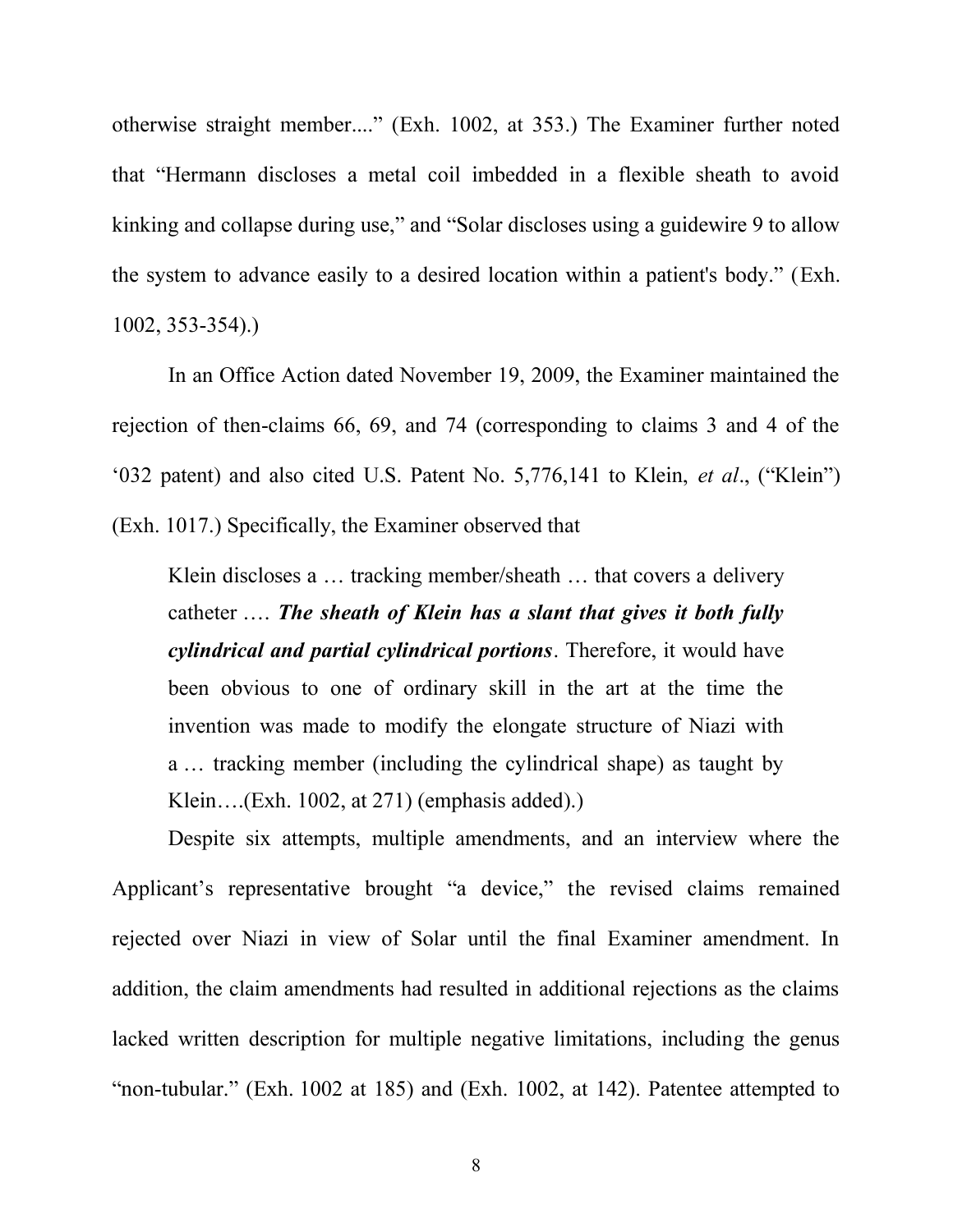overcome the written description rejection by stating, without specific citation to the specification, that "[t] he application as filed clearly describes and differentiates circular, cylindrical tubular shapes from those that are partially circumferential, non-circular or non-tubular." (Exh. 1002 at 125.) The application was allowed, however, only after an Examiner's amendment in which the Examiner deleted "non-tubular" and substituted with "rail structure without a lumen." (Exh. 1002 at 94.) Only after the Patent Owner accepted the Examiner's amendment, adding "rail structure without a lumen" to *each independent* claim, were any of the claims allowed. Thus, the Examiner never considered the side opening limitations of dependent claims 3, 4, and 13 to be inventive features standing alone. Neither the Patentee nor the Examiner cited any support for the substitution. A Notice of Allowance was mailed August 3, 2011, and the '032 Patent issued on November 1, 2011. (Exh. 1002 at 89-95.)

#### 7B& **REQUIREMENTS FOR INTER PARTES REVIEW**

As set forth below and pursuant to 37 C.F.R. § 42.104, each requirement for *inter partes* review of the '032 Patent is satisfied.

### /& **Grounds for Standing Under 37 C.F.R. § 42.104(a)**

Petitioner certify that the '032 patent (Ex. 1001), is available for *inter partes* review and that Petitioner is not barred or estopped from requesting an *inter partes* review challenging the claims on the grounds identified in this petition.

9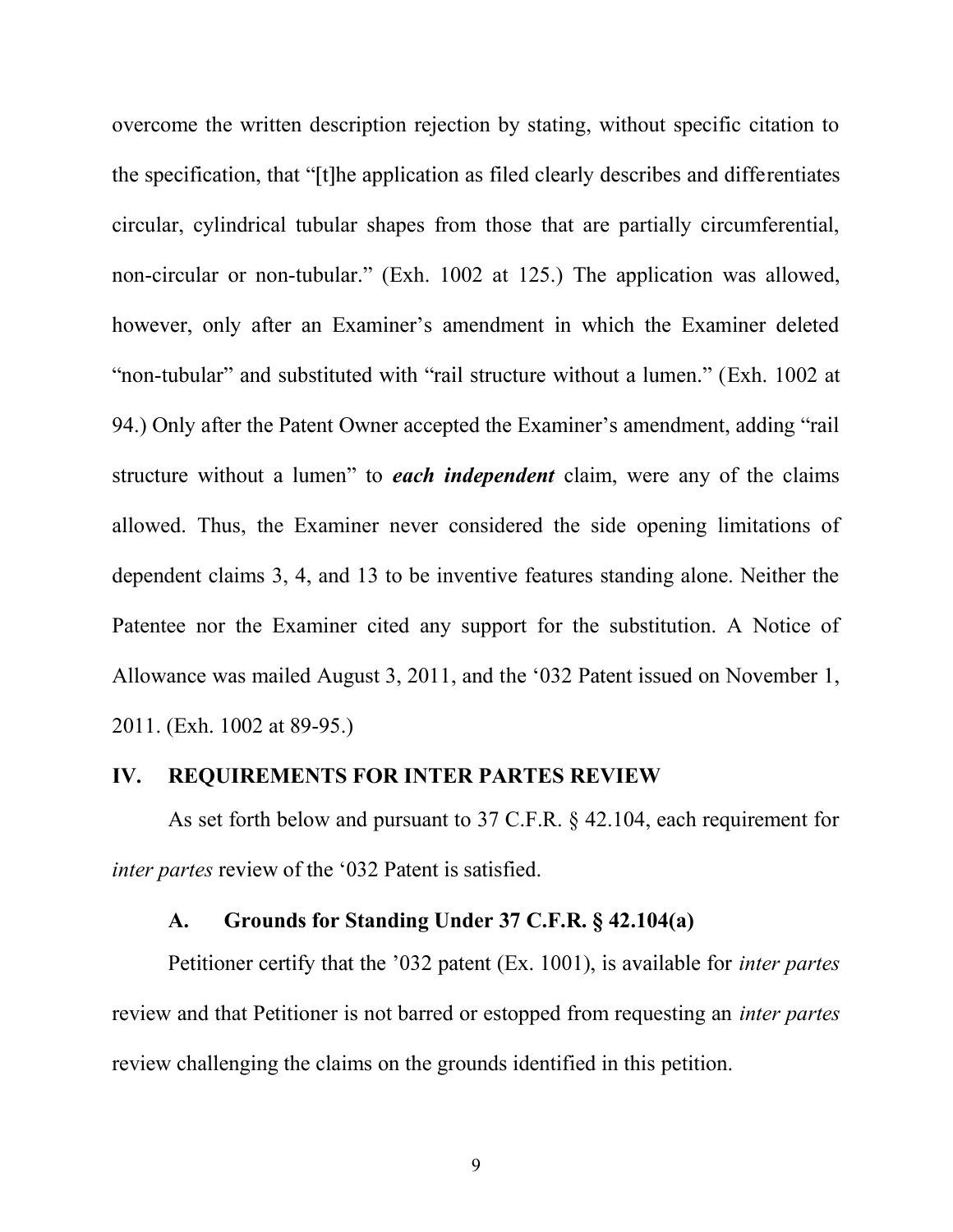### 0& **Identification of Challenge and Relief Requested**

Pursuant to 37 C.F.R. § 42.104(b), the precise relief requested by Petitioner is that claims 1-4, 8, 11, 13, and 17 of the '032 Patent be found unpatentable.

# 1& **Claims for Which** *Inter Partes* **Review Is Requested**

Pursuant to 37 CFR § 42.104(b)(1), Petitioner requests *inter partes* review of claims 1-4, 8, 11, 13, and 17 of the '032 Patent.

# 2& **The Specific Art and Statutory Ground(s) on Which the Challenge Is Based Under 37 C.F.R. § 42.104(b)(2)**

This Petition, supported by the grounds set forth below and the Solar Declaration, demonstrates a reasonable likelihood that Petitioner will prevail with respect to at least one of the challenged claims and that each of the challenged claims is unpatentable for the reasons cited herein. *See* 35 U.S.C. § 314(a). Dr. Solar, an expert with thirty-seven years of academic and industry experience in the field of interventional cardiology devices has reviewed the claim charts submitted in the  $\dot{\theta}$  of perticular order is in agreement with the grounds of invalidity and the evidentiary support set forth therein. (*See* Exh. 1003 ¶ 81.) *Inter partes* review is requested in view of the following references and specific grounds for rejection under 35 U.S.C. §§ 102 and 103.

| No. | <b>Grounds</b>                                                                                |
|-----|-----------------------------------------------------------------------------------------------|
|     | Claims 1-2, 8, 11, 17 are anticipated by US 5,527,292 ("Adams '292")                          |
|     | Claims 1-4, 8, 11, 13 and 17 are obvious over Adams '292 in view of US<br>5,776,141 ("Klein") |
|     | Claims 1-4, 8, 11, 13 and 17 are obvious over Adams '292 in view of US                        |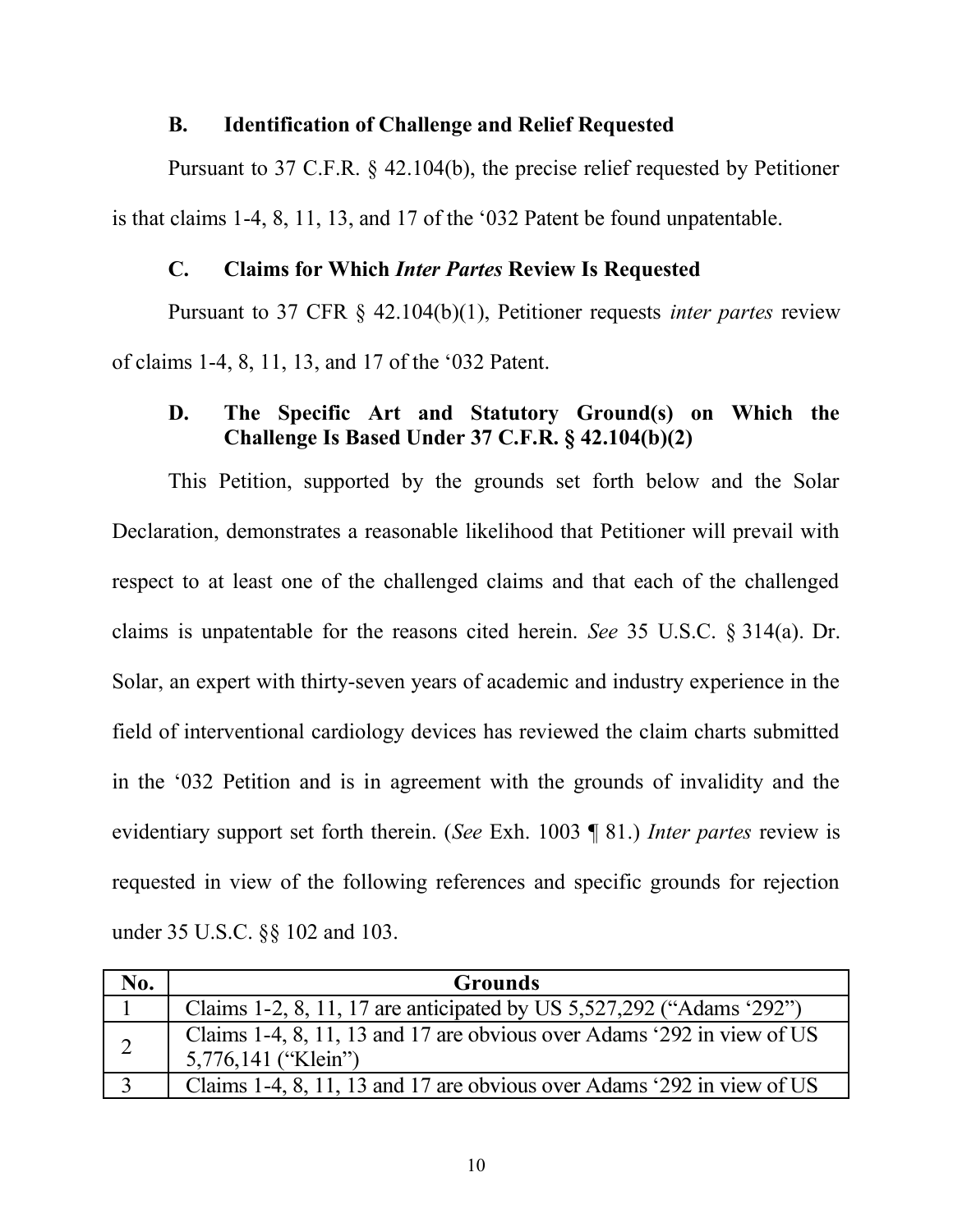|   | 7,232,452 ("Adams '452"")                                               |
|---|-------------------------------------------------------------------------|
|   | Claims 1-4, 8, 11, 13, and 17 are obvious over Adams '292 in view of US |
|   | 5,328,472 ("Steinke")                                                   |
| 5 | Claims 1, 2,8, 11, and 17 are obvious over Adams '292 in view of        |
|   | Knowledge of One of Skill in the Art                                    |
| 6 | Claims 1, 2, 8, 11, and 17 are obvious over Adams '292 in view of "New  |
|   | Method to Increase a Backup Support of a 6 French Guiding Coronary      |
|   | Catheter," 2004, Takahashi Online Article ("Takahashi")                 |

Petitioner reserves the right to present new arguments and prior art references if the Patent Owner moves to amend the challenged claims.

#### 3& **Construction Of The Challenged Claims**

Pursuant to 37 C.F.R. § 42.100(b), the claims subject to *inter partes* review shall receive the "broadest reasonable construction in light of the specification of the patent in which [they] appear[]."See 37 C.F.R. § 42.100 (b); *see also, In re Swanson,* 540 F.3d 1368, 1377-78 (Fed. Cir. 2008)*; In re Trans Texas Holding Corp.,* 498 F.3d 1290, 1298 (Fed. Cir. 2007) (citing *In re Yamamoto,* 740 F.2d 1569, 1571 (Fed. Cir. 1984)*.* Because the standards of claim interpretation used by the Courts in patent litigation differ from those used by the Office in *inter partes* review proceedings, claim interpretations submitted herein to demonstrate a Reasonable Likelihood of Prevailing are not binding upon Petitioner in any litigation and may not correspond to claim constructions under the legal standards that govern court proceedings. All claim terms not specifically addressed below have been accorded their broadest reasonable interpretation ("BRI") in light of the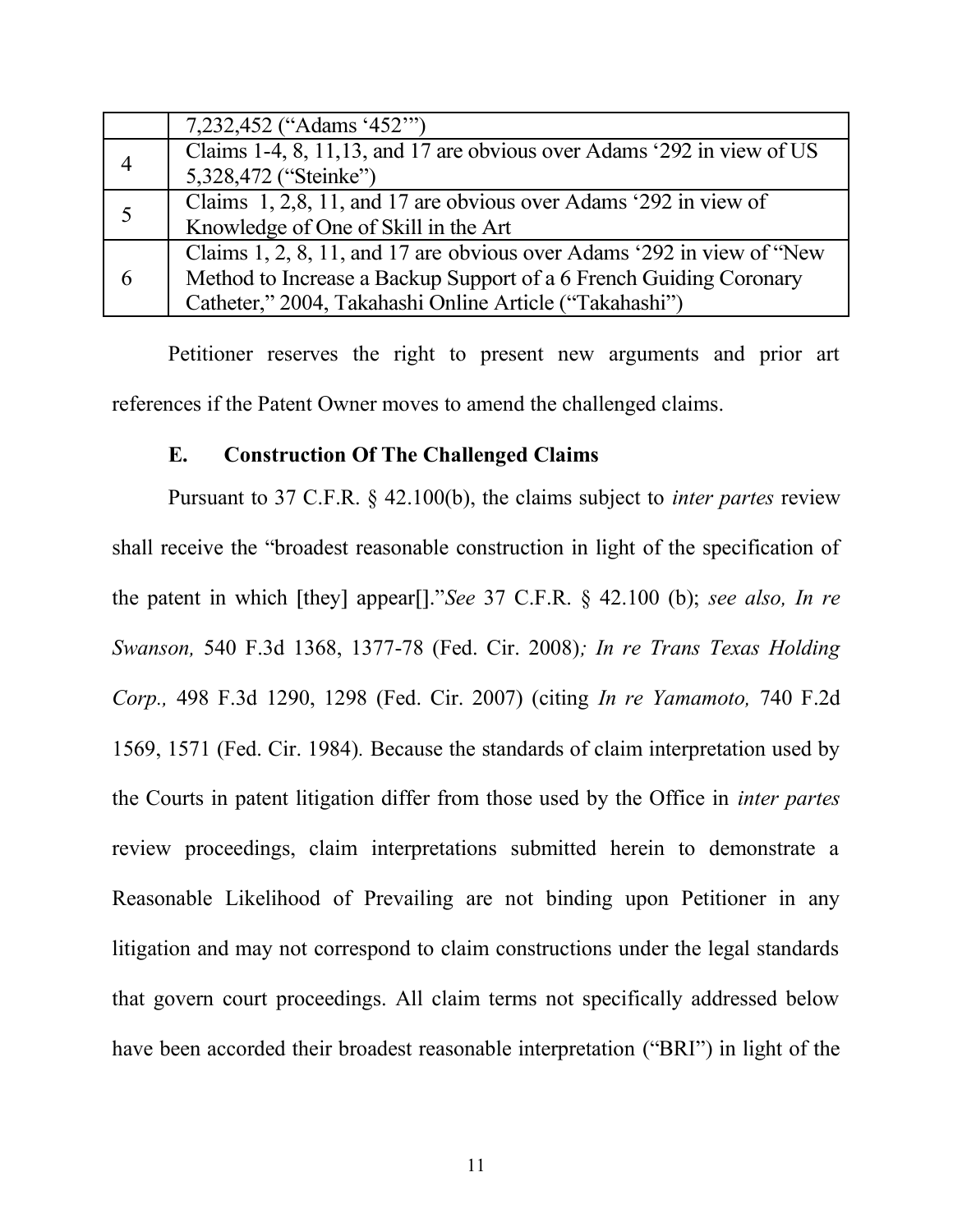patent specification, including their plain and ordinary meaning to the extent such a meaning could be determined by a skilled artisan.<sup>1</sup>

#### 1. "rail structure without a lumen"

Because the '032 patent does not disclose any structure for the "rail structure" without a lumen" limitation of independent claims 1 and 11, it is invalid under  $35$ U.S.C.  $$112$ ,  $\P$ 2. The word "rail" appears in the specification of the '032 patent only twice. *First*, the Summary of the Invention refers to a "guidewire rail" segment," defined as "permit [ing] delivery without blocking the use of the guide catheter." (Exh. 1001, 2:55-56.) *Second*, Fig. 17 is described as "a plan view of a coaxial guide catheter having a longer rail segment," without any guidance as to which portion(s) of Figure 17 constitute the "rail segment." (*Id.*, 5:57-59.) Neither of these references discloses any meaning for "rail" in the claim term "rail structure without a lumen." (Exh. 1003  $\P$  63.) Moreover, nothing in the specification suggests that the rail structure consists of the "tapered inner catheter." "full circumference portion," "cutout portion," "reinforced portion," "hemicylindrical portion," "second full circumference portion," "arcuate portion," "braid or coil reinforcement," "most proximal portion of braid or coil

 $1$  Petitioner reserves the right to challenge the validity of the '032 patent claims based on a failure to comply with  $\S 112$  ¶ 1, 2, and 6, in any proceeding.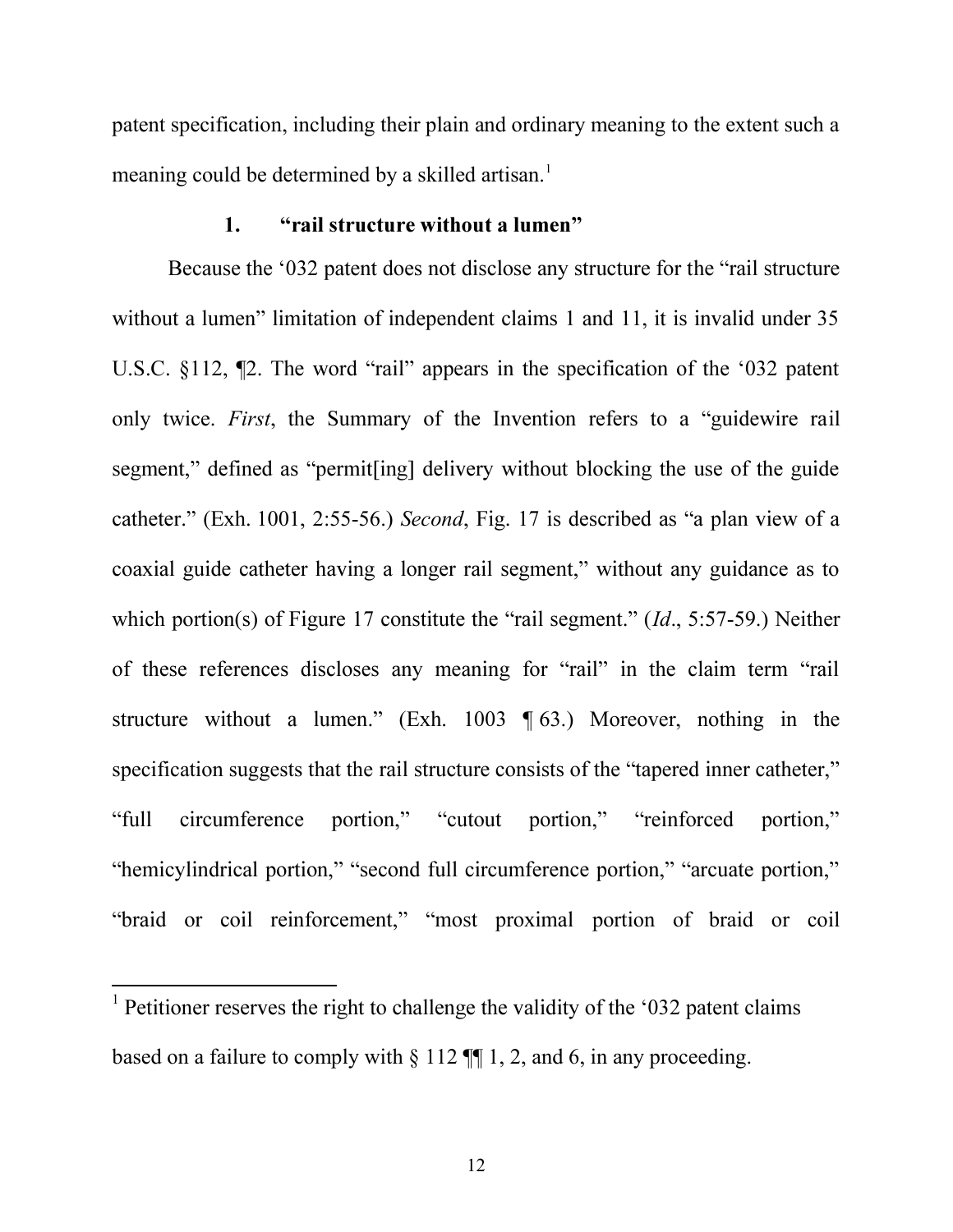reinforcement," "relief cut," "hemi-tube portion," "single cuts," "double cuts," "connector hub," "funnel portion," "grip portion," to name a few, nor would be so read by a POSA. (*Id*.)

However, 35 U.S.C. § 311(b) prevents Petitioner from challenging the validity of an original claim based on a failure to comply with 35 U.S.C. § 112 in this Petition. Accordingly, solely for the purpose of challenging the patentability of independent apparatus claims 1 and 11 under 35 U.S.C. §§ 102 and 103, and claims 2, 3, 4, 8, 13, and 17 depending therefrom, Petitioner submits that a POSA would understand "rail structure" to refer to a pushing or advancement structure. "Monorail" or rapid exchange catheters are characterized by a relatively short guide wire lumen at the distal end; this cannot be the "rail structure" for purposes of the claim, however, because the claimed structure must be "without a lumen." (Exh. 1003  $\P$  $(63-65.)$  A POSA would therefore understand the "rail structure" to be the other feature of rapid exchange catheters, a stiffening element that makes the catheter sufficiently pushable to advance (even though it is not being advanced over a guide wire throughout its entire length). (*Id*., ¶¶ 63-65) Accordingly, the term "rail structure without a lumen" can be construed for purposes of this Petition to mean a "pushing or advancement structure without a lumen."

### 2. "interventional cardiology device(s)"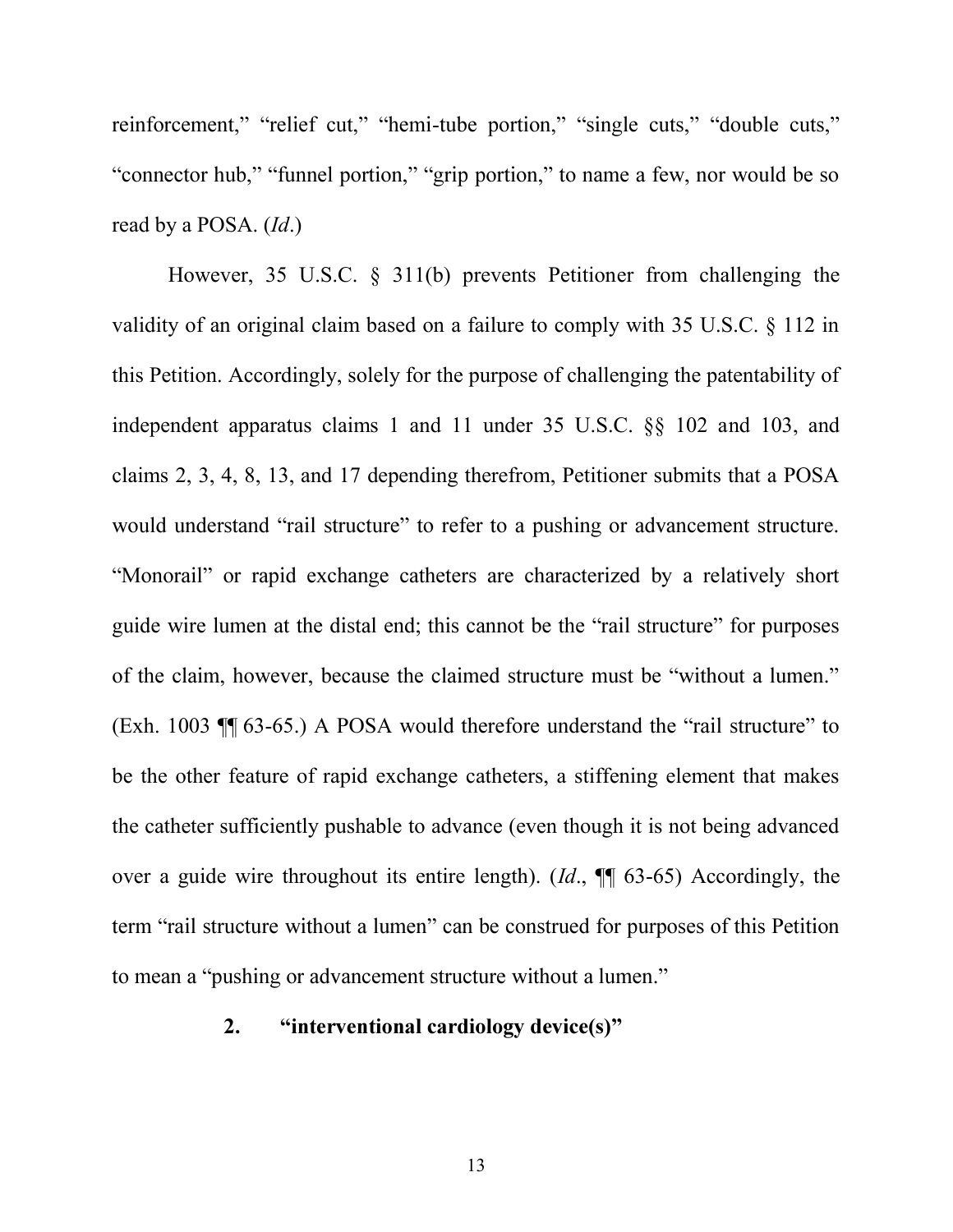Interventional cardiology devices are thin, flexible treatment devices, such as guidewires, balloon catheters, filters, stents, stent catheters, or other devices to treat a blockage (occlusion) or narrowing (stenosis) in the arteries due to atherosclerotic plaques or other lesions. (*Id.*  $\parallel$  66) The specification of the '032 patent expressly defines the term "interventional cardiology devices" consistently with this construction. (Exh. 1001, 1:19-21 ("For the purposes of this application, the term 'interventional cardiology devices is to be understood to include but not be limited to guidewires, balloon catheters, stents and stent catheters").)

> 3. "to receive an interventional cardiology device into the **coaxial lumen while the proximal portion remains within** the lumen of the guide catheter"  $\prime$  "adapted to receive an **interventional cardiology device passed through continuous lumen of the guide catheter and into the coaxial lumen** while the device is inserted into the continuous lumen"

Dependent claim 3 recites that the structure of the proximal side opening is "to receive an interventional cardiology device into the coaxial lumen while the proximal portion remains within the lumen of the guide catheter." Dependent claim 13 similarly recites an opening "adapted to receive an interventional cardiology device passed through continuous lumen of the guide catheter and into the coaxial lumen while the device is inserted into the continuous lumen." (Exh. 1001, claim 3). This language merely indicates the intended use of the claimed proximal opening (to receive an interventional cardiology device), and the device itself (for use within a guide catheter) as well as the order in which such intended uses may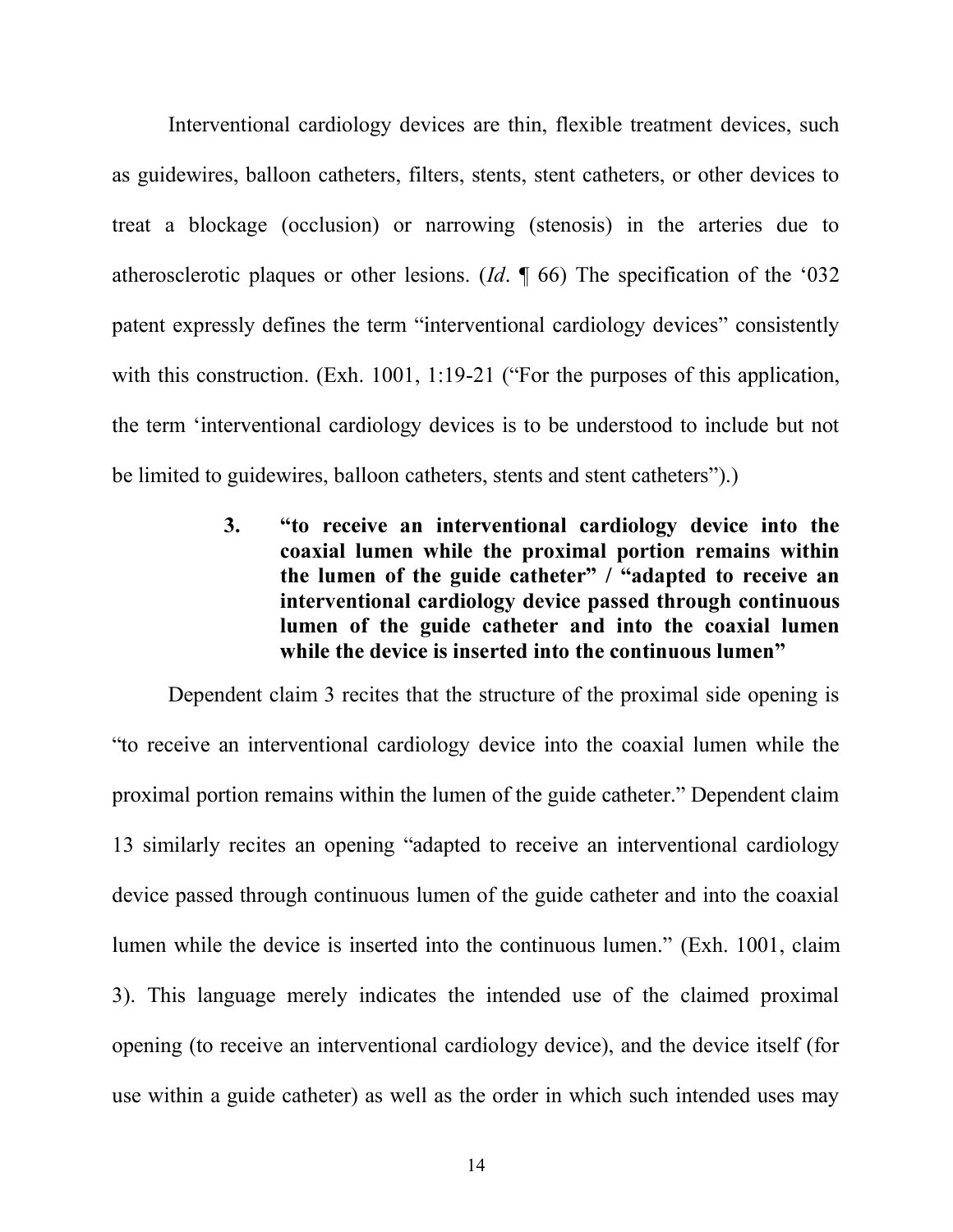occur (receiving the device "into the coaxial lumen while the proximal portion remains within the lumen of the guide catheter").  $(Id., 11:1-3$ .) Accordingly, such language should not be read as positive limitations on apparatus claims 3 or 13 of the '032 patent. To the extent that there is any question as to whether such language constitutes statements of intended use, the question should be resolved in favor of the BRI of the claims such that only the structural limitation(s) of claims 3 and 13 (namely, a skived proximal opening) are accorded patentable weight. The Federal Circuit has made clear that the validity of an apparatus claim depends *solely* "on the claimed structure [and] not on the use or purpose of that structure. *Catalina Mktg. Int'l Inc. v. Coolsavings.com, Inc*., 289 F.3d 801, 809 (Fed. Cir. 2002).

Because the  $0.32$  patent claims are apparatus claims, the requisite invalidity analysis turns on a direct comparison of the claimed *structures* to prior art *structures*. See Carolina Mktg. Int'l, 289 F.3d at 810 ("To hold otherwise would effectively impose a method limitation on an apparatus claim without justification"); *In re Shreiber*, 128 F.3d 1473, 1477 (Fed. Cir. 1997). The functional statements in claims 3 and 13 are not structural because the entire structure of the proximal side opening is described elsewhere in the claim; deletion of the functional phrases from claims 3 and 13 would not affect the structure of the claimed proximal opening. At most, the language requires a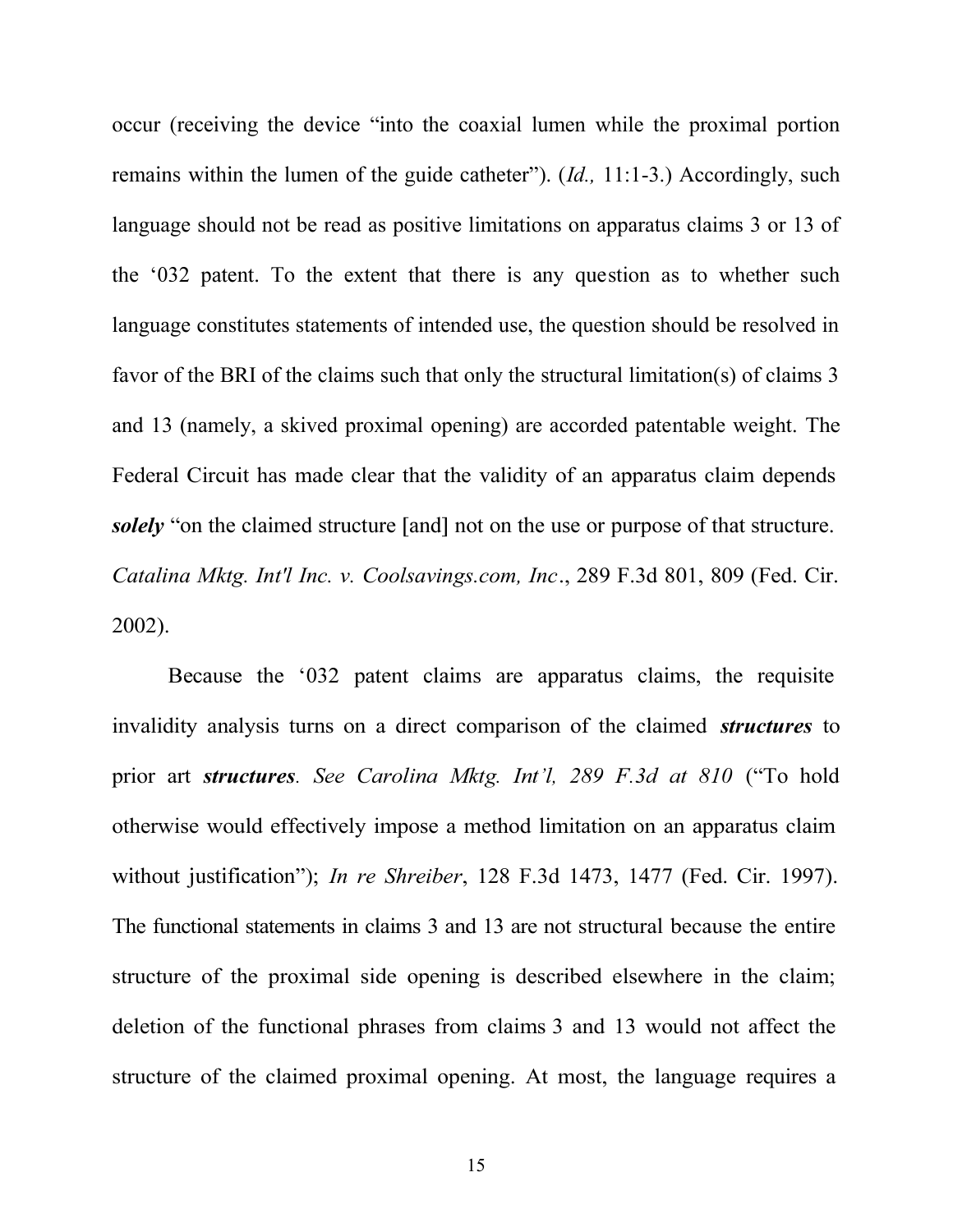proximal opening large enough to allow passage of an interventional cardiology device.

Petitioner has, nevertheless, included sufficient evidence such that, even if the Board were to construe these functional statements of intended use as positive limitations of claims 3 and 13, the grounds for unpatentability set forth below still render the challenged claims invalid in view of the cited art.

> 4. "adapted to be extended beyond the distal end of the **guide catheter while a proximal portion remains within the lumen of the guide catheter, such that the device assists in resisting axial and shear forces exerted by the interventional cardiology device passed through and beyond the coaxial lumen that would otherwise tend to** dislodge the guide catheter from the branch artery"

Dependent claim 2 recites: "[t] he device of claim 1 wherein the tubular structure includes a distal portion *adapted to be extended beyond the distal end of the guide catheter while a proximal portion remains within the lumen of the guide catheter, such that the device assists in resisting axial and shear forces exerted by the interventional cardiology device passed through and beyond the coaxial lumen that would otherwise tend to dislodge the guide catheter from the branch artery*." (Exh. 1001, 10:55-62.) These are statements of intended use, not structural language. The relevant structural limitations—a tubular structure having distal and proximal portions--- is included elsewhere in the claim. As discussed above, to patentably distinguish the claimed invention from the prior art, a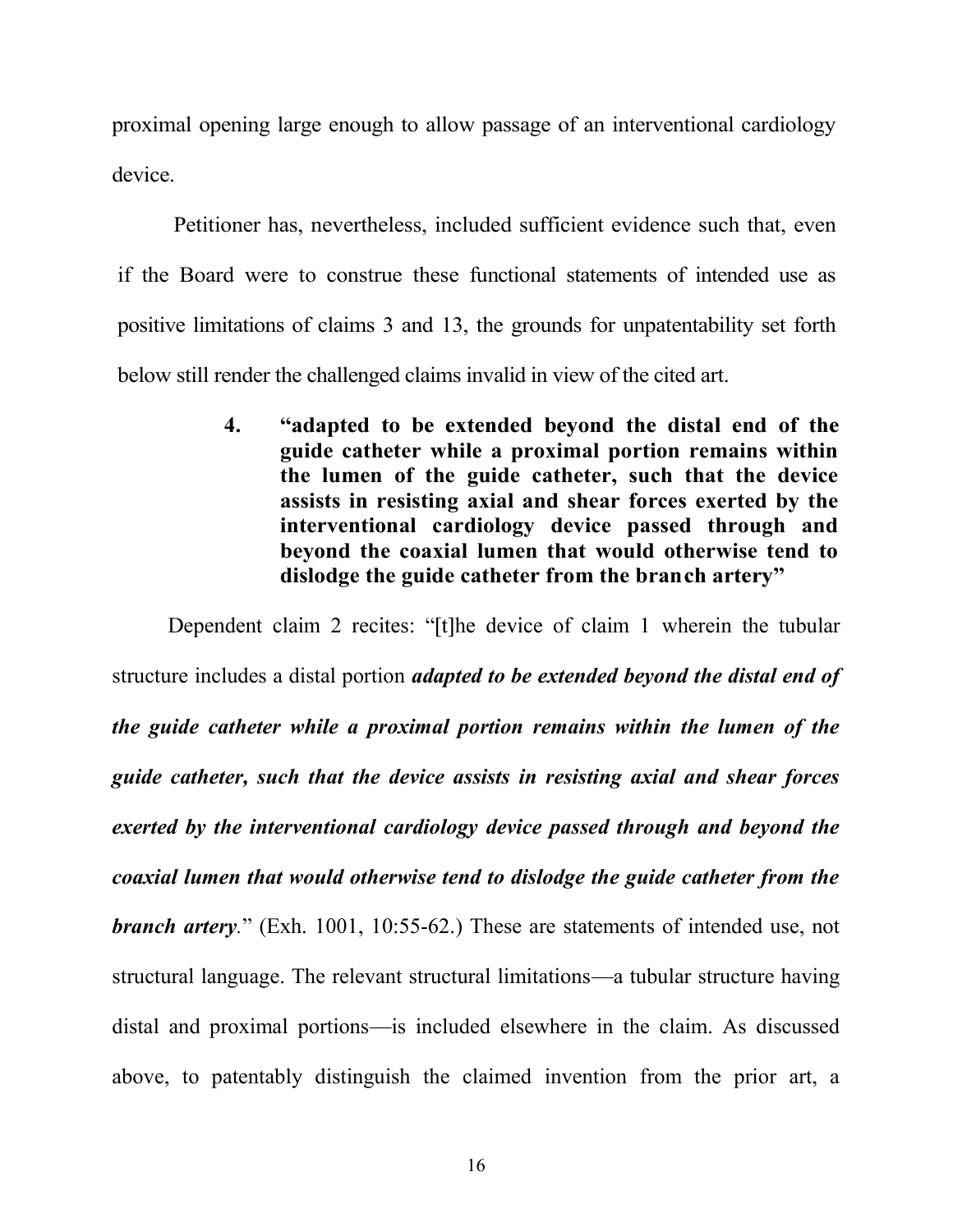recitation of intended use must result in a structural difference between the claimed invention and the prior art. *See, e.g.,* 1 Practitioner's Manual of Patent Examining Proc. § 707 (paragraph 7.37.09). As long as a prior art structure would be *capable of* performing the intended use, then it meets the claim. *Id*. In any event, even if this functional language in dependent claim 2 were accorded patentable weight, the prior art expressly discloses this function, as set forth below.

### F. Non-Redundancy of Proposed Alternative Grounds

Petitioner urges the Board to adopt each ground of unpatentability raised with respect to claims 1-4, 8, 11, 13, and 17 of the  $\dot{\theta}$  032 patent for at least the following reasons. The proposed grounds for institution presented in the present Petition ("Petition A") are not redundant over each other, or over the grounds of rejection presented in the concurrently filed parallel Petition for *inter partes* review of the challenged claims of the '032 patent, ("Petition B" (Exh. 1008)), because several differences exist between the applied prior art and their respective grounds for unpatentability. For example, the primary prior art reference U.S. Pub. No.  $2004/0236215$  ("Mihara") (Exh. 1009) in parallel Petition B differs from the primary prior art reference U.S. Patent No. 5,527,292 to Adams, *et al.* ("Adams '292") (Exh. 1011) raised herein. Mihara anticipates a different set of dependent claims (claims 3, 4, and 13) through its disclosure of a skived proximal side opening in Figures 1-3. Adams  $292$  anticipates the claimed difference in diameter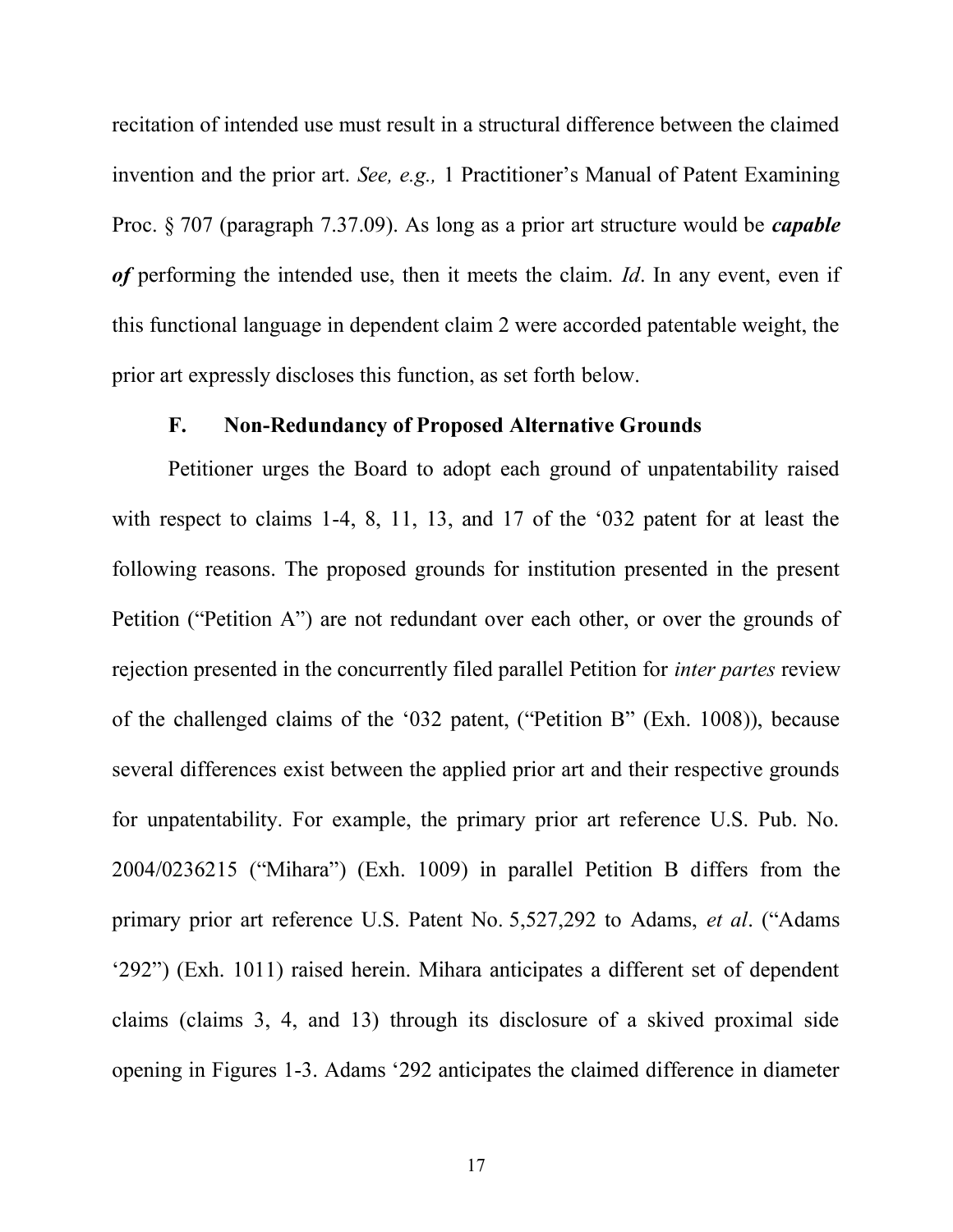between the inner diameter of the device and the inner diameter of the standard guide catheter of "not more than one French" (claims  $8$  and  $17$ ). As a result, during the course of this proceeding, if instituted, Patent Owner could amend the claims to be limited to just one of these claimed embodiments that is not anticipated by Adams  $6292$  (Petition A) or Mihara (Petition B) alone. Accordingly, all grounds based on both Adams '292 and Mihara are needed to cover all of the embodiments encompassed by claims 1, 2, and 11, and, as such, are not redundant. Indeed, because of the Patent Owner's unreasonably functional and broad claims, it is imperative that each ground of unpatentability be adopted so that the Patent Owner will be forced to address the differences in the underlying structures of the systems in the cited references, and so that Petitioner may address any arguments by the Patent Owner regarding the ability of structures in the prior art to perform the various functions recited in each of the challenged claims.

For similar reasons, the grounds of unpatentability raised in the present Petition regarding the obviousness of the side-opening limitations of claims 3, 4, and 13 are not redundant given the far reaching functional language of such claims. Although the alternative combinatory references of Adams '292 in view of either U.S. Patent No. 5,776,141 to Klein ("Klein") (Exh. 1017), U.S. Patent No. 7,232,452 to Adams ("Adams '452") (Exh. 1018), or U.S. Patent No. 5,328,472 ("Steinke") (Exh. 1019) encompass the functionality of each of the disclosed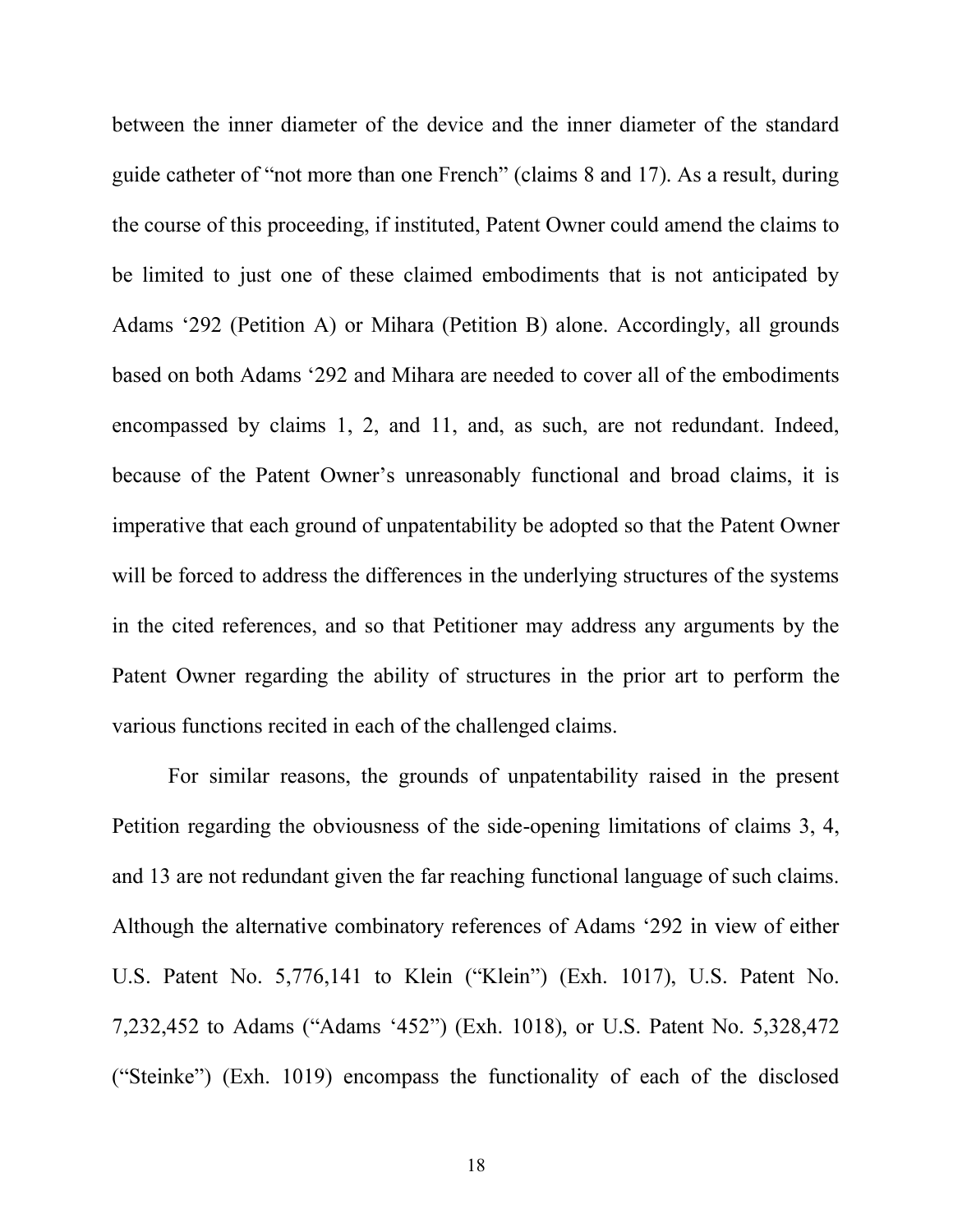systems, (each of these references discloses systems for receiving an interventional cardiology device through a lumen having a skived proximal opening), they are structurally different from each other in numerous other respects. Adams '452 explicitly discloses the insertion of devices through the skived proximal opening of its claimed device when a distal portion of the device is extended beyond the end of a guide catheter, and while the proximal portion is within the guide catheter lumen. Klein discloses the insertion of larger devices such as balloon catheters (in addition to guidewires), through its skived proximal opening, as was found by the Examiner during the prosecution of the '032 patent. Finally, Steinke discloses a proximal side "entry port" through which a guidewire is received, wherein the shape of the port clearly defines both full circumference and hemicylindrical portions.

If the PTAB disagrees and determines that the grounds raised herein are redundant of those raised in Petition B, and will institute only on the grounds of one Petition, Petitioner respectfully requests institution on the basis of this Petition. Moreover, if the PTAB determines that there is redundancy with respect to the grounds raised herein regarding obviousness of claims 3, 4, and 13 over Adams  $292$  in combination with either the knowledge of one of skill in the art, Klein, Adams '452, or Steinke, Petitioner suggests institution on the grounds of Adams '292 in combination with either Klein or Adams '452. Finally, to the extent that the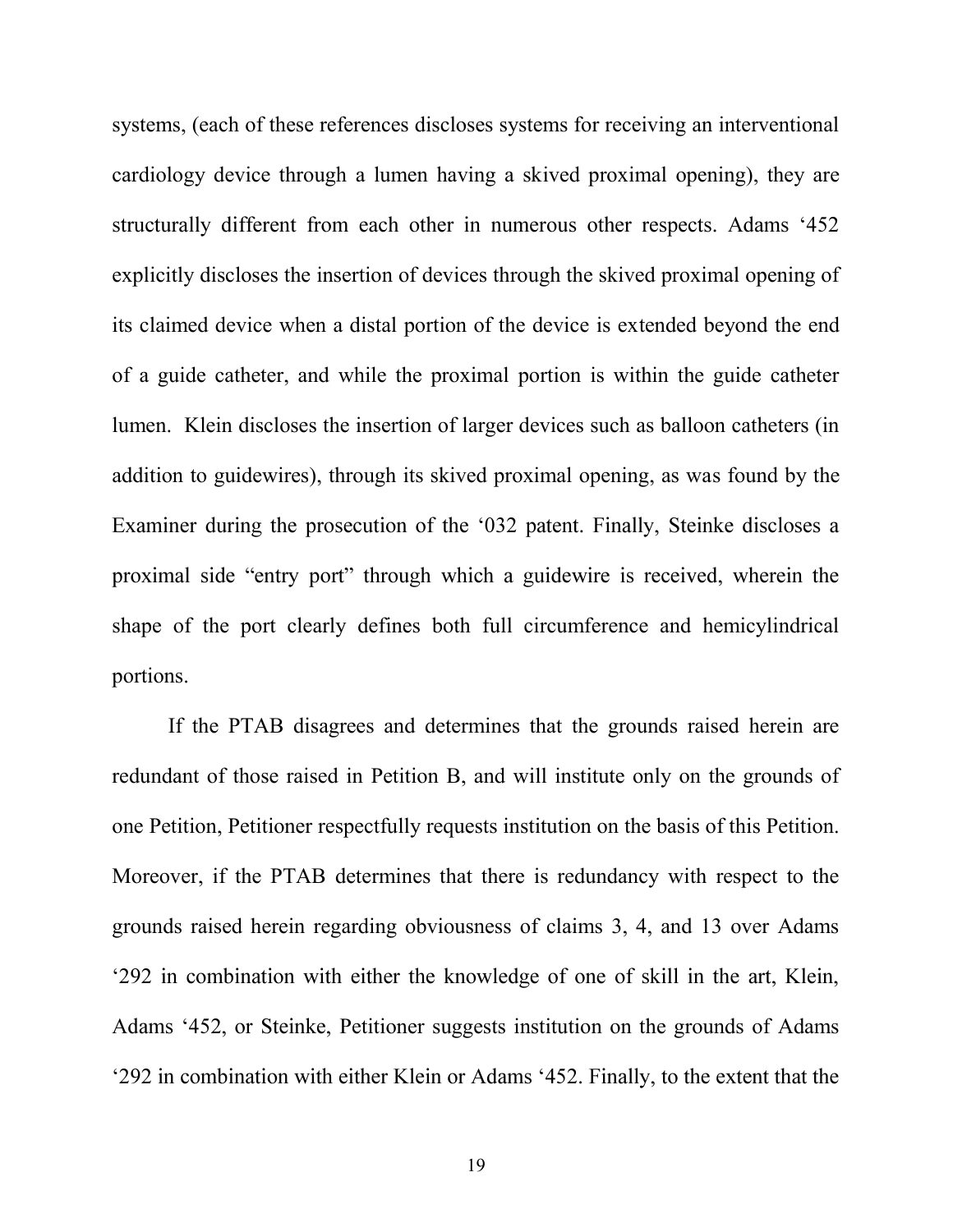Board finds redundant Petitioner's proposed grounds of unpatentability for the claimed range of "not more than one French" in claims 8 and 17 based on anticipation in view of substantial disclosure by Adams '292, obviousness over Adams '292 in view of the knowledge of one of skill in the art, and Adams '292 in combination with the specific disclosure of the claimed range in the analogous art of Takahashi, Petitioner suggests institution by the Board on the basis of Adams  $292$  in combination with Takahashi.

#### G. Level of Skill In the Art

A person of ordinary skill in the art ("POSA") at the time of the alleged invention of the '032 patent would have been someone with at least the equivalent of a medical degree from an accredited institution (usually denoted in this country as a M.D. degree) or someone with the equivalent of a masters degree from an accredited institution (usually denoted in this country as an M.S. degree) in biomedical engineering. (Exh. 1003 ¶ 28.) The person must have at least three years of experience working as an interventional cardiologist, interventional radiologist, cardiothoracic surgeon, interventionalist, or biomedical engineer or biomedical device designer and/or manufacturer. (*Id*.) Extensive experience and technical training might substitute for educational requirements, while advanced degrees might substitute for experience. (*Id*.)

#### 6& **The Prior Art References**

20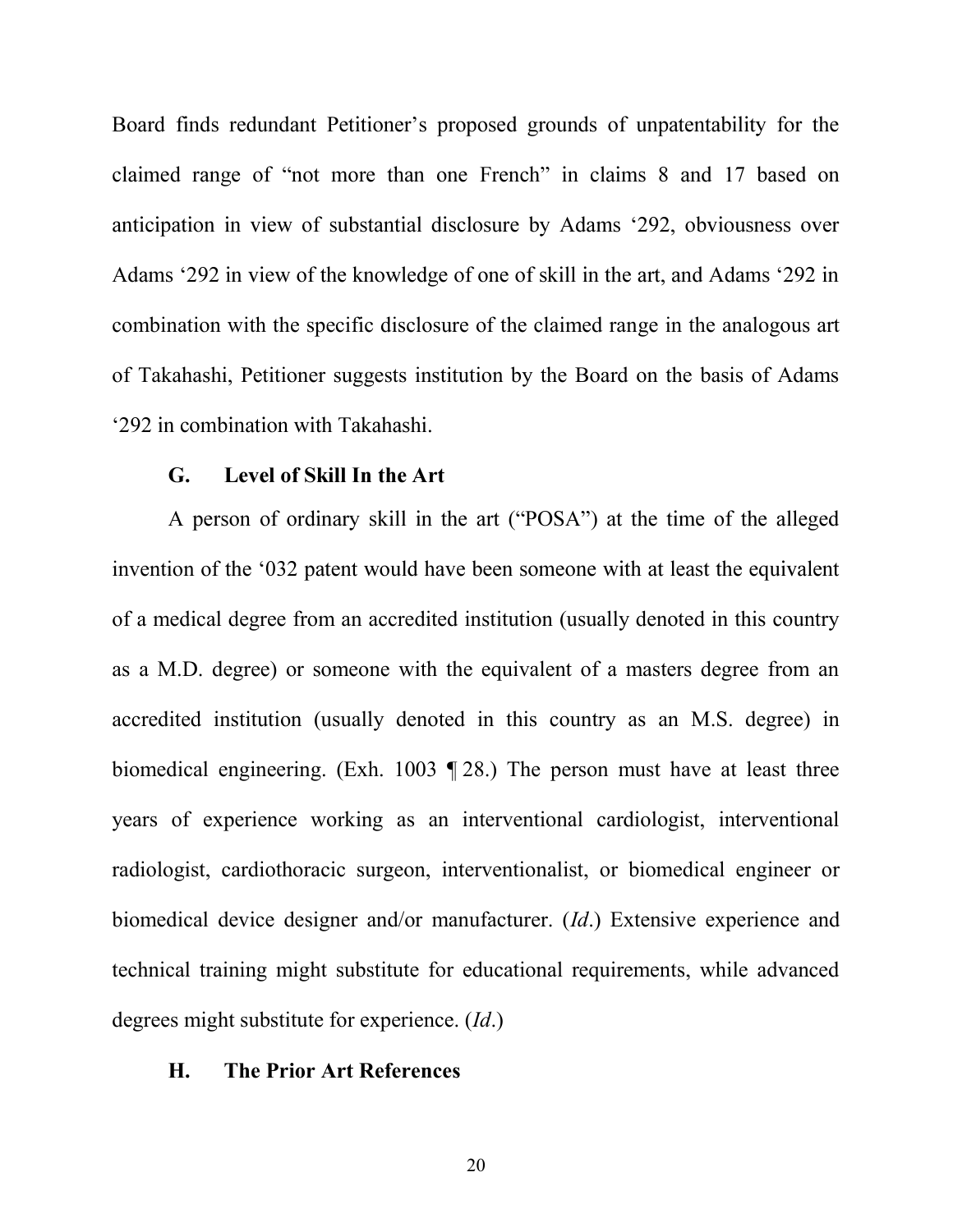As set forth below, the references upon which Petitioner relies all constitute prior art to the '032 patent under at least  $\S 102(b)$ .<sup>2</sup>

#### 1. Adams '292

U.S. Patent No. 5,527,292 to Adams, *et al.* ("Adams '292") (Ex. 1011) matured from an application filed on September 9, 1994, prior to the earliest filing date the benefit of which is claimed by the  $0.32$  patent and is therefore available as prior art to the '032 patent under at least 35 U.S.C.  $\S$  102(b). Adams '292 describes a guide catheter extension: "The invention is directed to the structure and use of a distal extension (intravascular device) for a guide catheter" (Exh. 1011, 4:35-38; Exh., 1003 ¶ 32), and discloses, *inter alia*:

An intravascular device having an elongated flexible tube sized for insertion into a coronary vessel beyond a distal end of a guide catheter. In use, the flexible tube has its proximal end within a guide catheter and has its distal end extending to a treatment site in a coronary artery. The device also including a push rod attached to a proximal end of the flexible tube to facilitate placement of the flexible tube within the coronary artery requiring treatment.

 $(Exh, 1011$  at Abstract.) A benefit of the device disclosed in Adams  $292$  is the ability to extend the flexible tube beyond the distal tip of the guide catheter so that

United States Code, in accordance with the filing date of the patent at issue.

<sup>&</sup>lt;sup>2</sup> All references to 35 U.S.C. §§ 102 and 103 are to the pre-AIA version of the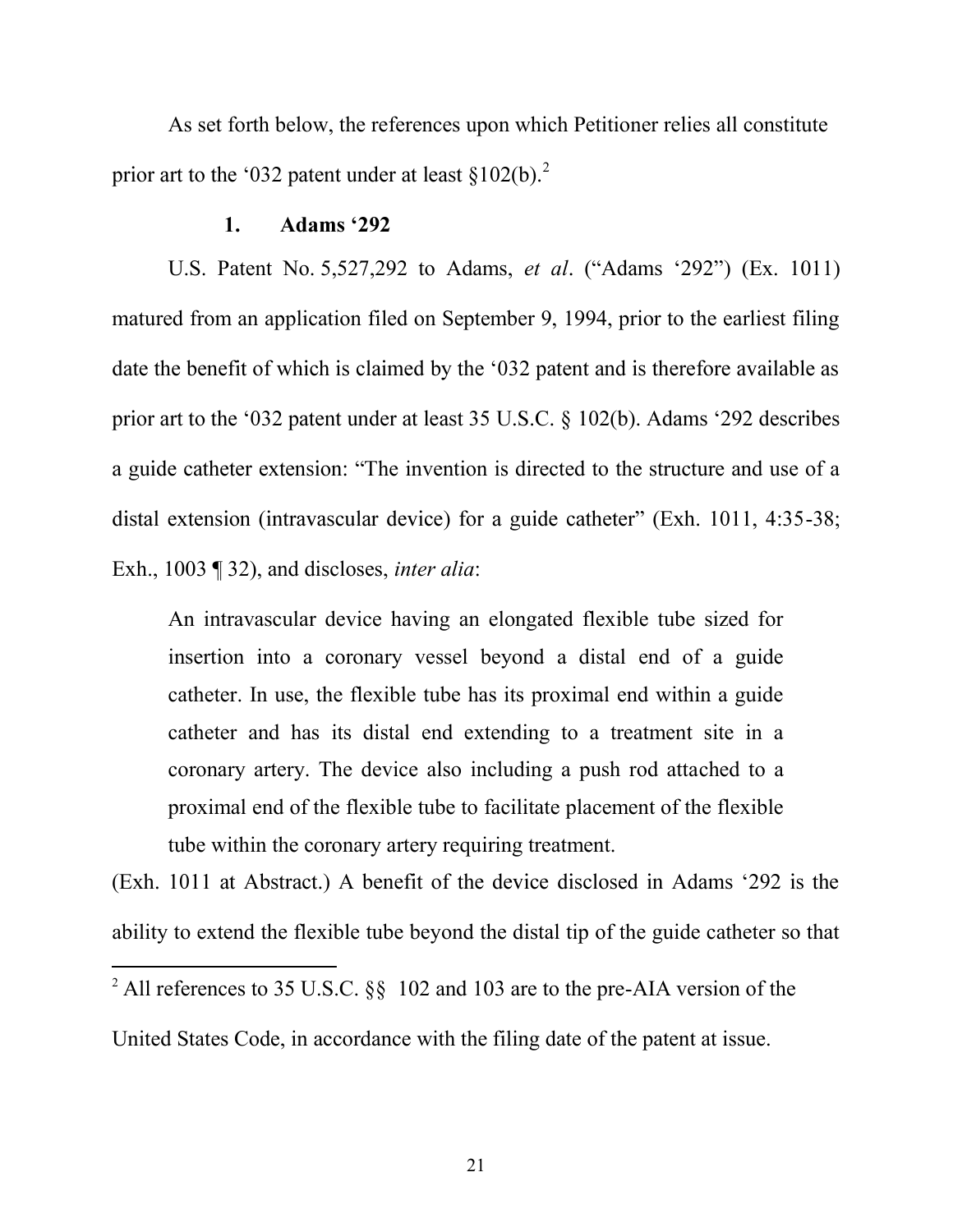it is sufficiently deep-seated beyond the ostium to anchor the position of the guide catheter during treatment:

A proximal end of the flexible tube 32 is advanced so that a significant portion of the flexible tube 32 extends into the artery beyond the distal end of the guide catheter 12 to secure the guide catheter 12 at the coronary ostium for guiding a coronary treatment device into the arteries beyond....

(Exh. 1011*,* 9:19-24; Exh. 1003 ¶ 32, 68.)

#### 2. **Klein**

U.S. Patent No.  $5,776,141$  to Klein ("Klein") (Exh. 1017) matured from an application filed on August 26, 1996, prior to the earliest filing date the benefit of which is claimed by the '032 patent and, thus, qualifies as prior art under at least  $\S$ 102(b). Klein discloses a delivery catheter having a tubular catheter body with a skived proximal opening sized to receive a balloon catheter and a proximal shaft attached to the proximal end of the tubular catheter body. (Exh. 1003 ¶ 34, 71.)

#### $3.$  Adams  $452$

U.S. Patent No. 7,232,452 to Adams ("Adams '452") (Exh. 1018) matured from an application filed on July 12, 2002, prior to the earliest filing date the benefit of which is claimed by the '032 patent, and thus qualifies as prior art under at least  $\S$  102(b). The Adams '452 patent discloses a guide seal that "comprises an elongate body defining an interior cavity which, when deployed in a vessel, is large enough to allow passage of a catheter used to deliver  $\ldots$  an expandable filter or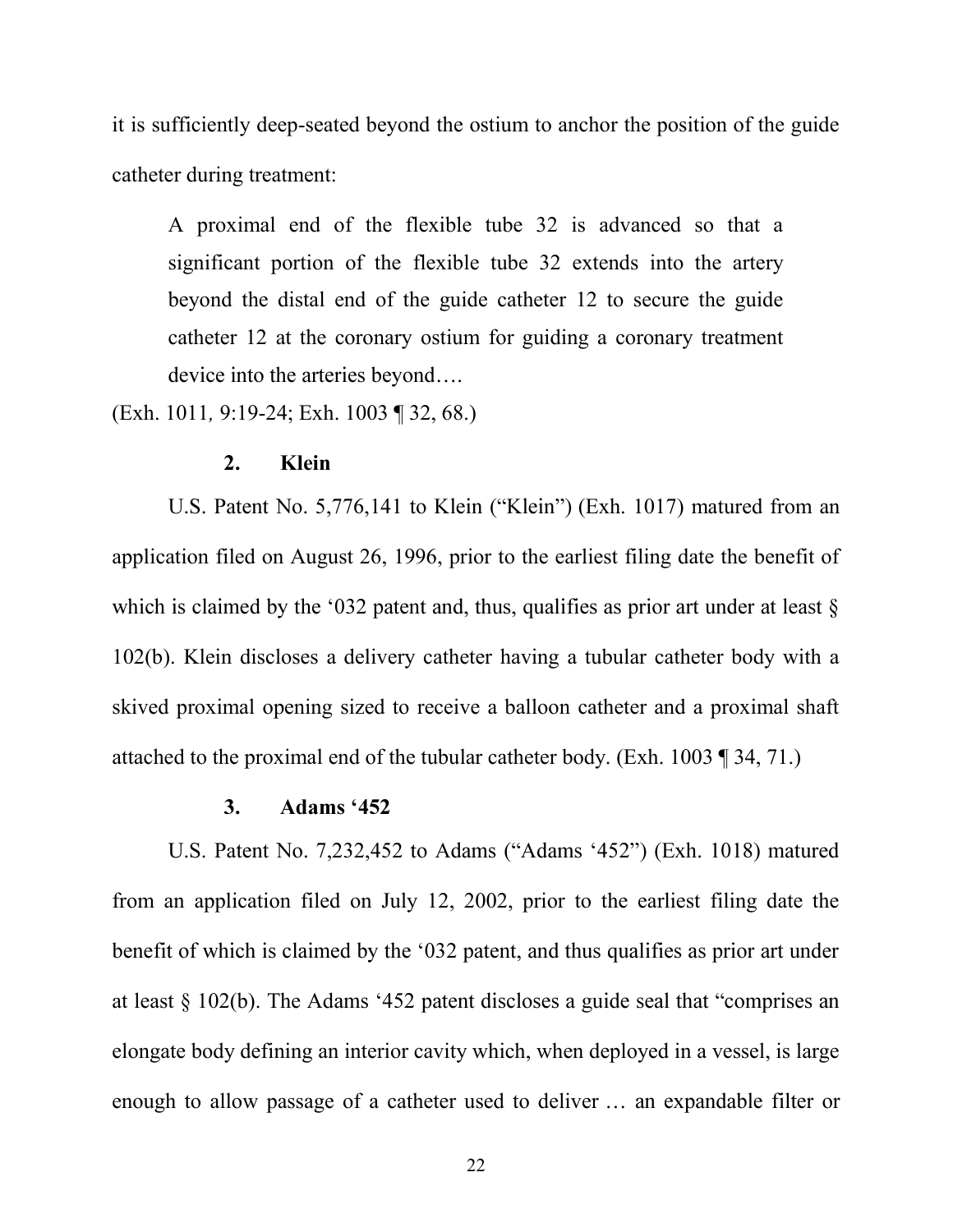balloon." (Exh. 1018, 8:47-50; Exh. 1003  $\parallel$  35.) Adams '452 further discloses "[a] proximal wire or other control means...." (*Id.*, 8:27-30.) The proximal opening of the guide seal 20 is skived or cut at an angle, forming an opening that extends for a distance along the longitudinal axis and which is accessible from a side transverse to the longitudinal axis. (Exh. 1003 ¶ 35, 74.) The guide seal 20 receives an interventional device (the delivery catheter 17) while the proximal portion of the guide seal 20 remains within the lumen of the guide catheter 10. (*Id*. ¶ 74.)

#### +& **Steinke**

U.S. Patent No. 5,328,472 to Steinke ("Steinke") (Ex. 1019) matured from an application filed on July 27, 1992, prior to the earliest filing date the benefit of which is claimed by the '032 patent and, thus, qualifies as prior art under at least  $\S$  102(b). Steinke discloses "a catheter which allows rapid exchange" where the proximal end of the inner lumen tubing is skived at an angle, forming an opening that extends for a distance along the longitudinal axis and which is accessible from a side transverse to the longitudinal axis. (Exh.1019, 3:1-2; Exh. 1003 ¶¶ 36, 76.)

#### ,& **Takahashi**

Takahashi, New Method to Increase Backup Support of a 6 French Guiding Coronary Catheter, Catheterization and Cardiovascular Interventions, 63:452-456 ("Takahashi") (Exh. 1020) is an article that was published in 2004 and, thus, qualifies as prior art under at least § 102(b). Takahashi describes method for deep-

23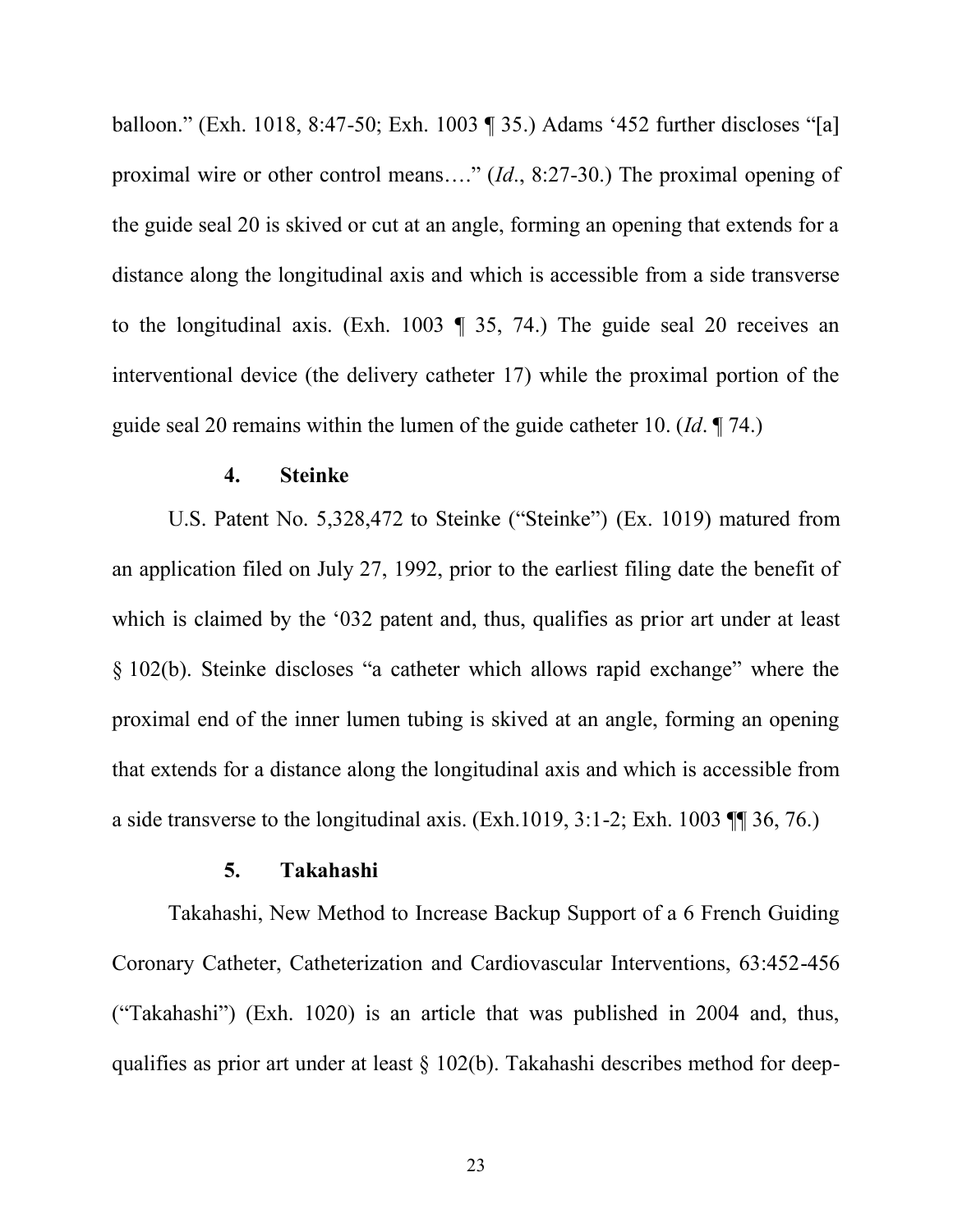seating a guide catheter beyond the ostium for purposes of providing backup support during interventional cardiology procedures. (Exh. 1003 ¶¶ 37, 78.) The method involves the insertion of a 5 French guide catheter extension through a 6 French guide catheter, whereby the resulting difference in diameters is less one French or less. (*Id*.)

#### I. How The Construed Claim(s) Are Unpatentable

Pursuant to 37 C.F.R. § 42.104(b)(4), an explanation of how construed claims 1-4, 8, 11, 13, and 17 of the '032 Patent are unpatentable under the statutory grounds set forth below, including identification of where each element of the claim is found in the prior art patents or printed publications, is provided below, the corresponding descriptions and claim charts set forth therein, and the referenced portions of the Solar Declaration.

### V. SUPPORTING EVIDENCE UNDER 37 C.F.R.  $\S$  42.104(B)(5)

The exhibit numbers of the supporting evidence relied upon to support the challenge and the relevance of the evidence to the challenge, including identification of specific portions of the evidence that support the challenge, are provided below and in the corresponding claim charts.

#### VI. ANTICIPATION OF THE CHALLENGED CLAIMS

The purported invention to which the challenged claims are directed is a combination of standard structural features, performing in expected ways, to achieve predictable results, all of which were well known to persons of ordinary

24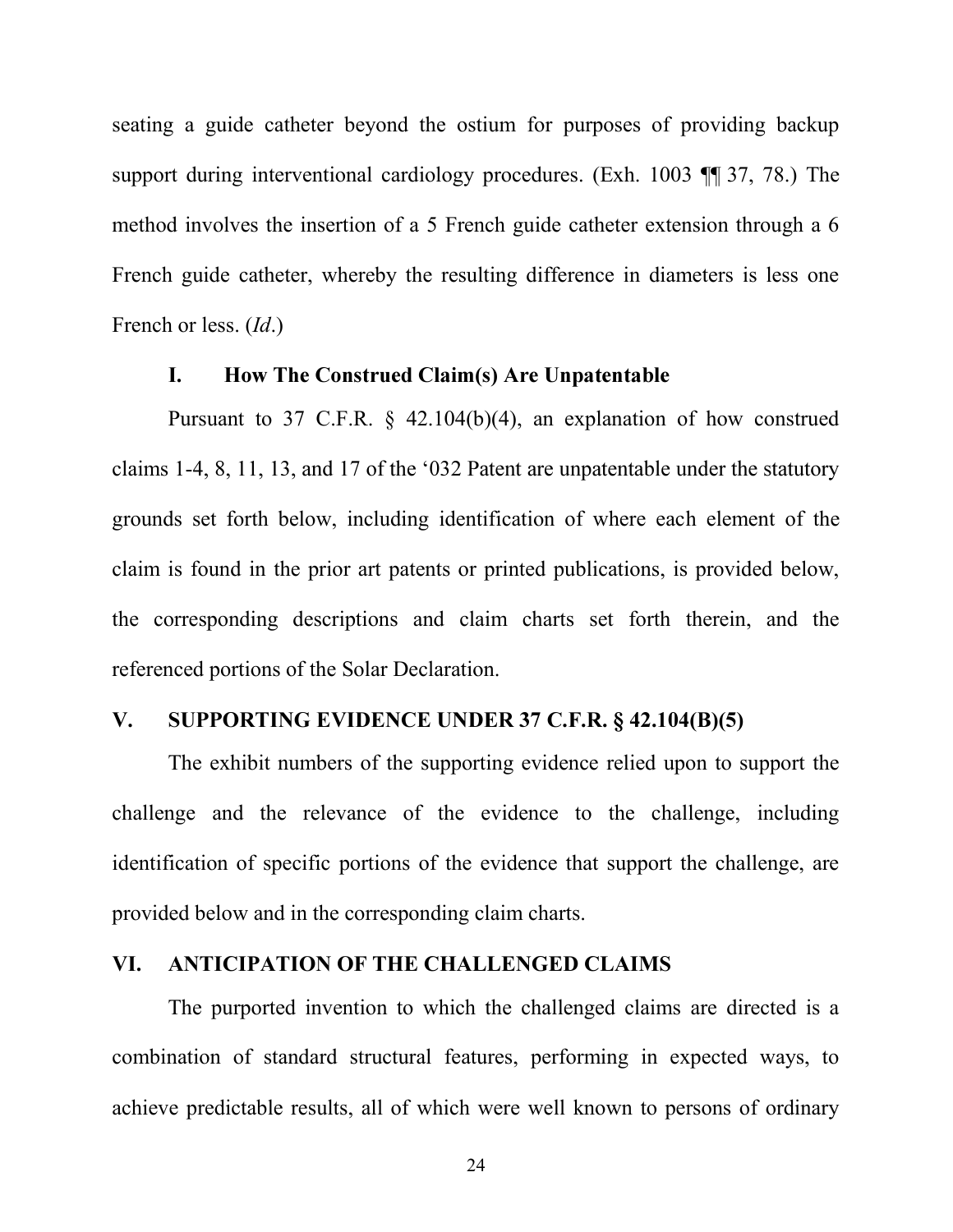skill in the art in the field of interventional cardiology procedures at the time to which the '032 patent claims priority (hereafter "POSA"). The claimed limitations of the alleged invention are therefore unpatentable.

# /& **Claims 1, 2, 8, 11, And 17 Are Anticipated Under 35 U.S.C. §** 102(b) By Adams'292

As shown below, each element recited in claims 1, 2, 8, 11, and 17 is anticipated by Adams '292, which was not disclosed to, cited, or considered by the Examiner during prosecution of the '032 patent. (An unrelated patent by a different inventor with the last name "Adams" was disclosed.) "To anticipate a claim, a prior art reference must disclose every limitation of the claimed invention, either explicitly or inherently." See, e.g., *In re Schreiber*, 128 F.3d, at 1477.

#### (& **Claim 1**

Claim 1 of the '032 patent discloses: "A device for use with a standard guide catheter..." (Exh. 1001, 10:21); Adams '292 similarly, teaches: "For use in combination with a guide catheter  $\dots$ , an intravascular device $\dots$ ." (Exh. 1011,  $23:33-35$ .) Claim 1 of the '032 patent further discloses a "device comprising: a flexible tip portion defining a tubular structure having a circular cross-section  $\ldots$ " with a shorter length and smaller diameter than the continuous lumen of the guide catheter (Exh. 1001, 10:28-32); Adams '292 similarly discloses "a relatively flexible tube having  $\ldots$  the outer diameter  $\ldots$  wherein the outer diameter is sized for insertion through the central lumen of the guide catheter  $\ldots$ " (Exh. 1011, 23:37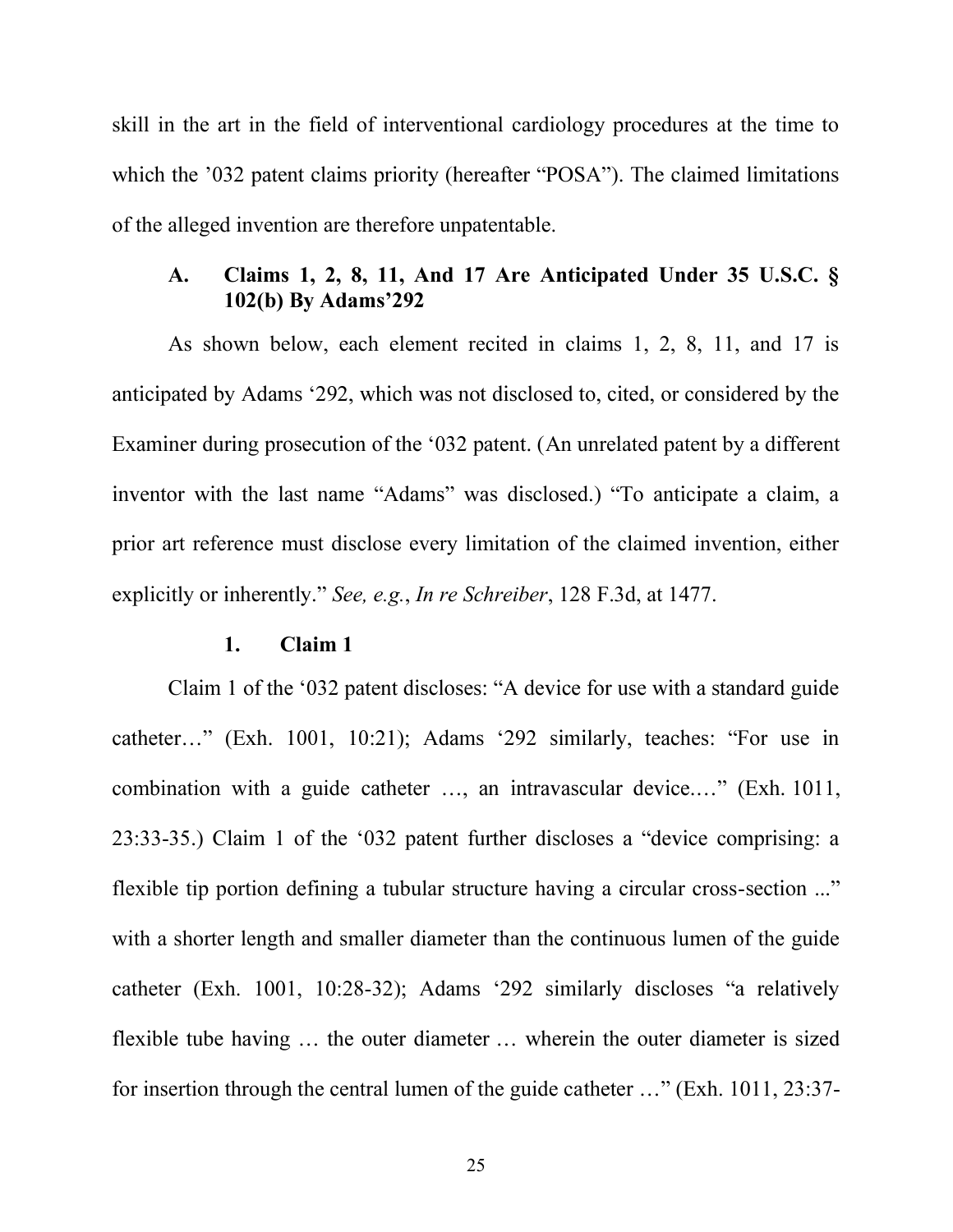40) and "[t]he length of the flexible tube 32 is preferably approximately 6 to 10 inches" (id., 5:61-63), which is shorter than the length of a standard guide catheter—approximately 40 inches. (*See* Exh. 1003 ¶ 97.) Claim 1 of the '032 patent recites an arrangement of the flexible tip and the guide catheter "defining a coaxial lumen having a cross-sectional inner diameter through which interventional cardiology devices are insertable  $\ldots$ " (Exh. 1001, 10:29-37); Adams '292 similarly discloses that "the guide catheter extension tube  $70$  is coaxially disposed within the guide catheter" (Exh. 1011, 11:58-60) and "[t]he inner diameter of the flexible tube is larger than the outer diameter of a typical angioplasty balloon catheter or other coronary treatment device."  $(Id., 2:62-64.)$  Claim 1 of the '032 patent also discloses: "a substantially rigid portion proximal of and operably connected to, and more rigid along a longitudinal axis than, the flexible tip portion and defining a rail structure without a lumen  $\ldots$ " (Exh. 1001, 10:38-41); Adams '292 similarly teaches that a "shaft 19 or push rod is attached to a proximal end of the elongated flexible tube 32" (Exh. 1011, 6:1-2) and that "[o]ne embodiment is shown in FIG. 2 and the shaft 19 or push rod is defined by an elongated wire."  $(Id., 6:13-15.)$ Finally, claim 1 of the '032 patent provides that, "when at least a distal portion of the flexible tip portion is extended distally of the distal end of the guide catheter, at least a portion of the proximal portion of the substantially rigid portion extends proximally through the hemostatic valve in common with interventional cardiology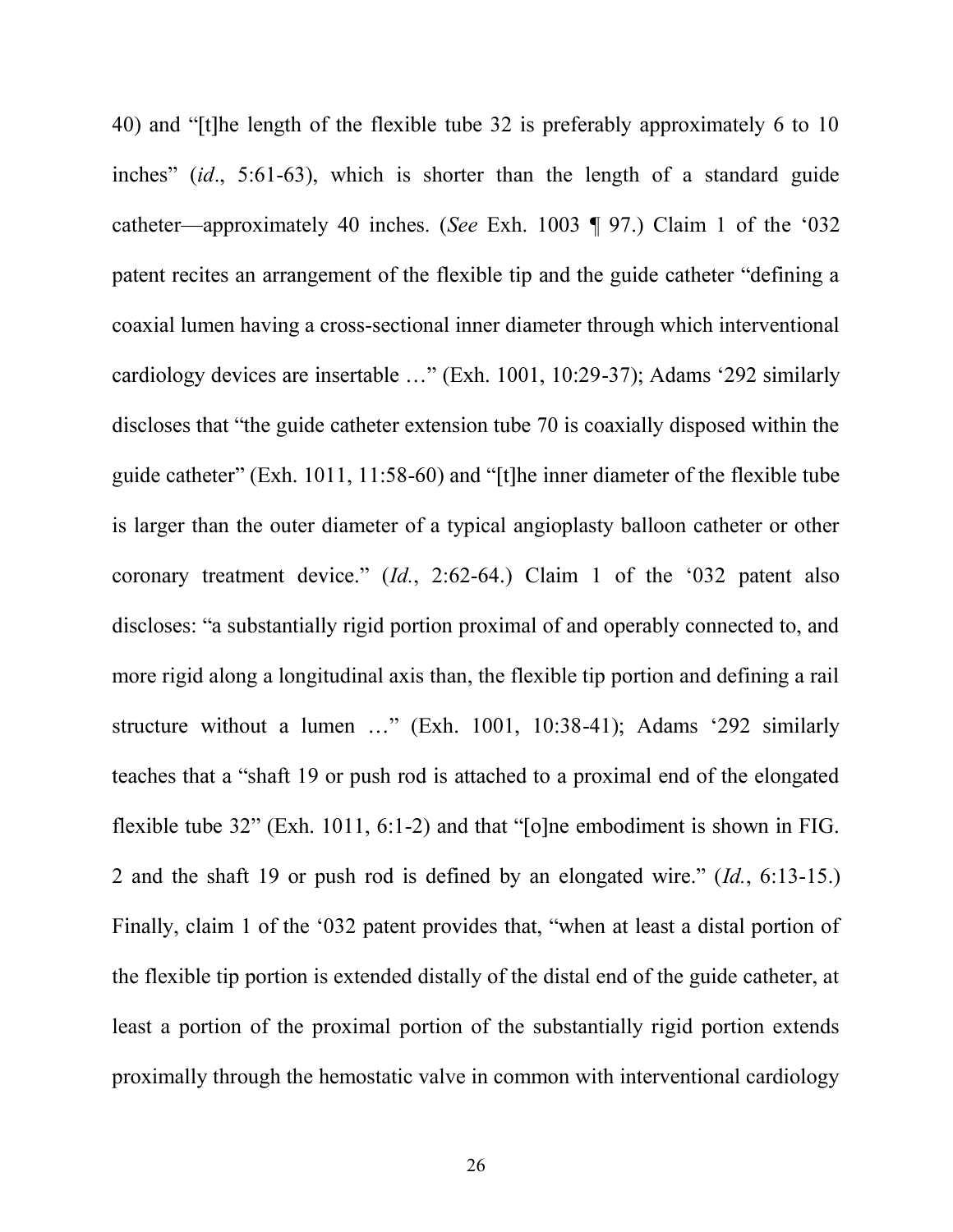devices that are insertable into the guide catheter" (Exh.  $1001, 10:48-54$ ); likewise, Figure 1 of Adams  $292$  shows the flexible tube 32 extending beyond the distal tip of the guide catheter 12, while the push rod 19 extends proximally through the channel leg of the manifold 17 (where the hemostatic valve is located) in common with the balloon catheter shaft 26. (*See* Exh. 1011, FIG. 1.) Thus, the Adams '292 discloses every element of claim 1 of the '032 patent.

#### )& **Claim 2**

Both the '032 patent and Adams '292 are directed to the deep seating of a guide extension within a branch artery in order to secure the position of the guide catheter and facilitate the delivery of intravascular devices. (*Compare* Exh. 1001, 10:55-62 *with* Ex. 1011, 16:49-58.)

#### \*& **Claim 11**

As discussed above, claim 11 of the '032 patent includes the same  $I$  limitations as claim 1, plus one additional element, a "reinforced portion" proximal to the substantially rigid portion. Accordingly, Petitioner references its analysis of all elements of claim 1 set forth above and in the claim chart below, which shows, *inter alia*, that Adams '292 also disclosed the "reinforced portion" of claim 11.

#### 4.  $\blacksquare$  Claims 8 and 17

Dependent claims 8 (depending from claim 1) and 17 (depending from claim 11) require that "the cross-sectional inner diameter of the coaxial lumen of the tubular structure is not more than one French smaller than the cross-sectional inner

27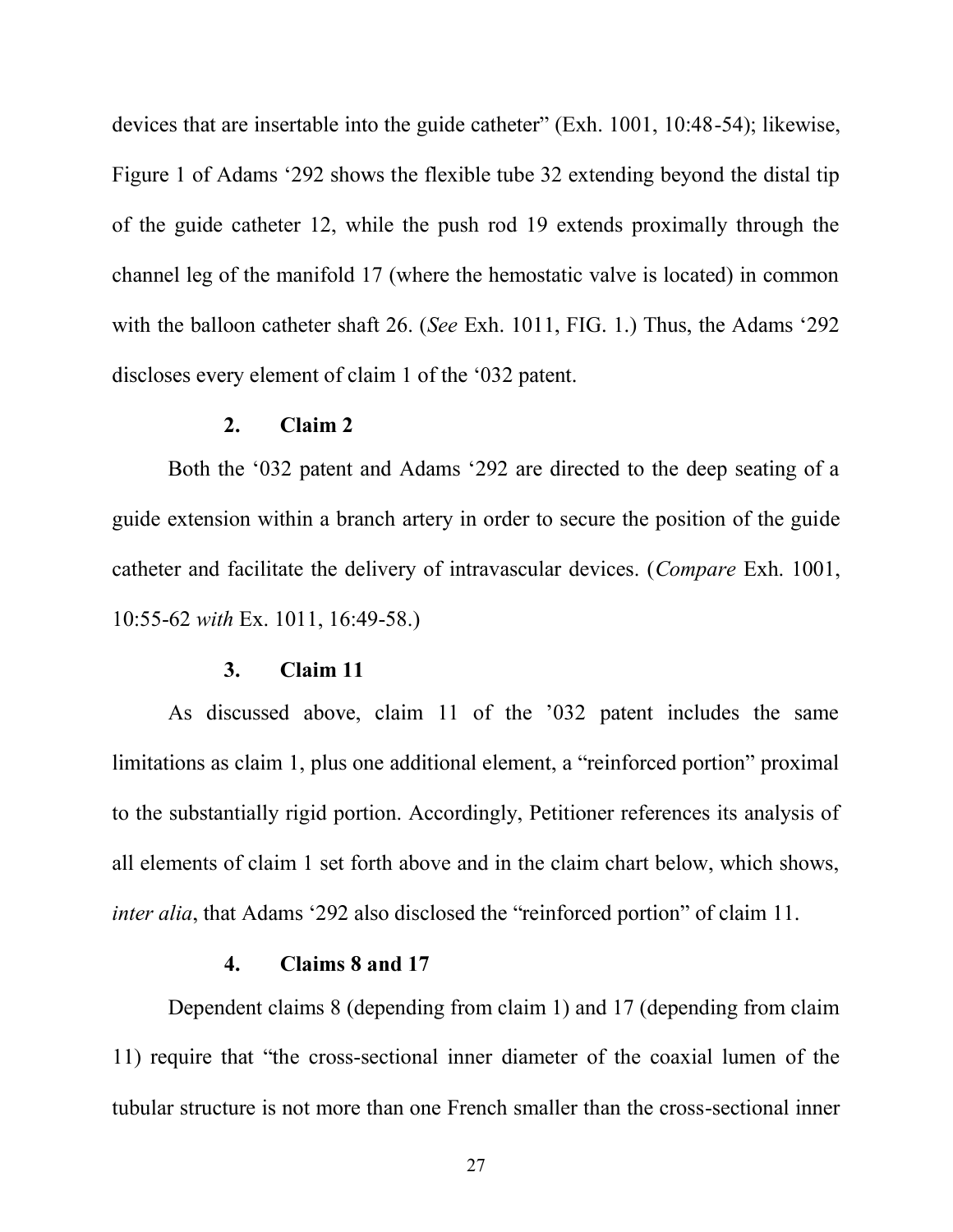diameter of the guide catheter." (Exh. 1001, 11:17-20, 12:35-38.) The Adams '292 patent discloses that the outer diameter of the flexible tube is smaller than the inner diameter of the guide catheter, defining a range of diameters for the flexible tube, the largest of which includes tubes with an inner diameter not more than one French smaller than the cross-sectional inner diameter of the guide catheter. (Exh. 1011, 5:64-67; Exh. 1003, ¶ 121.) In disclosing a range overlapping or touching the claimed range, the Adams '292 anticipates the claimed range with sufficient specificity. *See ClearValue, Inc. v. Pearl River Polymers, Inc*., 668 F.3d 1340, 1345 (Fed. Cir. 2012).

| The '032 Patent              | Claim Chart A-1: Cls. 1, 2, 8, 11, 17 in view of        |
|------------------------------|---------------------------------------------------------|
|                              | <b>Adams '292 (Exh. 1011)</b>                           |
| 1. A device for use with a   | [1] To the extent that the preamble is a limitation,    |
| standard guide catheter, the | Adams '292 discloses a device for extension through     |
| standard guide catheter      | a standard guide catheter, the distal end being         |
| having a continuous lumen    | adapted for placement in a branch artery. Abstract      |
| extending for a predefined   | ("An intravascular device having an elongated           |
| length from a proximal end   | flexible tube sized for insertion into a coronary       |
| at a hemostatic valve to a   | vessel beyond a distal end of a guide catheter. In use, |
| distal end adapted to be     | the flexible tube has its proximal end within a guide   |
| placed in a branch artery,   | catheter and has its distal end extending to a          |
| the continuous lumen of      | treatment site in a coronary artery"); 4:36-37 ("The    |
| the guide catheter having a  | invention is directed to the structure and use of a     |
| circular cross-sectional     | distal extension (intravascular device) for a guide     |
| inner diameter sized such    | catheter."                                              |
| that interventional          |                                                         |
| cardiology devices are       | [2] The guide catheter used with the Adams device       |
| insertable into and through  | has a continuous central lumen and a proximal end       |
| the lumen to the branch      | with a mounted manifold having a primary channel        |
| artery, the device           | that contains a hemostatic valve. 5:16-29 ("The         |
| comprising:                  | guide catheter manifold 16 is mounted at the            |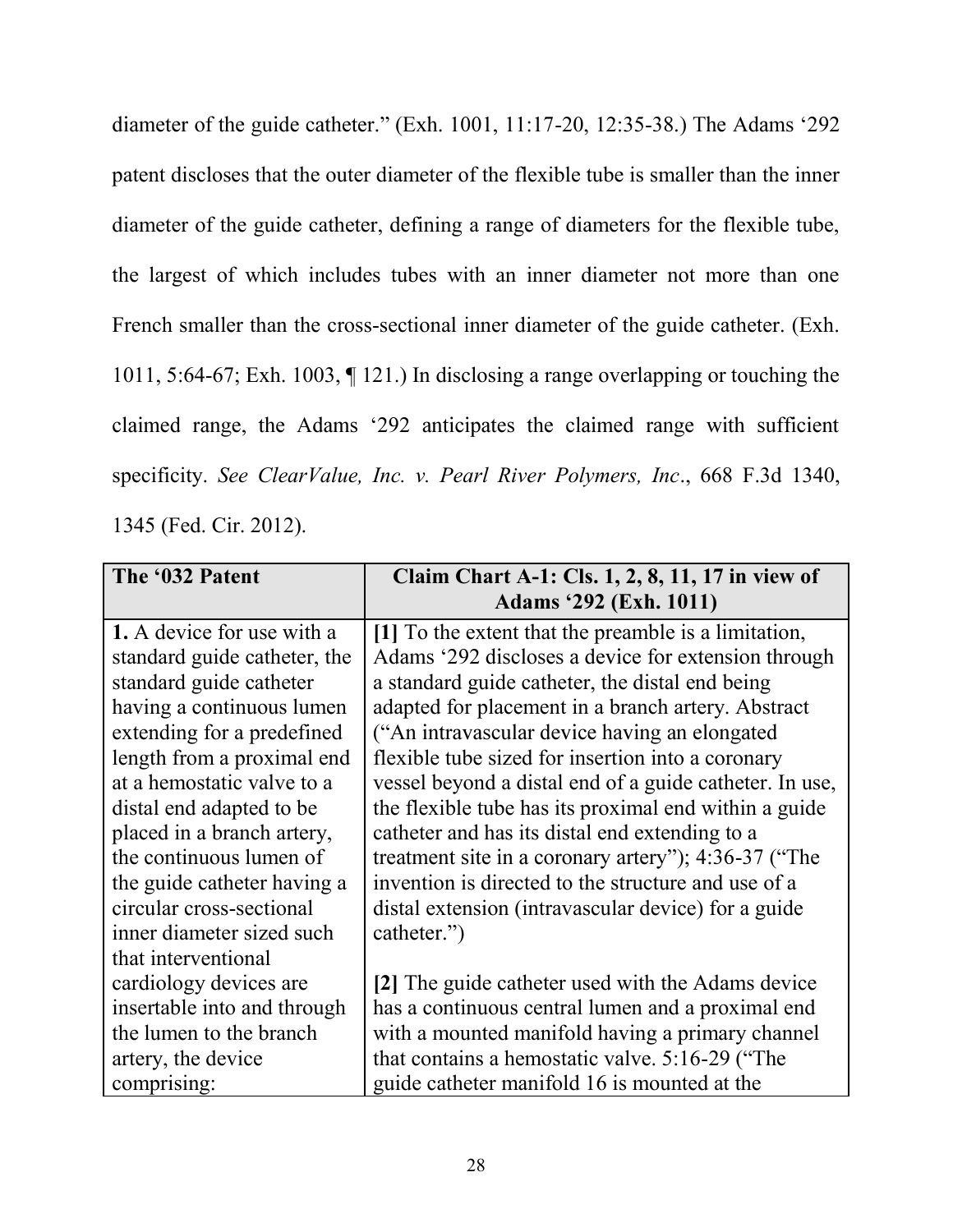| The '032 Patent | Claim Chart A-1: Cls. 1, 2, 8, 11, 17 in view of                                                                                                                                                                                                                                                                                                                                                                                                                                                                                                                                                                                                                                                                                                                                                                                                                                                                                                                                                                                                                                                                                                                                                                                                                         |
|-----------------|--------------------------------------------------------------------------------------------------------------------------------------------------------------------------------------------------------------------------------------------------------------------------------------------------------------------------------------------------------------------------------------------------------------------------------------------------------------------------------------------------------------------------------------------------------------------------------------------------------------------------------------------------------------------------------------------------------------------------------------------------------------------------------------------------------------------------------------------------------------------------------------------------------------------------------------------------------------------------------------------------------------------------------------------------------------------------------------------------------------------------------------------------------------------------------------------------------------------------------------------------------------------------|
|                 | <b>Adams '292 (Exh. 1011)</b>                                                                                                                                                                                                                                                                                                                                                                                                                                                                                                                                                                                                                                                                                                                                                                                                                                                                                                                                                                                                                                                                                                                                                                                                                                            |
|                 | proximal end of the guide catheter 12. Preferably, the<br>guide catheter manifold 16 comprises a Y-shaped<br>structure having a primary channel leg 17 and an<br>extension leg 15 with a guide catheter port 22 on the<br>extension leg 15 A hemostatic valve (not shown)<br>on channel leg 17 provides hemostatic control for the<br>guide catheter system 10 of the present invention");<br>11:17-30 ("Guide catheter 52 is an elongated,<br>flexible tubular member defining a first guide<br>catheter lumen 53 through which an angioplasty<br>balloon catheter 60 or other angioplasty device is<br>disposed and guided to a stenosis or obstruction. The<br>guide catheter manifold 54 is mounted at a proximal<br>end of the guide catheter 52, and preferably<br>comprises a Y-shaped structure having a primary<br>channel leg 51 and an extension leg 55 with a guide<br>catheter port 58. The guide catheter port 58 provides<br>an inlet injection port for dye to travel through the<br>guide catheter system 50 to the arterial system or<br>alternatively for the introduction of drugs into the<br>patient to a treatment site. A hemostatic valve (not<br>shown) on the primary channel leg 51 provides<br>hemostatic control for the guide catheter.") |
|                 | [3] The lumen of the guide catheter has a circular<br>cross-section that is sized to allow for interventional<br>cardiology devices to be passed therethrough and<br>into a branch artery. 6:24-32 ("In the embodiment<br>shown in FIG. 2, the elongated tube 32 has a radially<br>flared proximal end 38. The flared proximal end 38<br>of the elongated flexible tube 32 is configured to<br>coincide with the inner diameter of the guide catheter<br>12 so that a catheter advanced, or other angioplasty<br>device such as a guide wire, into and through the<br>first guide catheter lumen 27 is piloted into the flared<br>tip 38 and second guide catheter lumen 33"); 8:40-45<br>("The diameter of the first guide catheter lumen 27                                                                                                                                                                                                                                                                                                                                                                                                                                                                                                                            |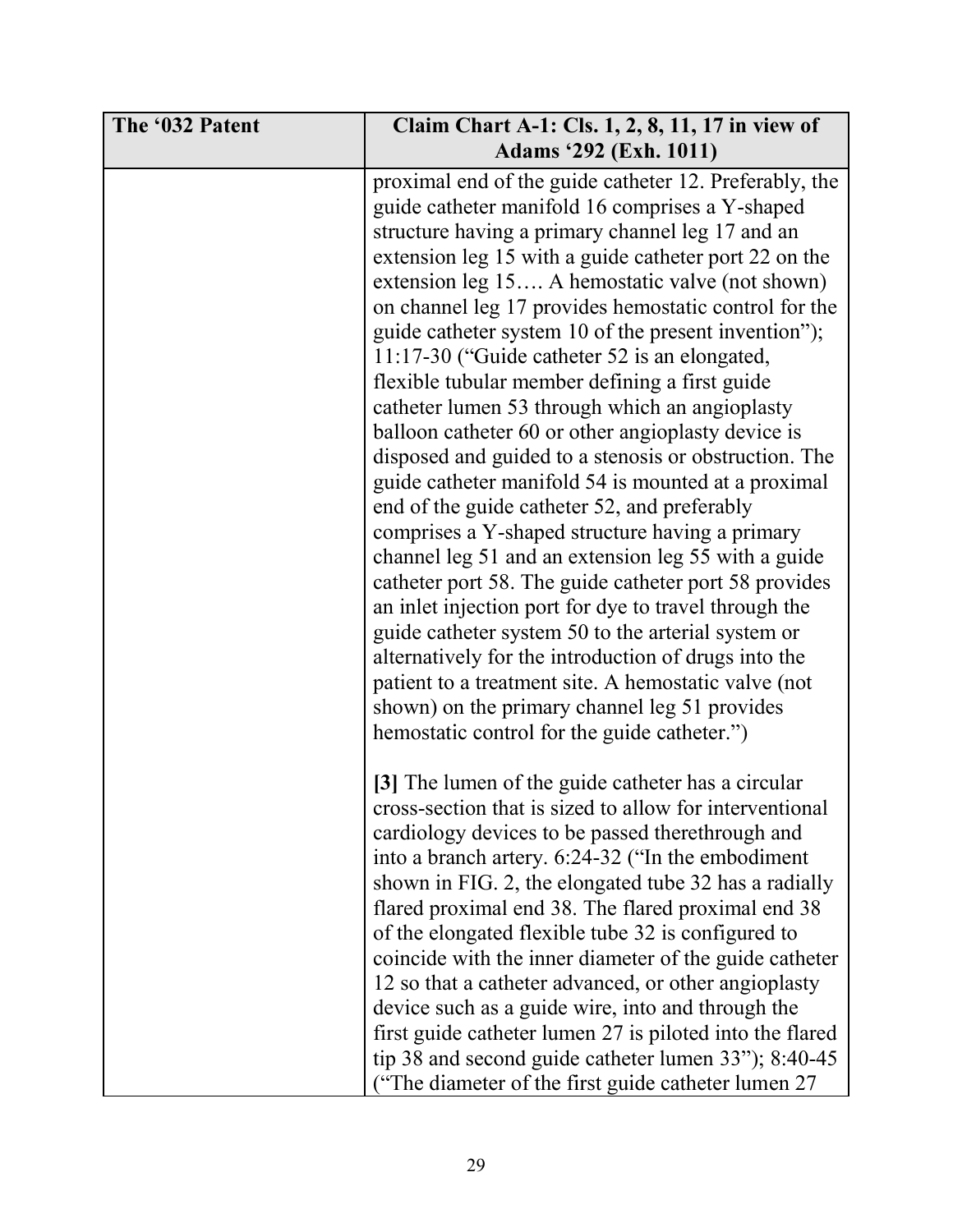| The '032 Patent                                                                                                                                                                                                  | Claim Chart A-1: Cls. 1, 2, 8, 11, 17 in view of<br>Adams '292 (Exh. 1011)                                                                                                                                                                                                                                                                                                                                                                                                                                                                                                                                                                                                                                                                                                                                                                                                                                                                                                                                                                                                                                                                                                                                                                                                                                                                     |
|------------------------------------------------------------------------------------------------------------------------------------------------------------------------------------------------------------------|------------------------------------------------------------------------------------------------------------------------------------------------------------------------------------------------------------------------------------------------------------------------------------------------------------------------------------------------------------------------------------------------------------------------------------------------------------------------------------------------------------------------------------------------------------------------------------------------------------------------------------------------------------------------------------------------------------------------------------------------------------------------------------------------------------------------------------------------------------------------------------------------------------------------------------------------------------------------------------------------------------------------------------------------------------------------------------------------------------------------------------------------------------------------------------------------------------------------------------------------------------------------------------------------------------------------------------------------|
| a flexible tip portion<br>defining a tubular structure<br>having a circular cross-<br>section and a length that is<br>shorter than the predefined<br>length of the continuous<br>lumen of the guide<br>catheter, | in the guide catheter 12 and the second guide<br>catheter lumen 33 in the guide catheter extension 32<br>are larger than the outer diameters of the hollow<br>balloon catheter shaft 26 and balloon 24 (deflated)<br>which are advanced therethrough"); 16:36-44 ("a<br>guide catheter 287 is inserted into the patient and<br>advanced until a distal end of the guide catheter 287<br>reaches the aortic arch of the patient. More<br>particularly, the guide catheter 287 is manipulated<br>until a distal opening 288 of the guide catheter 287 is<br>aligned with the coronary ostium so that the guide<br>catheter 287 will direct an original coronary<br>treatment device, such as an angioplasty balloon<br>catheter, or a subsequent coronary treatment device<br>into the coronary artery requiring treatment.")<br>[1] Adams '292 discloses a flexible tip portion<br>defining a tubular structure in the form of a<br>"relatively flexible tube." 2:44-51 ("The<br>intravascular device includes a relatively flexible<br>tube 45").<br>[2] having an inner and outer diameter. 2:50-51<br>("The flexible tube has an inner diameter sized for<br>insertion over an angioplasty device"); 23:36-37 ("a<br>relatively flexible tube having a proximal end, a<br>distal end, an outer diameter and an internal<br>$lumen \dots$ "). |
|                                                                                                                                                                                                                  | [3] Annotated Fig. 1 (cropped) below shows how the<br>length of the flexible tube 14 (dashed black line) is<br>shorter than the length of the continuous lumen 27 of<br>the guide catheter 12 (solid grey line). Fig. 12 also<br>shows that flexible tube 255 is shorter than guide<br>catheter 287.                                                                                                                                                                                                                                                                                                                                                                                                                                                                                                                                                                                                                                                                                                                                                                                                                                                                                                                                                                                                                                           |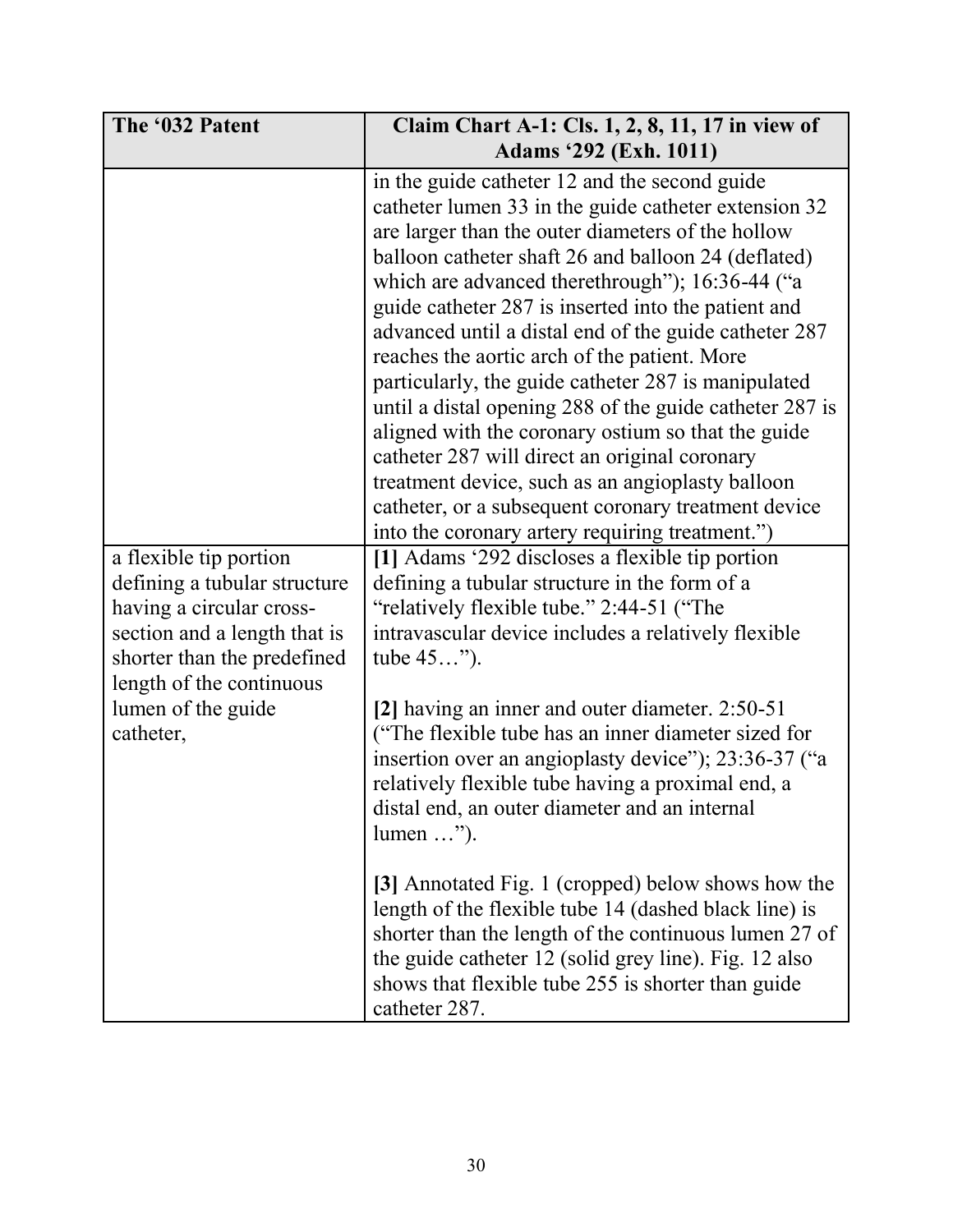| The '032 Patent                                                                                                                | Claim Chart A-1: Cls. 1, 2, 8, 11, 17 in view of                                                                                                                                                                                                                                                                                                                                                                                                                                                       |
|--------------------------------------------------------------------------------------------------------------------------------|--------------------------------------------------------------------------------------------------------------------------------------------------------------------------------------------------------------------------------------------------------------------------------------------------------------------------------------------------------------------------------------------------------------------------------------------------------------------------------------------------------|
|                                                                                                                                | <b>Adams '292 (Exh. 1011)</b>                                                                                                                                                                                                                                                                                                                                                                                                                                                                          |
|                                                                                                                                |                                                                                                                                                                                                                                                                                                                                                                                                                                                                                                        |
| the tubular structure having                                                                                                   | [1] Adams '292 discloses that the outer diameter of                                                                                                                                                                                                                                                                                                                                                                                                                                                    |
| a cross-sectional outer                                                                                                        | the flexible tube is smaller than and sized for                                                                                                                                                                                                                                                                                                                                                                                                                                                        |
| diameter sized to be                                                                                                           | insertion through the guide catheter lumen. 5:64-67                                                                                                                                                                                                                                                                                                                                                                                                                                                    |
| insertable through the<br>cross-sectional inner                                                                                | ("The outer diameter of the elongated flexible tube 32<br>is smaller than the first guide catheter lumen 27                                                                                                                                                                                                                                                                                                                                                                                            |
| diameter of the continuous                                                                                                     | defined by the guide catheter 12 so that it may be                                                                                                                                                                                                                                                                                                                                                                                                                                                     |
| lumen of the guide catheter                                                                                                    | slidably disposed therethrough and to permit insertion                                                                                                                                                                                                                                                                                                                                                                                                                                                 |
| and defining a coaxial                                                                                                         | of the tube 32 "); 23:37-40.                                                                                                                                                                                                                                                                                                                                                                                                                                                                           |
| lumen having a cross-<br>sectional inner diameter<br>through which<br>interventional cardiology<br>devices are insertable; and | [2] The flexible tube is placed coaxially relative to the<br>guide catheter. 8:58-61 ("the angioplasty balloon<br>catheter 18 and guide catheter extension 14 are coaxially<br>positioned within the guide catheter 12 "); 11:58-60<br>("During use, the guide catheter extension tube 70 is<br>coaxially disposed within the guide catheter 52"); 15:65-<br>66 ("The flexible tube 255 of the intravascular device"<br>250 is 65 designed for coaxial placement relative to the<br>guide catheter "). |
|                                                                                                                                | [3] When used in combination with the guide catheter,<br>the concentrically aligned flexible tube defines a lumen<br>for the insertion and advancement of coronary treatment<br>devices. 22:35-43 ("For use in combination with a guide"<br>catheter for insertion and advancement of a coronary<br>treatment device through a coronary vessel having an<br>ostium to a treatment site, the guide catheter having a<br>central lumen, a distal end and a distal opening, an                            |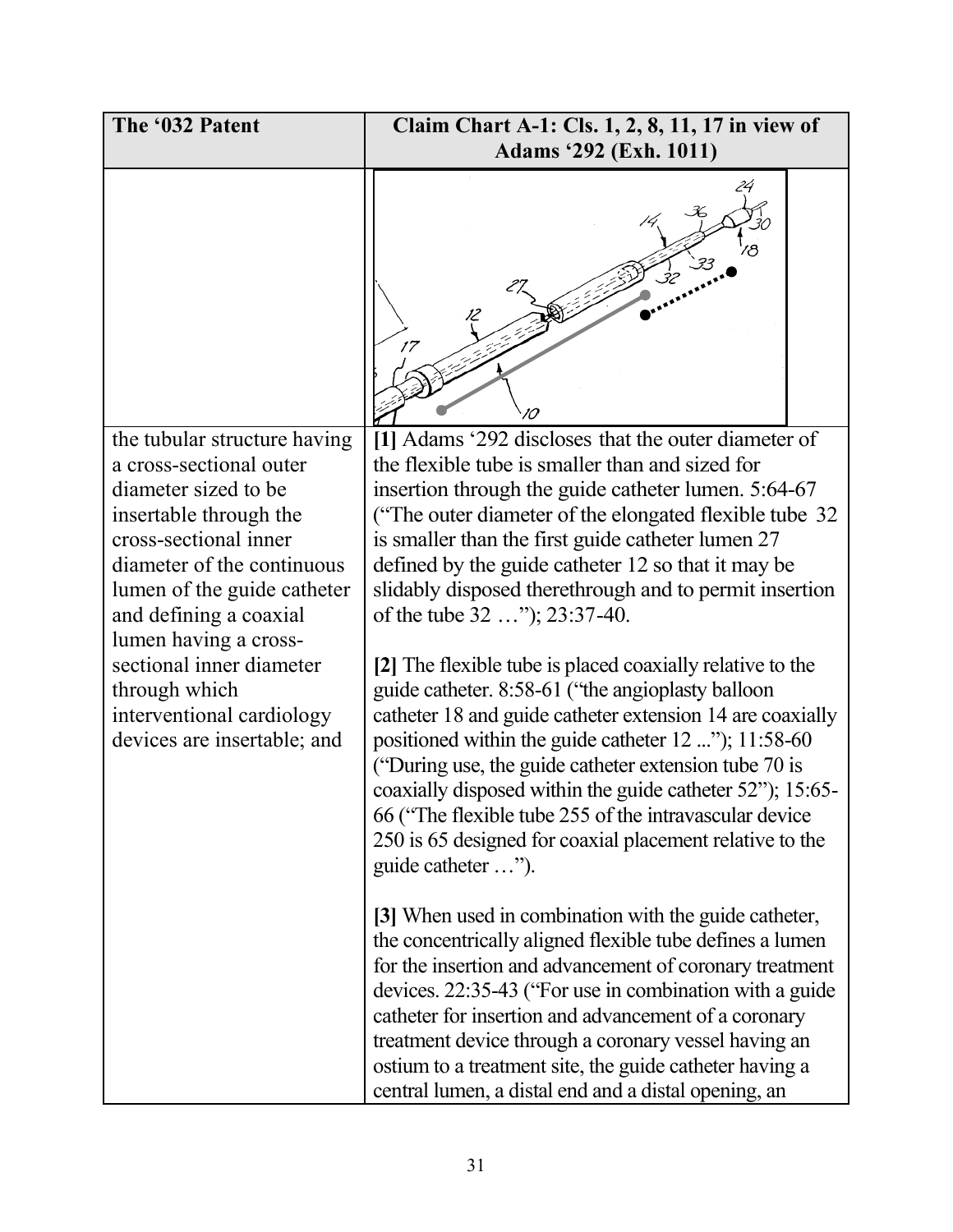| The '032 Patent                                                                                                                                                                                              | Claim Chart A-1: Cls. 1, 2, 8, 11, 17 in view of                                                                                                                                                                                                                                                                                                                                                                                                                                                                                                                                                                                                                                                                                                                                                                                                                                                                                                                                                                          |
|--------------------------------------------------------------------------------------------------------------------------------------------------------------------------------------------------------------|---------------------------------------------------------------------------------------------------------------------------------------------------------------------------------------------------------------------------------------------------------------------------------------------------------------------------------------------------------------------------------------------------------------------------------------------------------------------------------------------------------------------------------------------------------------------------------------------------------------------------------------------------------------------------------------------------------------------------------------------------------------------------------------------------------------------------------------------------------------------------------------------------------------------------------------------------------------------------------------------------------------------------|
|                                                                                                                                                                                                              | Adams '292 (Exh. 1011)                                                                                                                                                                                                                                                                                                                                                                                                                                                                                                                                                                                                                                                                                                                                                                                                                                                                                                                                                                                                    |
|                                                                                                                                                                                                              | anchoring device comprising: a relatively flexible tube<br>sized for insertion through the central lumen of the guide<br>catheter into the coronary vessel, the flexible tube being<br>concentrically aligned with the guide catheter ");<br>16:38-44 ("the guide catheter 287 is manipulated until a<br>distal opening 288 of the guide catheter 287 is aligned<br>with the coronary ostium so that the guide catheter 287<br>will direct an original coronary treatment device, such as<br>an angioplasty balloon catheter, or a subsequent<br>coronary treatment device into the coronary artery                                                                                                                                                                                                                                                                                                                                                                                                                       |
| a substantially rigid portion<br>proximal of and operably<br>connected to, and more<br>rigid along a longitudinal<br>axis than, the flexible tip<br>portion and defining a rail<br>structure without a lumen | requiring treatment").<br>Adams '292 discloses a substantially rigid push rod<br>defined by a wire or stainless steel hypotube and<br>having a "flattened distal end which assumes an<br>elongated cross-section" that provides "sufficient"<br>surface area" through which it is secured "to the<br>proximal end of the elongated flexible tube." (7:22-<br>26; see Abstract; 2:47-48; 6:1-2; 6:11-15; 15:8-12;<br>$22:51-52; 23:44-45.$                                                                                                                                                                                                                                                                                                                                                                                                                                                                                                                                                                                 |
| and having a maximal<br>cross-sectional dimension<br>at a proximal portion that is<br>smaller than the cross-<br>sectional outer diameter of<br>the flexible tip portion                                     | Adams '292 discloses that the diameter of the wire<br>or stainless steel hypotube of the substantially rigid<br>push rod is smaller $(0.016$ inch) than that of the<br>flexible tube $(0.065$ inch). $6:14-17$ ("the shaft 19 or<br>push rod is defined by an elongated wire 34. The<br>elongated wire 34 is of small diameter, preferably<br>0.010 to 0.016 of an inch in diameter"); 6:56-62<br>("The rather thin dimension of the wire 34 eliminates")<br>or substantially reduces surface friction introduced<br>by the longitudinal movement of an element within<br>the guide catheter $12$ "); $7:18-21$ ("The tubular shaft<br>member 172 is preferably formed from stainless steel<br>hypotube with an inside diameter of 0.010 inch and<br>an outside diameter of 0.016 inch"); 8:24-25 ("For<br>example, the outer diameter of the elongated tube<br>32A at its proximal end would be approximately<br>0.065 inch and the outer diameter at its distal end<br>would be approximately 0.053 inch (with a 0.045) |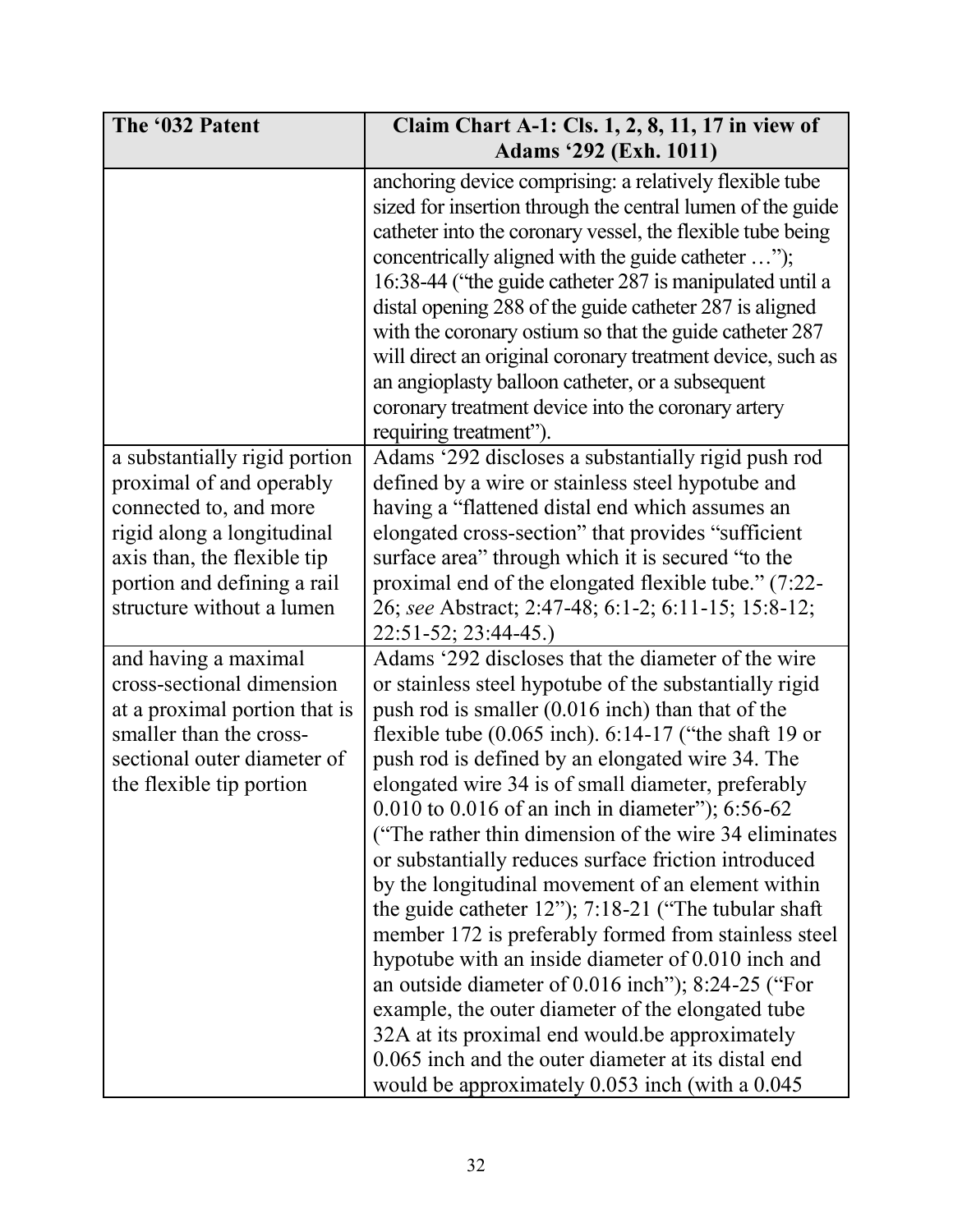| The '032 Patent               | Claim Chart A-1: Cls. 1, 2, 8, 11, 17 in view of        |
|-------------------------------|---------------------------------------------------------|
|                               | <b>Adams '292 (Exh. 1011)</b>                           |
|                               | inch distal tubular opening ").                         |
| and having a length that,     | [1] Adams '292 discloses that the combined length       |
| when combined with the        | of the flexible tube and the push rod (50.5 to 51.5)    |
| length of the flexible distal | inches) is longer than the guide catheter lumen         |
| tip portion, defines a total  | (about 40 inches). $15:49-53$ ("The flexible tube 255   |
| length of the device along    | is approximately 6.0 to 12.0 inches in length, and      |
| the longitudinal axis that is | preferably 9.5 to 10.0 inches in length. The push rod   |
| longer than the continuous    | is: approximately 40.0 to 45.0 inches in length. The    |
| lumen of the guide            | overall length of the extension 250 is preferably 50.5  |
| catheter, such that when at   | inches to 51.5 inches").                                |
| least a distal portion of the | [2] When the flexible tube is extended beyond the       |
| flexible tip portion is       | distal end of the guide catheter, the shaft or push rod |
| extended distally of the      | extends proximally outside the guide catheter           |
| distal end of the guide       | through the catheter manifold, where the hemostatic     |
| catheter, at least a portion  | valve is located, at the same point as the balloon      |
| of the proximal portion of    | catheter shaft:                                         |
| the substantially rigid       |                                                         |
| portion extends proximally    |                                                         |
| through the hemostatic        |                                                         |
| valve in common with          |                                                         |
| interventional cardiology     | $\mathcal{F}_{lq}$                                      |
| devices that are insertable   |                                                         |
| into the guide catheter.      |                                                         |
|                               |                                                         |
|                               |                                                         |
|                               |                                                         |
|                               |                                                         |
|                               |                                                         |
|                               | "As seen in FIG. 1, shaft 19 or push rod  extends       |
|                               | proximally  outside the guide catheter 12 so that it    |
|                               | is accessible to the user The elongated flexible        |
|                               | tube 32 of the guide catheter extension 14 is           |
|                               | designed to extend beyond a distal end of the guide     |
|                               | catheter $12$ 6:1-10. 17 is the primary channel leg     |
|                               | of the catheter manifold, where the hemostatic valve    |
|                               | (not shown) is located. $5:17-29$ . 26 is a balloon     |
|                               | catheter shaft. 8:40. The shaft 19 or push rod extends  |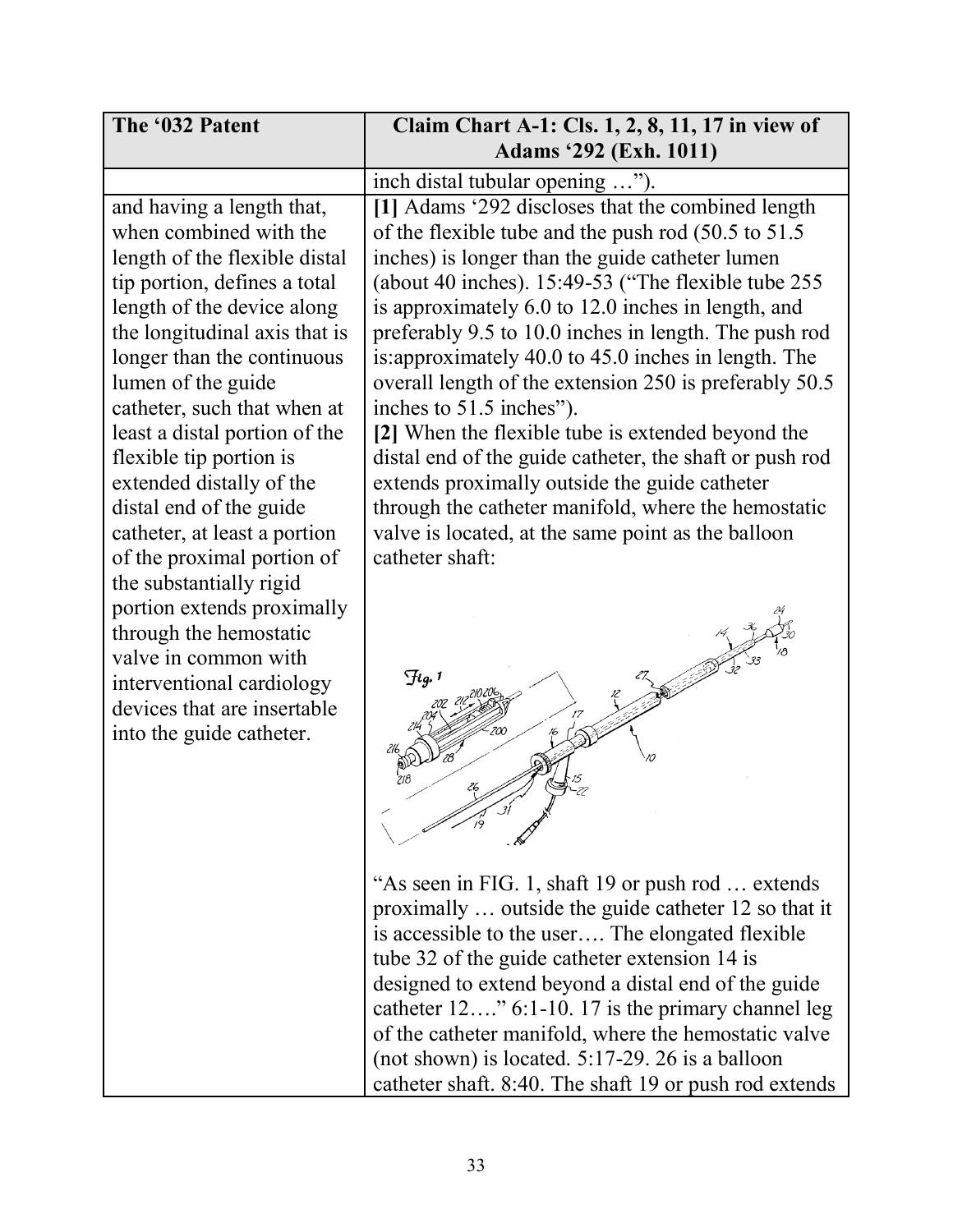| The '032 Patent                                                                                                                                                                                                                                                          | Claim Chart A-1: Cls. 1, 2, 8, 11, 17 in view of                                                                                                                                                                                                                                                                                                                                                                                                                                                                                                                                                                                                                                                                                                                                                                                                                                                                                                                                                                                                                                                                                                                                                                                                                                           |
|--------------------------------------------------------------------------------------------------------------------------------------------------------------------------------------------------------------------------------------------------------------------------|--------------------------------------------------------------------------------------------------------------------------------------------------------------------------------------------------------------------------------------------------------------------------------------------------------------------------------------------------------------------------------------------------------------------------------------------------------------------------------------------------------------------------------------------------------------------------------------------------------------------------------------------------------------------------------------------------------------------------------------------------------------------------------------------------------------------------------------------------------------------------------------------------------------------------------------------------------------------------------------------------------------------------------------------------------------------------------------------------------------------------------------------------------------------------------------------------------------------------------------------------------------------------------------------|
|                                                                                                                                                                                                                                                                          | <b>Adams '292 (Exh. 1011)</b>                                                                                                                                                                                                                                                                                                                                                                                                                                                                                                                                                                                                                                                                                                                                                                                                                                                                                                                                                                                                                                                                                                                                                                                                                                                              |
| 2. The device of claim 1<br>wherein the tubular<br>structure includes a distal<br>portion adapted to be<br>extended beyond the distal<br>end of the guide catheter<br>while a proximal portion<br>remains within the lumen<br>of the guide catheter,                     | from the manifold 17 at the same point as the balloon<br>catheter shaft 26. 17:3-7 ("The total length of the<br>extension 250 permits the flexible tube 255 to remain<br>with the guide catheter 287 and to extend beyond a<br>distal end of guide catheter 287 into and through a<br>coronary artery while the control knob 264 remains<br>outside the patient").<br>Adams '292 discloses that the proximal end of the<br>flexible tube remains within a guide catheter while a<br>distal portion of the flexible tube extends beyond the<br>distal end of the guide catheter: "In use, the flexible<br>tube has its proximal end within a guide catheter and<br>has its distal end extending to a treatment site in a<br>coronary artery." (Abstract); 9:19-22 ("A proximal<br>end of the flexible tube 32 is advanced so that a<br>significant portion of the flexible tube 32 extends<br>beyond the distal end of the guide catheter 12");<br>15:57-60 ("The length of the tube is sized so that the<br>proximal end  of the tube 255 is enclosed within<br>the guide catheter while the distal end of the flexible<br>tube 255 reaches a treatment site"); $16:60-64$ ("A<br>distal portion of the flexible tube 255 is advanced<br>past the distal opening 288 of the guide catheter |
|                                                                                                                                                                                                                                                                          | 287  while a proximal portion thereof and the push<br>rod 262 remain within the guide catheter 287").                                                                                                                                                                                                                                                                                                                                                                                                                                                                                                                                                                                                                                                                                                                                                                                                                                                                                                                                                                                                                                                                                                                                                                                      |
| such that the device assists<br>in resisting axial and shear<br>forces exerted by the<br>interventional cardiology<br>device passed through and<br>beyond the coaxial lumen<br>that would otherwise tend<br>to dislodge the guide<br>catheter from the branch<br>artery. | 4:61-67 ("the distal extension may be advanced into<br>and through the coronary arteries to the lesion or<br>obstruction to facilitate original placement of<br>angioplasty devices by serving to anchor the guide<br>catheter at the coronary ostium of the vessel<br>requiring treatment"); 9:12-24 ("The extension of<br>the elongated flexible tube 32 into the smaller<br>dimension arteries also serves to maintain the<br>position of the guide catheter 12 at the coronary<br>ostium during operation [T] he flexible tube 32<br>defines an anchoring device for securing the guide<br>catheter 12 for operation [A] significant portion                                                                                                                                                                                                                                                                                                                                                                                                                                                                                                                                                                                                                                           |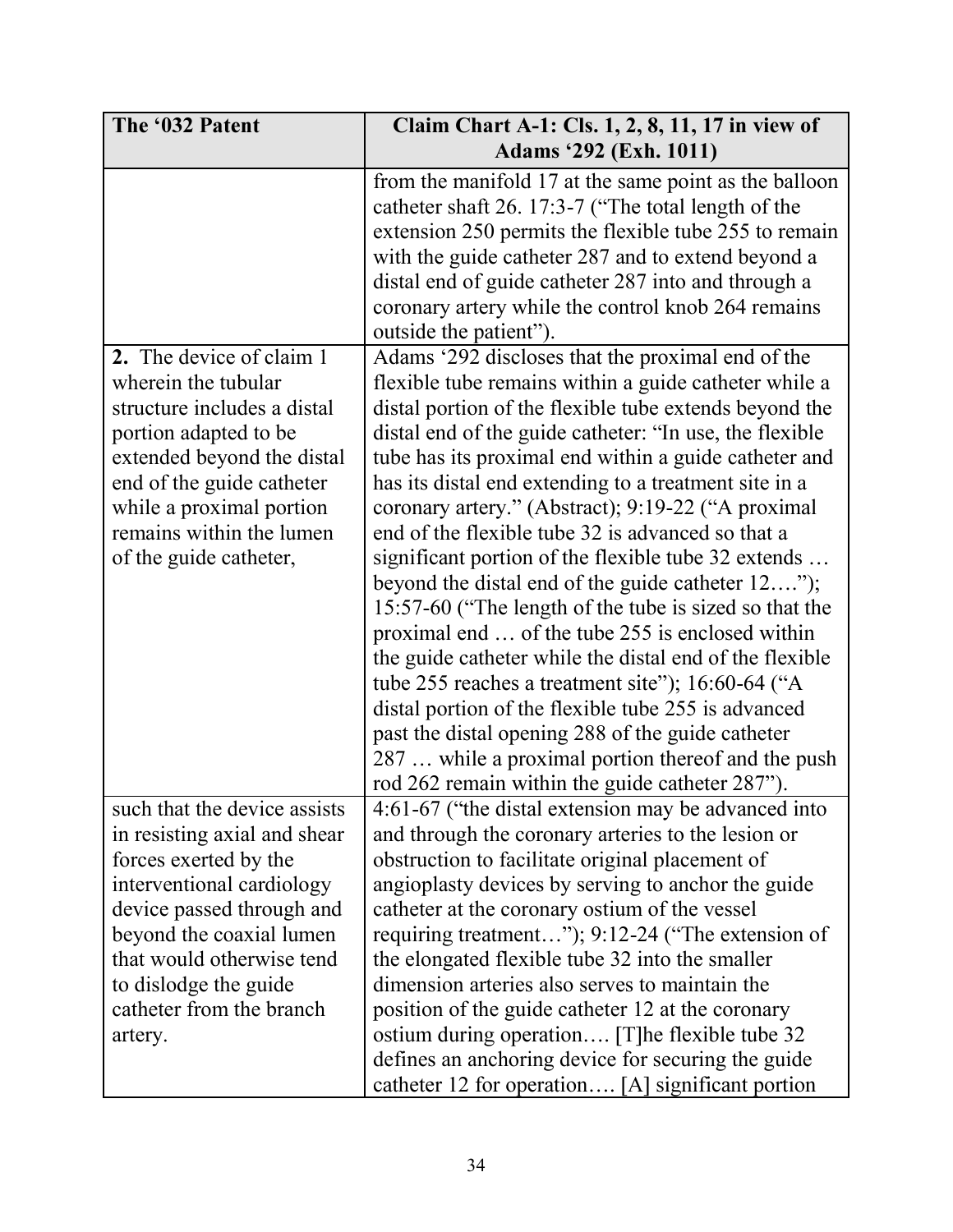| The '032 Patent                                                                                                                                                                                                   | Claim Chart A-1: Cls. 1, 2, 8, 11, 17 in view of                                                                                                                                                                                                                                                                                                                                                                                                                                                                                                                                                                                                                                                                                                                                                                                                                                                                          |
|-------------------------------------------------------------------------------------------------------------------------------------------------------------------------------------------------------------------|---------------------------------------------------------------------------------------------------------------------------------------------------------------------------------------------------------------------------------------------------------------------------------------------------------------------------------------------------------------------------------------------------------------------------------------------------------------------------------------------------------------------------------------------------------------------------------------------------------------------------------------------------------------------------------------------------------------------------------------------------------------------------------------------------------------------------------------------------------------------------------------------------------------------------|
|                                                                                                                                                                                                                   |                                                                                                                                                                                                                                                                                                                                                                                                                                                                                                                                                                                                                                                                                                                                                                                                                                                                                                                           |
|                                                                                                                                                                                                                   | <b>Adams '292 (Exh. 1011)</b><br>of the flexible tube 32 extends into the artery beyond<br>the distal end of the guide catheter 12 to secure the<br>guide catheter 12 at the coronary ostium for guiding<br>a coronary treatment device into the arteries<br>beyond"); $16:49-58$ ("as a coronary device is<br>advanced, the position of the distal opening 288 of<br>the guide catheter 287 may shift out of alignment<br>with the coronary ostium making placement of the<br>coronary treatment device into the coronary artery<br>requiring treatment more difficult. As previously<br>explained, the present invention discloses an<br>anchoring device for securing the guide catheter 287<br>relative to the coronary ostium of a patient to<br>facilitate original insertion and subsequent insertion<br>of a coronary treatment device"); 22:53-56 ("the<br>flexible tube anchors the distal opening of the guide |
|                                                                                                                                                                                                                   | catheter relative to the ostium of the coronary vessel<br>to secure the guide catheter and facilitate insertion of<br>the coronary treatment device therethrough").                                                                                                                                                                                                                                                                                                                                                                                                                                                                                                                                                                                                                                                                                                                                                       |
| 8. The device of claim 1                                                                                                                                                                                          | Adams '292 discloses the device of claim 1 (see<br>above).                                                                                                                                                                                                                                                                                                                                                                                                                                                                                                                                                                                                                                                                                                                                                                                                                                                                |
| wherein the cross-sectional<br>inner diameter of the<br>coaxial lumen of the<br>tubular structure is not<br>more than one French<br>smaller than the cross-<br>sectional inner diameter of<br>the guide catheter. | Adams '292 discloses that the outer diameter of the<br>flexible tube is smaller than the inner diameter of the<br>guide catheter, defining a range of diameters for the<br>flexible tube, the largest of which would include<br>tubes with an inner diameter not more than one<br>French smaller than the cross-sectional inner<br>diameter of the guide catheter: "The outer diameter of<br>the elongated flexible tube 32 is smaller than the first<br>guide catheter lumen 27 defined by the guide<br>catheter 12 so that it may be slidably disposed<br>therethrough" $5:64-67$ .                                                                                                                                                                                                                                                                                                                                     |
| 11. A device for use with a<br>standard guide catheter, the<br>standard guide catheter<br>having a continuous lumen<br>extending for a predefined                                                                 | [1] To the extent that the preamble is a limitation,<br>Adams discloses a device for extension through a<br>standard guide catheter, the distal end being adapted<br>for placement in a branch artery. Abstract and 4:36-<br>37.                                                                                                                                                                                                                                                                                                                                                                                                                                                                                                                                                                                                                                                                                          |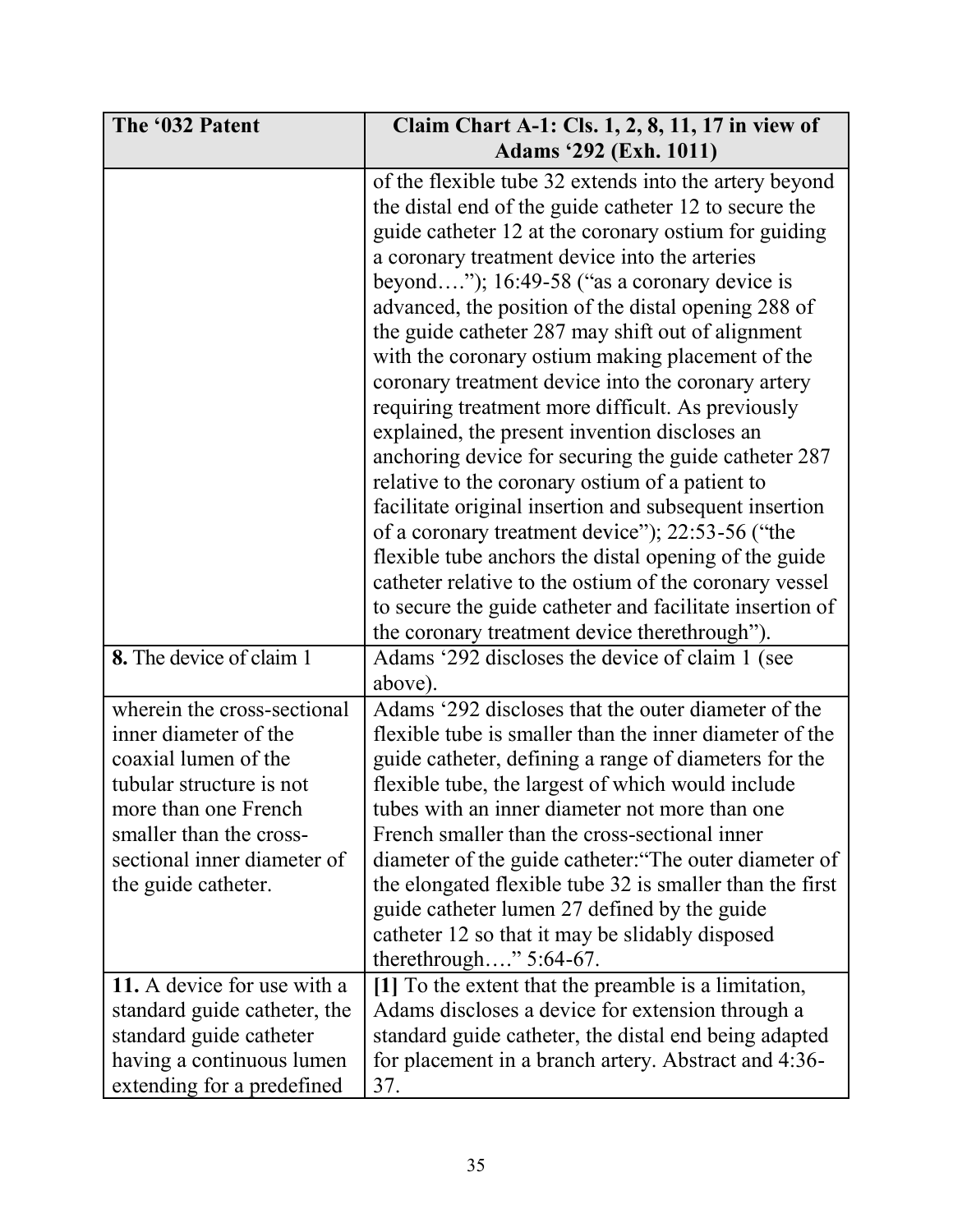| The '032 Patent                                                                                                                                                                                                                                                                                                                                           | Claim Chart A-1: Cls. 1, 2, 8, 11, 17 in view of<br><b>Adams '292 (Exh. 1011)</b>                                                                                                                                                                                                                                                                                                                                                                 |
|-----------------------------------------------------------------------------------------------------------------------------------------------------------------------------------------------------------------------------------------------------------------------------------------------------------------------------------------------------------|---------------------------------------------------------------------------------------------------------------------------------------------------------------------------------------------------------------------------------------------------------------------------------------------------------------------------------------------------------------------------------------------------------------------------------------------------|
|                                                                                                                                                                                                                                                                                                                                                           |                                                                                                                                                                                                                                                                                                                                                                                                                                                   |
| length from a proximal end<br>at a hemostatic valve to a<br>distal end adapted to be<br>placed in a branch artery,<br>the continuous lumen of<br>the guide catheter having a<br>circular cross-section and a<br>cross-sectional inner<br>diameter sized such that<br>interventional cardiology<br>devices are insertable into<br>and through the lumen to | [2] The guide catheter used with the Adams device<br>has a continuous central lumen and a proximal end<br>with a mounted manifold having a primary channel<br>that contains a hemostasic valve. $5:16-29$ and $11:20-$<br>30.<br>[3] The lumen of the guide catheter has a circular<br>cross-section that is sized to allow for interventional<br>cardiology devices to be passed therethrough and<br>into a branch artery. 8:40-45 and 16:39-44. |
| the branch artery, the                                                                                                                                                                                                                                                                                                                                    |                                                                                                                                                                                                                                                                                                                                                                                                                                                   |
| device comprising:                                                                                                                                                                                                                                                                                                                                        |                                                                                                                                                                                                                                                                                                                                                                                                                                                   |
| an elongate structure<br>having an overall length<br>that is longer than the<br>predefined length of the<br>continuous lumen of the<br>guide catheter,                                                                                                                                                                                                    | Adams discloses that the combined length of the<br>flexible tube and the push rod $(50.5 \text{ to } 51.5 \text{ inches})$ is<br>longer than the guide catheter lumen (about 40)<br>inches). 15:49-53.                                                                                                                                                                                                                                            |
| the elongate structure<br>including: a flexible tip<br>portion defining a tubular<br>structure having a circular<br>cross-section that is<br>smaller than the circular<br>cross-section of the                                                                                                                                                            | [1] Adams '292 discloses a flexible tip portion<br>defining a tubular structure in the form of a<br>"relatively flexible tube." (See e.g., 2:44; 2:54-55;<br>$4:49-50; 14:3.)$<br>[2] having an inner and outer diameter. 2:44-50 and<br>23:36-37.                                                                                                                                                                                                |
| continuous lumen of the<br>guide catheter and a length<br>that is shorter than the<br>predefined length of the<br>continuous lumen of the<br>guide catheter,                                                                                                                                                                                              | [3] Annotated Fig. 1 (cropped) below shows how the<br>length of the flexible tube 14 (dashed black line) is<br>shorter than the length of the continuous lumen 27 of<br>the guide catheter 12 (solid grey line). This is also<br>depicted in Fig. 12 which shows flexible tube 255 is<br>shorter than guide catheter 287.                                                                                                                         |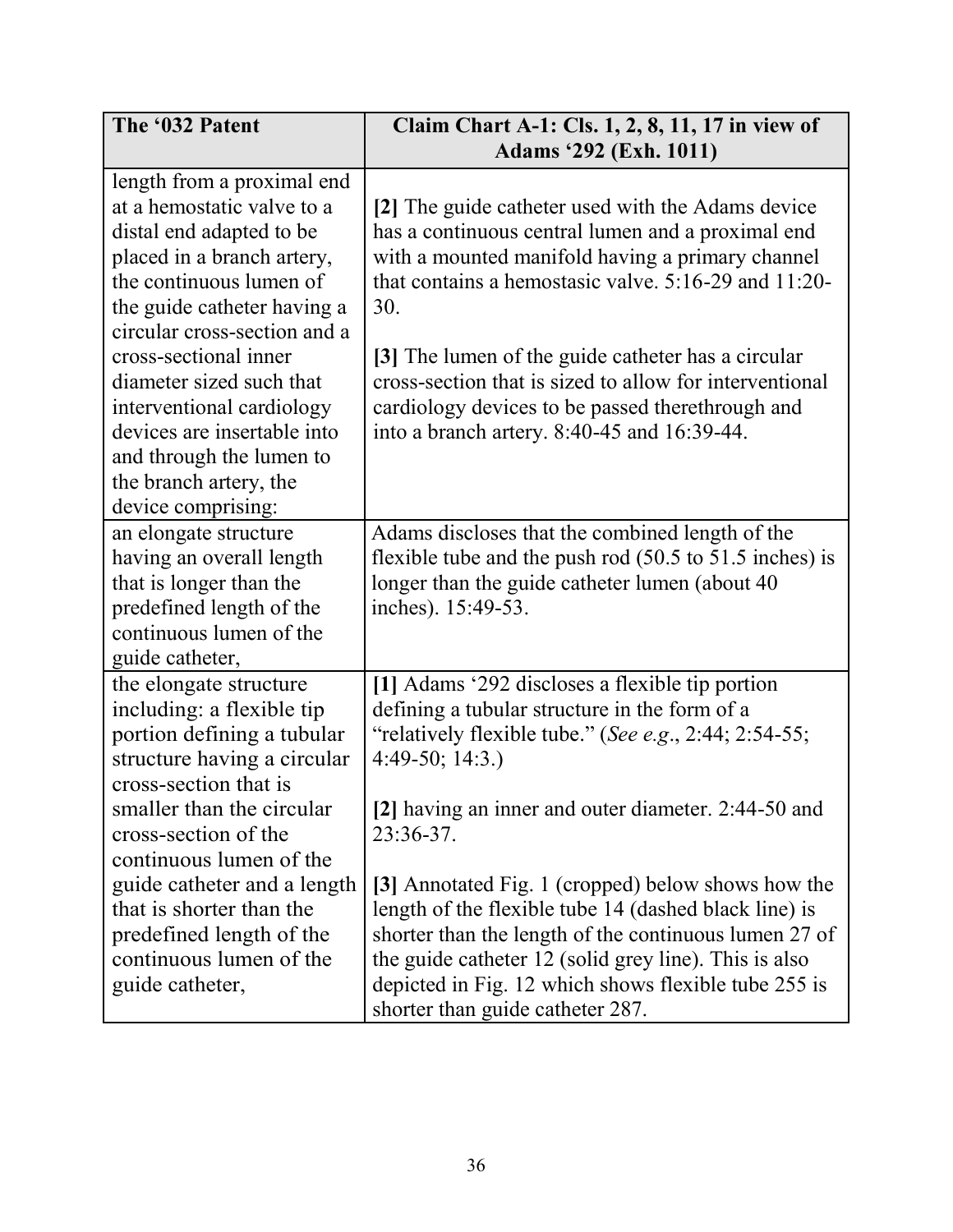| The '032 Patent                                                                                                                              | Claim Chart A-1: Cls. 1, 2, 8, 11, 17 in view of                                                                                                                                                                                                                                                                                             |
|----------------------------------------------------------------------------------------------------------------------------------------------|----------------------------------------------------------------------------------------------------------------------------------------------------------------------------------------------------------------------------------------------------------------------------------------------------------------------------------------------|
|                                                                                                                                              | <b>Adams '292 (Exh. 1011)</b>                                                                                                                                                                                                                                                                                                                |
|                                                                                                                                              | 17                                                                                                                                                                                                                                                                                                                                           |
| the flexible tip portion<br>being sized having a cross-<br>sectional outer diameter<br>sized to be insertable<br>through the cross-sectional | [1] Adams '292 discloses that the outer diameter of<br>the flexible tube is smaller than and sized for<br>insertion through the guide catheter lumen. 5:64-67<br>and 23:37-40.                                                                                                                                                               |
| inner diameter of the<br>continuous lumen of the<br>guide catheter and defining                                                              | [2] The flexible tube is placed coaxially relative to the<br>guide catheter. 2:62-64; 11:58-60 and 15:65-66.                                                                                                                                                                                                                                 |
| a coaxial lumen having a<br>cross-sectional inner<br>diameter through which<br>interventional cardiology<br>devices are insertable;          | [3] When used in combination with the guide catheter,<br>the concentrically aligned flexible tube defines a lumen<br>for the insertion and advancement of coronary treatment<br>devices. 22:35-43.                                                                                                                                           |
| a reinforced portion<br>proximal to the flexible tip<br>portion; and                                                                         | "the relatively flexible tube of the intravascular<br>device includes a coil spring extending along and<br>defining at least a portion of the flexible tube."<br>20:3-6. "The guide catheter extension 14A  has a<br>longitudinal guide catheter extension lumen,a<br>rounded distal tip 36A and may be reinforced by a<br>coil 40A." 7:4-7. |
|                                                                                                                                              | 260<br>$\mathcal{F}$ ig.9                                                                                                                                                                                                                                                                                                                    |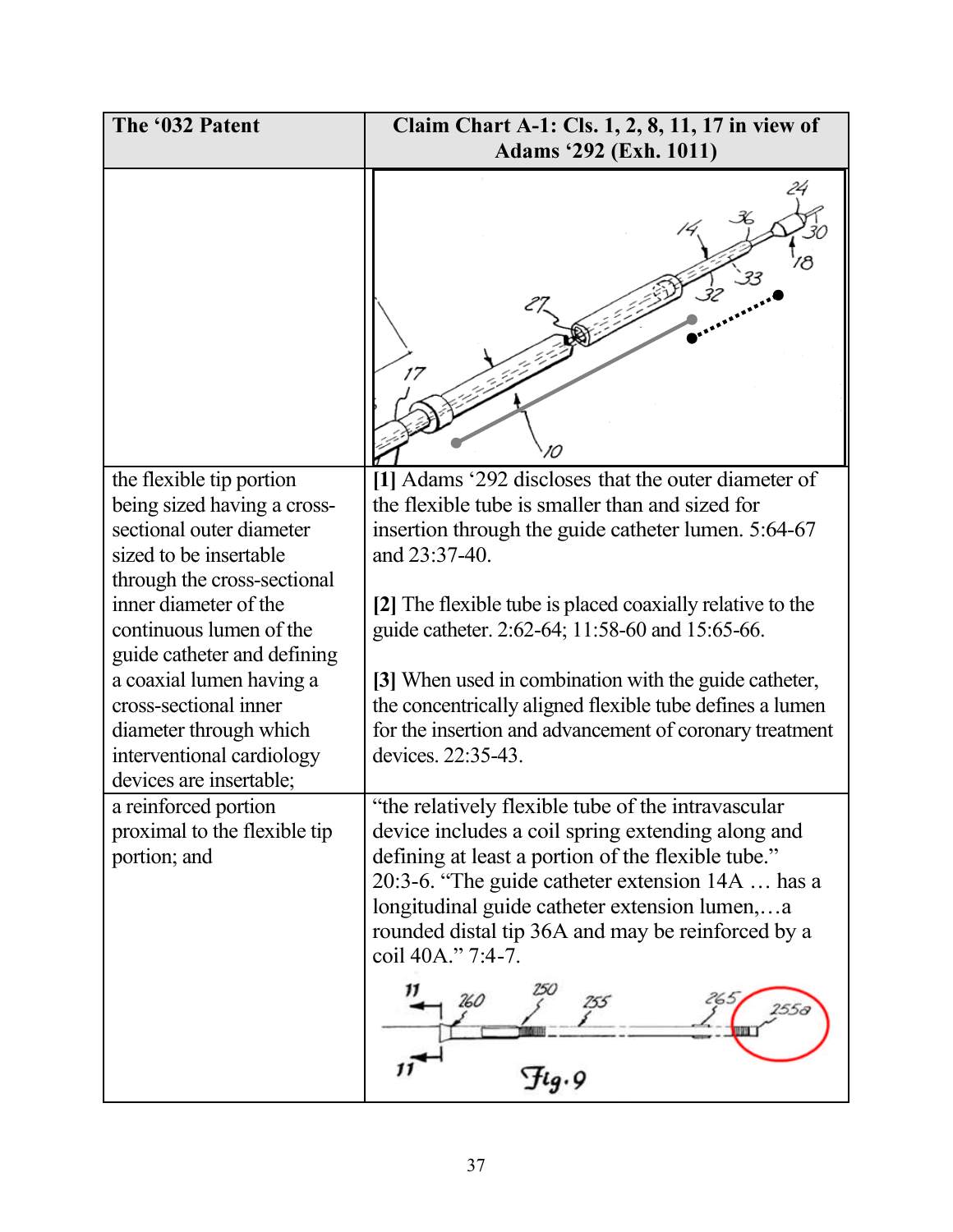| The '032 Patent                               | Claim Chart A-1: Cls. 1, 2, 8, 11, 17 in view of             |
|-----------------------------------------------|--------------------------------------------------------------|
|                                               | <b>Adams '292 (Exh. 1011)</b>                                |
|                                               |                                                              |
| a substantially rigid                         | Adams '292discloses a substantially rigid push rod           |
| portion proximal of and                       | defined by a wire or stainless steel hypotube and            |
| connected to, and more                        | having a "flattened distal end which assumes an              |
| rigid along a longitudinal                    | elongated cross-section" that provides "sufficient           |
| axis than, the flexible tip                   | surface area" through which it is secured "to the            |
| portion and defining a                        | proximal end of the elongated flexible tube." 7:13-          |
| rail structure without a                      | 26; see also Abstract; 2:47-48; 6:1-2; 6:13-15; 15:8-        |
| lumen                                         | 12; 22:51-52; 23:44-45.                                      |
| and having a maximal                          | Adams '292 discloses that the diameter of the wire or        |
| cross-sectional                               | stainless steel hypotube of the substantially rigid          |
| dimension at a proximal                       | push rod is smaller (0.016 inch) than that of the            |
| portion that is smaller                       | flexible tube (0.065 inch). 6:15-17; 6:56-62; 7:18-21        |
| than the cross-sectional                      | and 8:24-25.                                                 |
| outer diameter of the                         |                                                              |
| flexible tip portion,                         |                                                              |
| such that when at least a                     | Adams '292 discloses that when the flexible tube is          |
| distal portion of the flexible                | extended beyond the distal end of the guide catheter,        |
| tip portion is extended                       | the shaft or push rod extends proximally outside the         |
| distally of the distal end of                 | guide catheter through the catheter manifold, where          |
| the guide catheter with at                    | the hemostatic valve is located, at the same point as        |
| least proximal portion of                     | the balloon catheter shaft:                                  |
| the reinforced portion                        |                                                              |
| remaining within the                          |                                                              |
| continuous lumen of the                       |                                                              |
| guide catheter, at least a                    | 33<br>$\frac{1}{32}$<br>ACT OF STREET<br>$\mathcal{F}$ lg. 1 |
| portion of the proximal                       |                                                              |
| portion of the substantially                  |                                                              |
| rigid portion extends                         |                                                              |
| proximally through the<br>hemostatic valve in |                                                              |
| common with                                   |                                                              |
| interventional cardiology                     |                                                              |
| devices that are insertable                   |                                                              |
| into the guide catheter.                      | "As seen in FIG. 1, shaft 19 or push rod  extends            |
|                                               | proximally  outside the guide catheter 12 so that it         |
|                                               | is accessible to the user The elongated flexible             |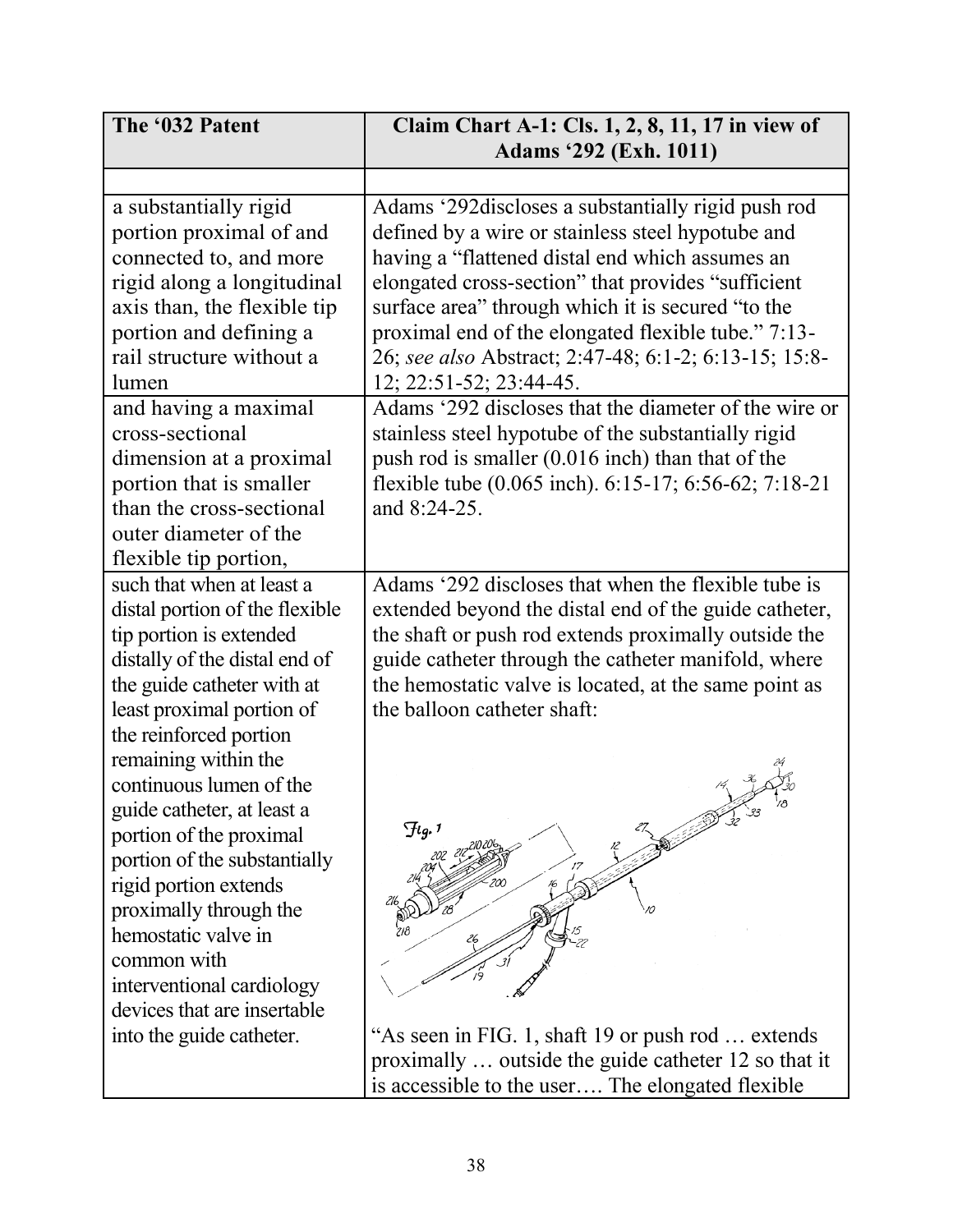| The '032 Patent                                        | Claim Chart A-1: Cls. 1, 2, 8, 11, 17 in view of       |
|--------------------------------------------------------|--------------------------------------------------------|
|                                                        | <b>Adams</b> '292 (Exh. 1011)                          |
|                                                        | tube 32 of the guide catheter extension 14 is designed |
|                                                        | to extend beyond a distal end of the guide catheter    |
|                                                        | $12$ " 6:1-10. 17 is the primary channel leg of the    |
|                                                        | catheter manifold, where the hemostatic valve (not     |
|                                                        | shown) is located. 5:17-29. 26 is a balloon catheter   |
|                                                        | shaft. 8:40. The shaft 19 or push rod extends from the |
|                                                        | manifold 17 at the same point as the balloon catheter  |
|                                                        | shaft 26. "The total length of the extension 250       |
|                                                        | permits the flexible tube 255 to remain with the       |
|                                                        | guide catheter 287 and to extend beyond a distal end   |
|                                                        | of the guide catheter 287 into and through a coronary  |
|                                                        | artery while the control knob 264 remains outside the  |
|                                                        | patient." 17:3-7.                                      |
| 17. The device of claim 11                             | Adams '292 discloses the device of claim 11 (See A-    |
| wherein the cross-sectional                            | $1$ , above).                                          |
|                                                        | See Adams '292 disclosures set forth in claim 8        |
| inner diameter of the<br>coaxial lumen of the          | (above).                                               |
|                                                        |                                                        |
| flexible distal portion is not<br>more than one French |                                                        |
|                                                        |                                                        |
| smaller than the cross-                                |                                                        |
| sectional inner diameter of                            |                                                        |
| the guide catheter.                                    |                                                        |

# VII. OBVIOUSNESS OF CHALLENGED CLAIMS

The below challenged claims of the '032 patent are rendered obvious under  $\S 103(a)$  in view of the prior art references set forth below,<sup>3</sup> either in view of the knowledge of one of ordinary skill in the art, or in the combinations expressly

<sup>&</sup>lt;sup>3</sup> All references cited herein are patents and printed publications constituting prior art under  $\S$  102(b).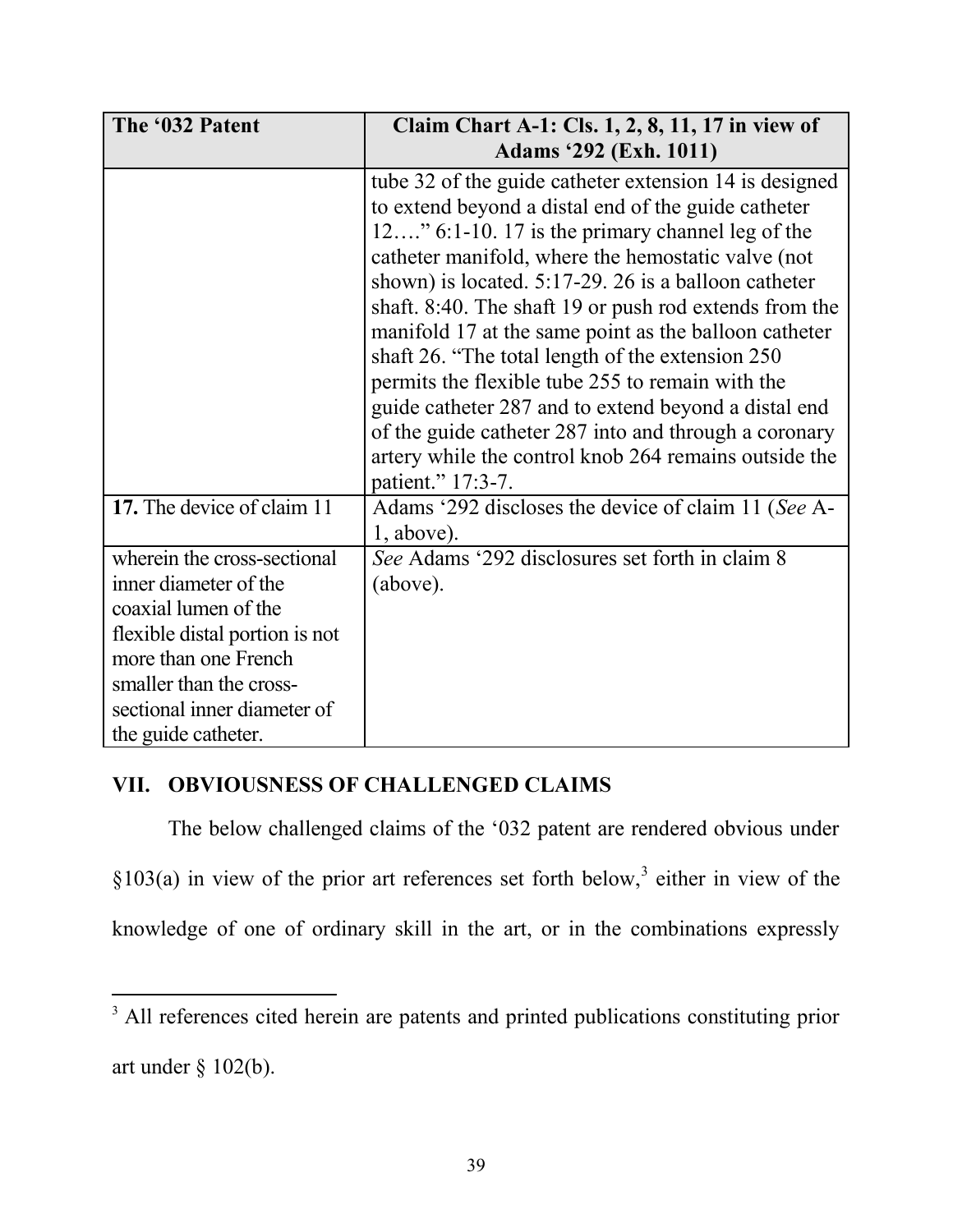described herein. Obviousness may be established by combining or modifying the teachings of the prior art to produce the claimed invention where there is some teaching, suggestion, or motivation to do so found either in the references themselves or in the knowledge generally available to one of ordinary skill in the art. See KSR Int'l Co. v. Teleflex, Inc., 550 U.S. 398, 418-20, 82 U.S.P.O.2d 1385 *(2007); In re Jones, 958 F.2d 347, 351, 21 U.S.P.Q.2d 1941 (Fed. Cir. 1992); In re Fine*, 837 F.2d 1071, 1075, 5 U.S.P.Q.2d 1596 (Fed. Cir. 1988). Claims 1, 2, 8, 11, and 17 are anticipated by Adams '292 for the reasons set forth above. To the extent any of the claim limitations are not explicitly disclosed in Adams  $292$ , such limitations could be found by one of ordinary skill in one or more of the other references and would have been in the possession of or obvious to one of ordinary skill in the art from the disclosures of analogous art, particularly Adams '292. (*See* Exh. 1003 **[141-43, 111-114.**)

# /& **Claims 1-4, 8, 11, 13 And 17 Are Obvious Under 35 U.S.C. § 103** Over Adams '292 In View Of Klein

Klein was cited during prosecution of the '032 Patent but was not considered in combination with Adams '292. As shown below, each element recited in claims 1-4, 8, 11, 13 and 17 is obvious over Adams  $292$  in view of Klein.

Klein discloses a delivery catheter having a tubular catheter body with a skived proximal opening sized to receive a balloon catheter. As set forth in the chart below, this disclosure satisfies the structural limitations of claim 3, requiring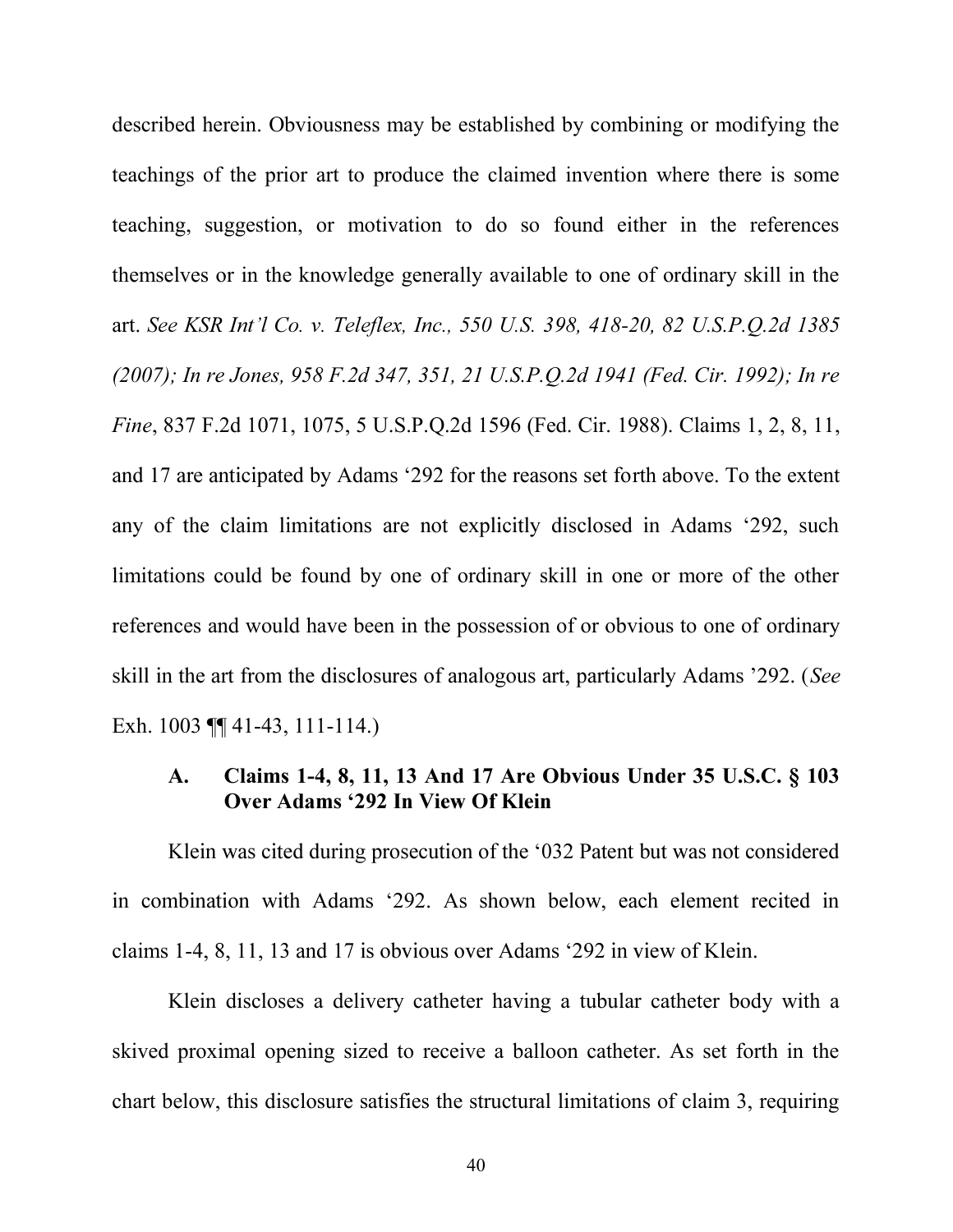that "the proximal portion of the tubular structure further comprises structure defining a proximal side opening extending for a distance along the longitudinal axis, and accessible from a longitudinal side defined transverse to the longitudinal axis," (Exh. 1017, 10:63-67), the requirement of claim 4 that "the proximal side opening includes structure defining a full circumference portion and structure defining a partially cylindrical portion,"  $(id, 11:4-6)$  and the limitation of claim 13 that "the substantially rigid portion further includes a partially cylindrical portion defining an opening extending for a distance along a side thereof defined transverse to a longitudinal axis."  $(Id., 12:12-15.)$ 

Even if the functional language of claims 3 and 13 are accorded patentable weight, Adams '292 expressly discloses such functions. (*See, e.g.,* Exh. 100, 15:58-16:15) ("the proximal end  $\ldots$  of the tube 255 is enclosed within the guide catheter while the distal end of the flexible tube 255 reaches a treatment site.... [T]he proximal funnel 260 serves to direct an angioplasty device into the lumen 269 of extension 250 ..."). (See Exh. 1003 ¶ 104.)

As confirmed by the Solar Declaration (Exh. 1003 ¶¶ 41-43, 107-110), a POSA would have found it obvious to modify the proximal opening of the Adams Equilibrary 292 device in view of Klein to meet the limitations of the challenged claims. 6.4 Adams '292 and Klein are both analogous to the '032 patent as they are directed to the same type of device, are in the same field of endeavor, and are reasonably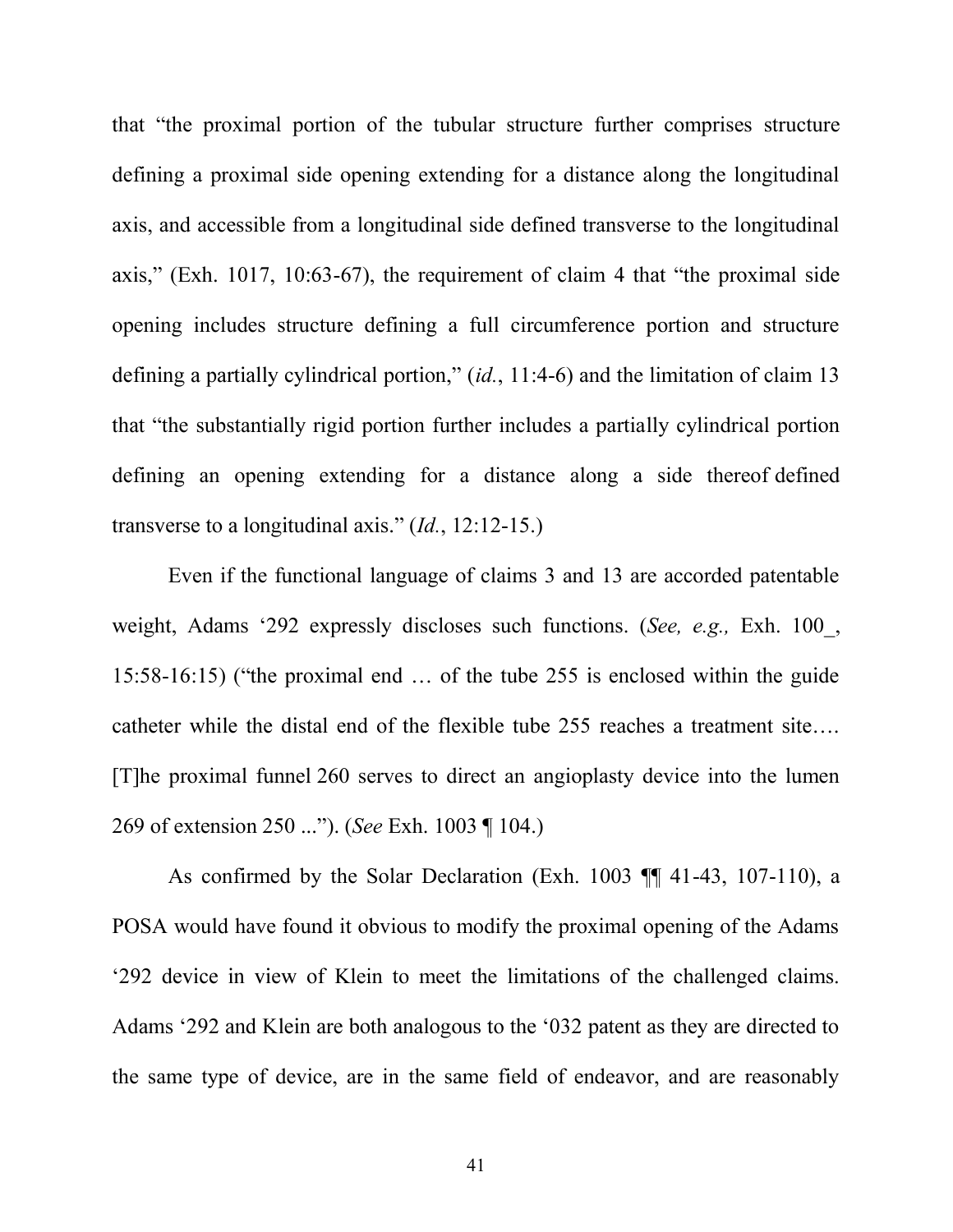pertinent to the problem faced by the inventor of the '032 patent. (Exh. 1003  $\P$ ] 71-73.) As such, one of skill in the art would have been aware of these references and would have referred to Adams '292 and Klein in addressing the problem addressed by the  $\dot{\theta}$  032 patent.

Adams '292 highlights the advantages of varied designs for the proximal opening to the catheter's device delivery lumen. (*Compare* Exh. 1011, 6:24-34 (flared proximal end 38), *with id*., 11:65-12:12 (longitudinal slit 78).) Accordingly, a POSA would be motivated to combine the device disclosed by Adams '292 with the teaching in Klein of the delivery of larger interventional cardiology devices, such as balloon catheters and stents, through a skived proximal opening of cardiovascular treatment catheter. This is particularly true given that Klein and Adams '292 both disclose intravascular devices for use within a standard guide catheter directed to the delivery of interventional cardiology devices such as stents and balloon catheters.

Accordingly, Klein shows that using skived proximal openings for the delivery of interventional cardiology devices such as balloon catheters was well known by the time of the '032 patent and employing a skived (as opposed to perpendicular) design for the proximal opening of the Adams '292 device would have required no creativity, experimentation, or invention, but rather would have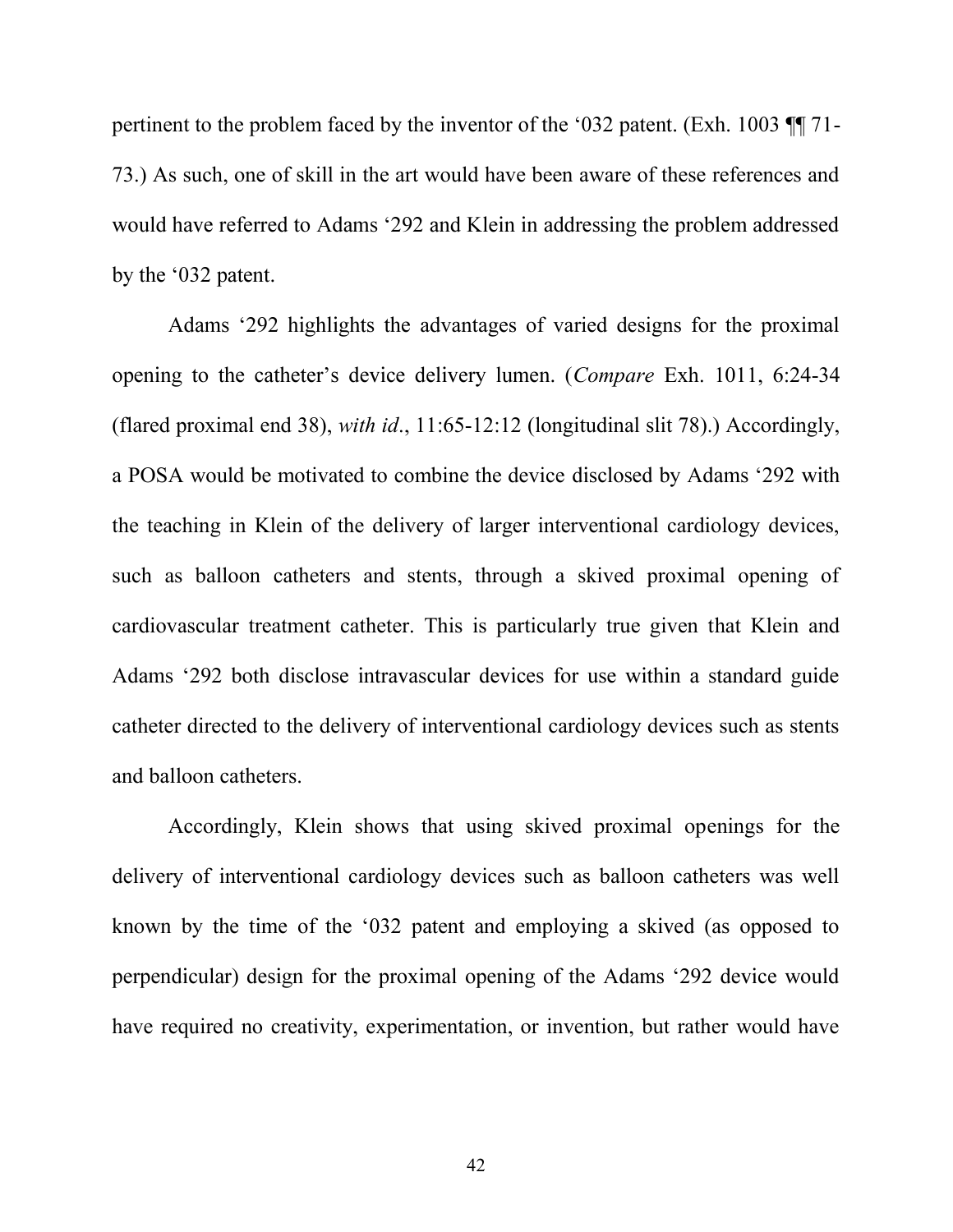amounted to a simple substitution of a known element to obtain predictable results.

|  |  | (See Exh. 1003 $\P$ 107-110.) |
|--|--|-------------------------------|
|--|--|-------------------------------|

| <b>Claim Chart A-2: Cl. 3-4, 13</b>                                                                                                                                                                                                                                                                           |                                                                                                                                                                                                                                                                                                                                                                                                                                                                                                                                                                                                                                                                                                                                                                                                                                                                                              |  |
|---------------------------------------------------------------------------------------------------------------------------------------------------------------------------------------------------------------------------------------------------------------------------------------------------------------|----------------------------------------------------------------------------------------------------------------------------------------------------------------------------------------------------------------------------------------------------------------------------------------------------------------------------------------------------------------------------------------------------------------------------------------------------------------------------------------------------------------------------------------------------------------------------------------------------------------------------------------------------------------------------------------------------------------------------------------------------------------------------------------------------------------------------------------------------------------------------------------------|--|
| The '032 Patent                                                                                                                                                                                                                                                                                               | Adams '292 (1011) in view of Klein (Exh. 1017)                                                                                                                                                                                                                                                                                                                                                                                                                                                                                                                                                                                                                                                                                                                                                                                                                                               |  |
| 3. The device of<br>claim 2                                                                                                                                                                                                                                                                                   | Adams '292 discloses the device of claim 2 (See A-1, above).                                                                                                                                                                                                                                                                                                                                                                                                                                                                                                                                                                                                                                                                                                                                                                                                                                 |  |
| wherein the<br>proximal portion<br>of the tubular<br>structure further<br>comprises<br>structure defining<br>a proximal side<br>opening extending<br>for a distance<br>along the<br>longitudinal axis,<br>and accessible<br>from a<br>longitudinal side<br>defined transverse<br>to the longitudinal<br>axis, | Klein discloses that "[t] ubular catheter body 16 includes an<br>internal lumen 24 which extends from proximal port 26 to a<br>distal port 28 to receive the balloon catheter 14. In particular,<br>the lumen 24 will be sized sufficiently large to receive the<br>balloon 30 of balloon catheter 14." 9:19-23. The length of<br>"the tubular body 12" is "sufficient to extend from a treatment"<br>site within the coronary arteries back into a guiding<br>catheter In this way, the entry port 26 will remain within<br>the guiding catheter at all times." 10:16-22. Annotated Fig. 7<br>(below) depicts that the proximal entry port of the tubular<br>catheter body is skived or cut at an angle, forming an opening<br>that extends for a distance along the longitudinal axis and<br>which is accessible from a side transverse to the longitudinal<br>axis:<br>66 - 69<br>FIG. 7. |  |
|                                                                                                                                                                                                                                                                                                               | (Fig. 6.) 12 is the tubular catheter body, 26 is the proximal<br>entry port, and 14 is the balloon catheter.<br>304<br>FIG. 28.<br>BC<br>In figure 28, the balloon catheter $(BC)$ is shown entering the<br>skived or angled proximal entry port of the tubular catheter<br>body. (See also Figs. 1, 8, 9, 9A, 10-15, 20-27.)                                                                                                                                                                                                                                                                                                                                                                                                                                                                                                                                                                |  |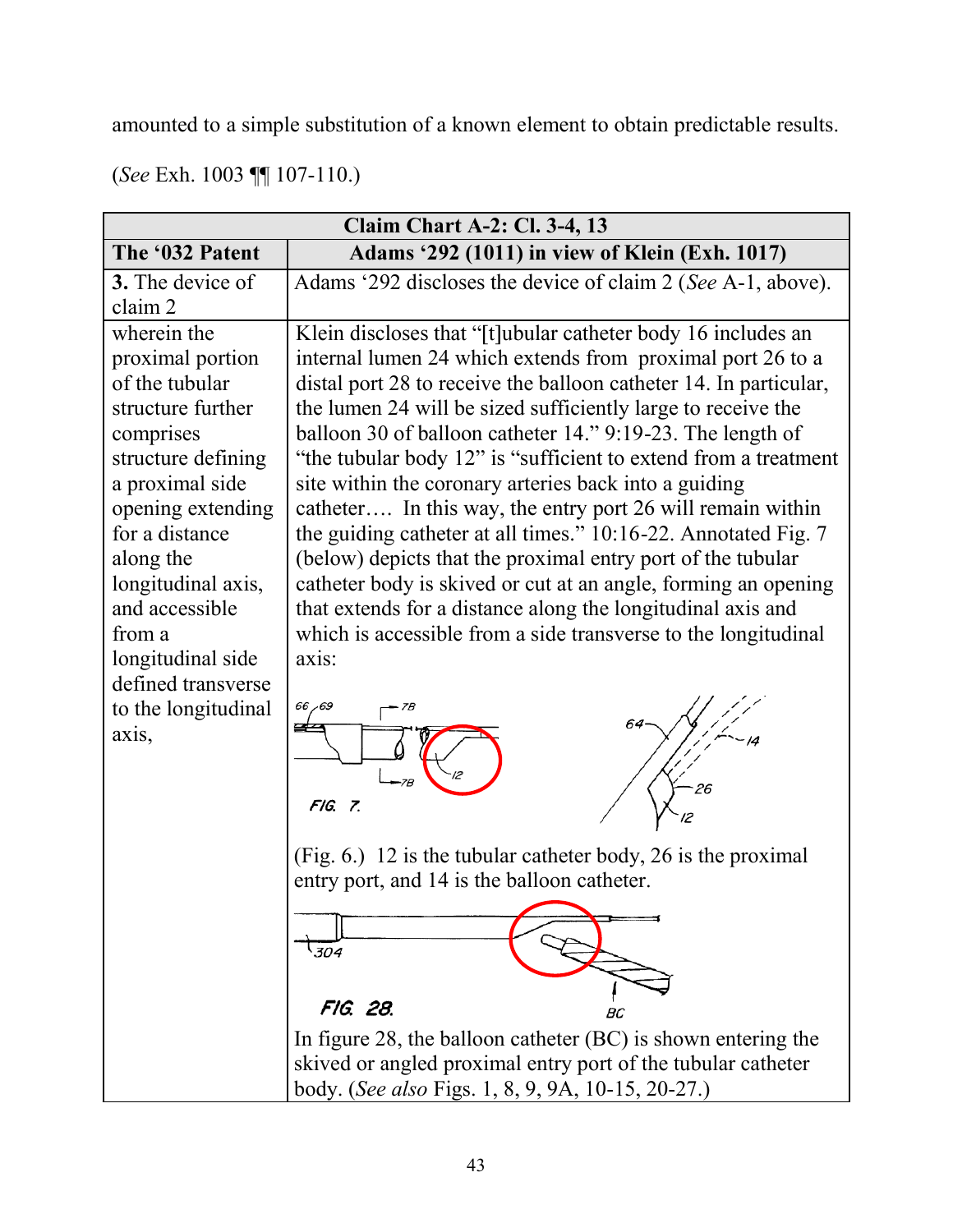| <b>Claim Chart A-2: Cl. 3-4, 13</b>                                                                                                                                                                                                |                                                                                                                                                                                                                                                                                                                                                                                                                                                                                                                                                                                                                                                                                                                                                                                                                                                              |  |
|------------------------------------------------------------------------------------------------------------------------------------------------------------------------------------------------------------------------------------|--------------------------------------------------------------------------------------------------------------------------------------------------------------------------------------------------------------------------------------------------------------------------------------------------------------------------------------------------------------------------------------------------------------------------------------------------------------------------------------------------------------------------------------------------------------------------------------------------------------------------------------------------------------------------------------------------------------------------------------------------------------------------------------------------------------------------------------------------------------|--|
| The '032 Patent                                                                                                                                                                                                                    | Adams '292 (1011) in view of Klein (Exh. 1017)                                                                                                                                                                                                                                                                                                                                                                                                                                                                                                                                                                                                                                                                                                                                                                                                               |  |
|                                                                                                                                                                                                                                    |                                                                                                                                                                                                                                                                                                                                                                                                                                                                                                                                                                                                                                                                                                                                                                                                                                                              |  |
| to receive an<br>interventional<br>cardiology device<br>into the coaxial<br>lumen while the<br>proximal portion<br>remains within the<br>lumen of the guide<br>catheter.                                                           | Adams '292 discloses "the proximal end  of the tube 255 is<br>enclosed within the guide catheter while the distal end of the<br>flexible tube reaches a treatment site [T]he proximal<br>funnel 260 serves to direct an angioplasty device into the<br>lumen 269 of extension 250 " 15:57-16:13.                                                                                                                                                                                                                                                                                                                                                                                                                                                                                                                                                             |  |
| 4. The device of<br>claim 3 wherein<br>the proximal side<br>opening includes<br>structure defining<br>a full<br>circumference<br>portion and<br>structure defining<br>a partially<br>cylindrical<br>portion.                       | As shown above, Klein discloses a proximal opening of a<br>lumen in a catheter skived or cut at an angle, forming<br>structure defining a full circumference portion and structure<br>defining a partially cylindrical portion.                                                                                                                                                                                                                                                                                                                                                                                                                                                                                                                                                                                                                              |  |
| 13. The device of<br>claim 11                                                                                                                                                                                                      | Adams '292 discloses the device of claim 11 (See A-1,<br>above).                                                                                                                                                                                                                                                                                                                                                                                                                                                                                                                                                                                                                                                                                                                                                                                             |  |
| wherein the<br>substantially rigid<br>portion further<br>includes a partially<br>cylindrical portion<br>defining an opening<br>extending for a<br>distance along a<br>side thereof defined<br>transverse to a<br>longitudinal axis | Klein discloses "[t]ubular catheter body 16 includes an<br>internal lumen 24 which extends from proximal port 26 to a<br>distal port 28 to receive the balloon catheter 14. In particular,<br>the lumen 24 will be sized sufficiently large to receive the<br>balloon 30 of balloon catheter 14." 9:19-23. The length of "the<br>tubular body 12" is "sufficient to extend from a treatment site<br>within the coronary arteries back into a guiding catheter In<br>this way, the entry port 26 will remain within the guiding<br>catheter at all times." 10:16-22. Annotated Fig. 7 (below)<br>depicts that the proximal entry port of the tubular catheter<br>body is skived or cut at an angle, forming an opening that<br>extends for a distance along the longitudinal axis and which is<br>accessible from a side transverse to the longitudinal axis: |  |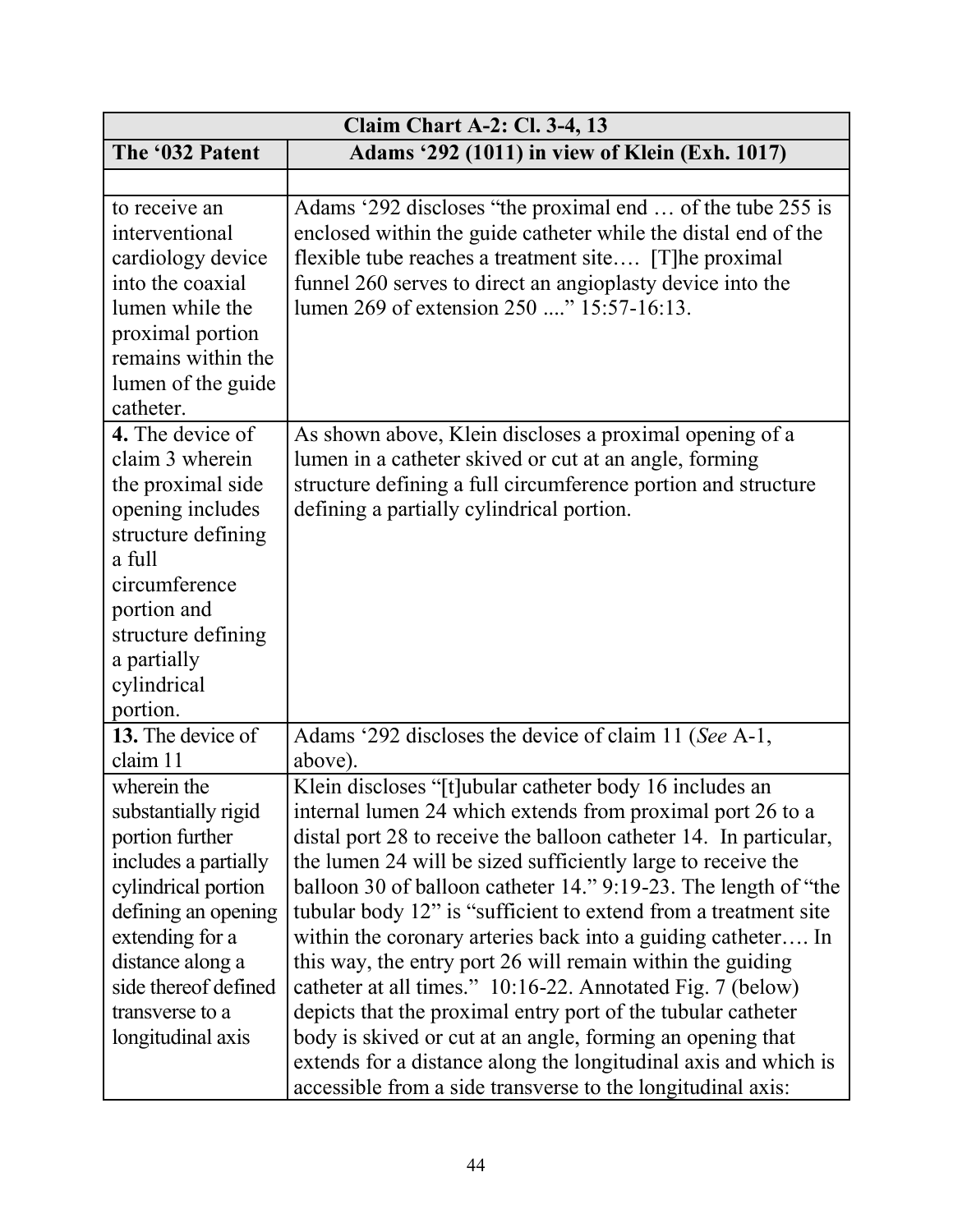| <b>Claim Chart A-2: Cl. 3-4, 13</b>                                                                                                                                                                                                      |                                                                                                                                                                                                                                                                                                                                                                                                                                                                                                                                                                                                                                                                                  |  |
|------------------------------------------------------------------------------------------------------------------------------------------------------------------------------------------------------------------------------------------|----------------------------------------------------------------------------------------------------------------------------------------------------------------------------------------------------------------------------------------------------------------------------------------------------------------------------------------------------------------------------------------------------------------------------------------------------------------------------------------------------------------------------------------------------------------------------------------------------------------------------------------------------------------------------------|--|
| The '032 Patent                                                                                                                                                                                                                          | Adams '292 (1011) in view of Klein (Exh. 1017)                                                                                                                                                                                                                                                                                                                                                                                                                                                                                                                                                                                                                                   |  |
|                                                                                                                                                                                                                                          | 66 - 69<br>7B<br>FIG. 7.                                                                                                                                                                                                                                                                                                                                                                                                                                                                                                                                                                                                                                                         |  |
|                                                                                                                                                                                                                                          | $(Fig. 6.)$ 12 is the tubular catheter body, 26 is the proximal<br>entry port, and 14 is the balloon catheter.                                                                                                                                                                                                                                                                                                                                                                                                                                                                                                                                                                   |  |
|                                                                                                                                                                                                                                          | $\frac{1}{304}$                                                                                                                                                                                                                                                                                                                                                                                                                                                                                                                                                                                                                                                                  |  |
|                                                                                                                                                                                                                                          | FIG. 28.<br>BC                                                                                                                                                                                                                                                                                                                                                                                                                                                                                                                                                                                                                                                                   |  |
|                                                                                                                                                                                                                                          | In figure 28, the balloon catheter $(BC)$ is shown entering the<br>skived or angled proximal entry port of the tubular catheter<br>body. (See also Figs. 1, 8, 9, 9A, 10-15, 20-27.)                                                                                                                                                                                                                                                                                                                                                                                                                                                                                             |  |
| that is adapted to<br>receive an<br>interventional<br>cardiology device<br>passed through<br>continuous lumen<br>of the guide<br>catheter and into<br>the coaxial lumen<br>while the device is<br>inserted into the<br>continuous lumen, | Adams '292 is "directed to the structure and use of a distal<br>extension  for a guide catheter," Adams '292, 4:36-37,<br>wherein "[g]uide catheter 52 is an elongated, flexible tubular<br>member defining a first guide cathter lumen 53 through which<br>an angioplasty balloon catheter 60 or other angioplasty device<br>is disposed and guided to a stenosis or obstruction," 11:17-20,<br>and "the proximal end  of the tube 255 is enclosed within<br>the guide catheter while the distal end of the flexible tube<br>reaches a treatment site [T]he proximal funnel 260 serves<br>to direct an angioplasty device into the lumen 269 of<br>extension 250 " 15:57-16:13. |  |
| the opening<br>extending<br>substantially along<br>at least a portion of<br>a length of the<br>substantially rigid<br>portion                                                                                                            | As shown above, Klein discloses a proximal opening<br>extending substantially along at least a portion of a length of<br>the substantially rigid portion.                                                                                                                                                                                                                                                                                                                                                                                                                                                                                                                        |  |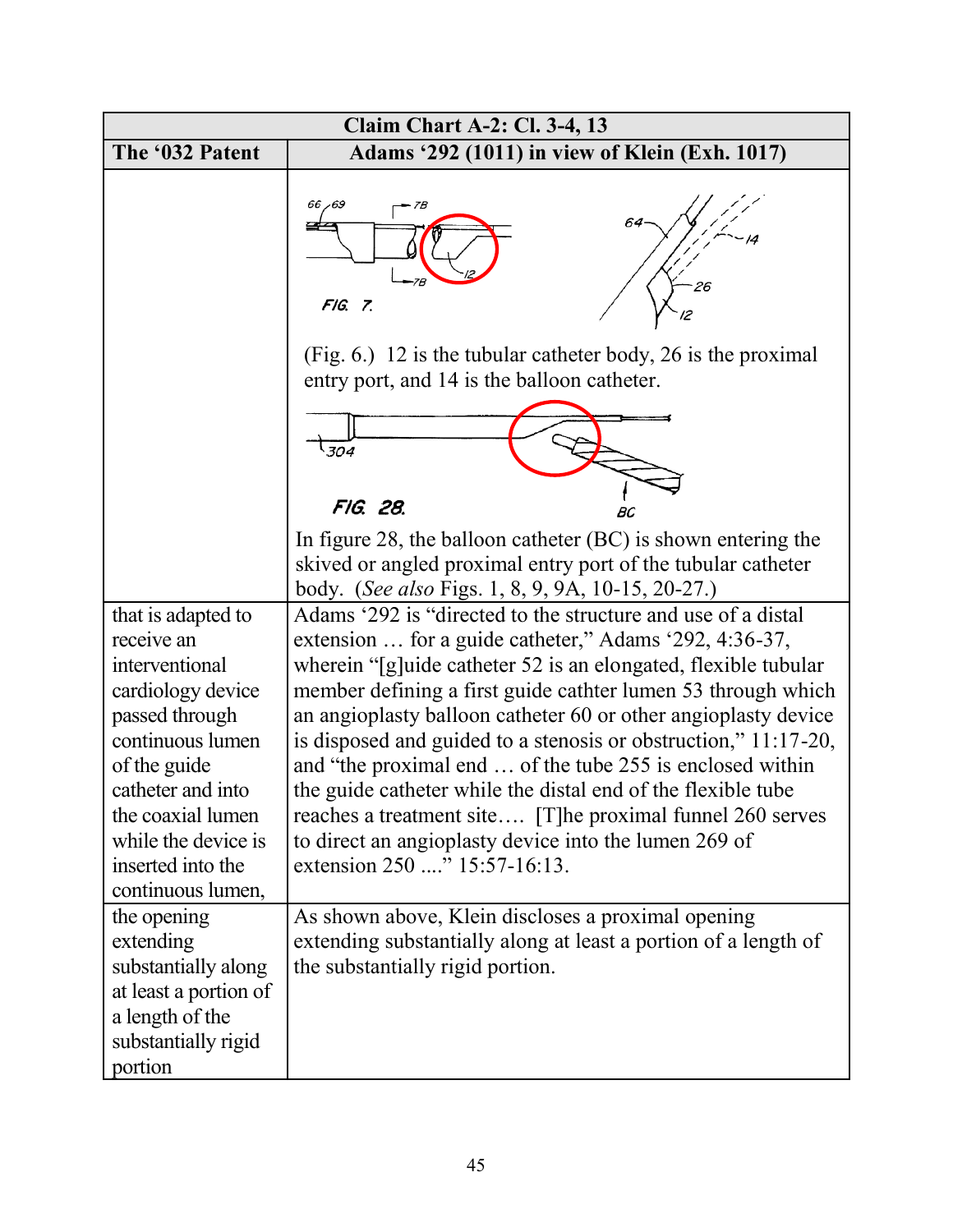# 0& **Claims 1-4, 8, 11, 13 And 17 Are Obvious Under 35 U.S.C. § 103** Over Adams '292 In View Of Adams '452

As shown below, each element recited in claims 1-4, 8, 11, 13 and 17 is obvious over Adams '292 in view of Adams '452, which was not cited or considered either alone or in combination with Adams  $292$  during prosecution of the '032 Patent. (*See* Exh. 1003 ¶¶ 41-43, 111-114.)

The Adams '452 patent discloses a guide seal that "comprises an elongate" body defining an interior cavity which, when deployed in a vessel, is large enough to allow passage of a catheter used to deliver  $\dots$  an expandable filter or balloon." (Exh. 1018, 8:47-50.) The guide seal 20 receives an interventional device (the delivery catheter 17) while the proximal portion of the guide seal 20 remains within the lumen of the guide catheter 10. (*id*.)

The proximal opening of the guide seal 20 is skived or cut at an angle, forming an opening that extends for a distance along the longitudinal axis and which is accessible from a side transverse to the longitudinal axis. (*See* Exh. 1003 ¶¶ 35, 74.) This disclosure satisfies the structural limitations of claim 3 requiring that "the proximal portion of the tubular structure further comprises structure defining a proximal side opening extending for a distance along the longitudinal axis, and accessible from a longitudinal side defined transverse to the longitudinal axis," the requirement of claim 4 that "the proximal side opening includes structure defining a full circumference portion and structure defining a partially cylindrical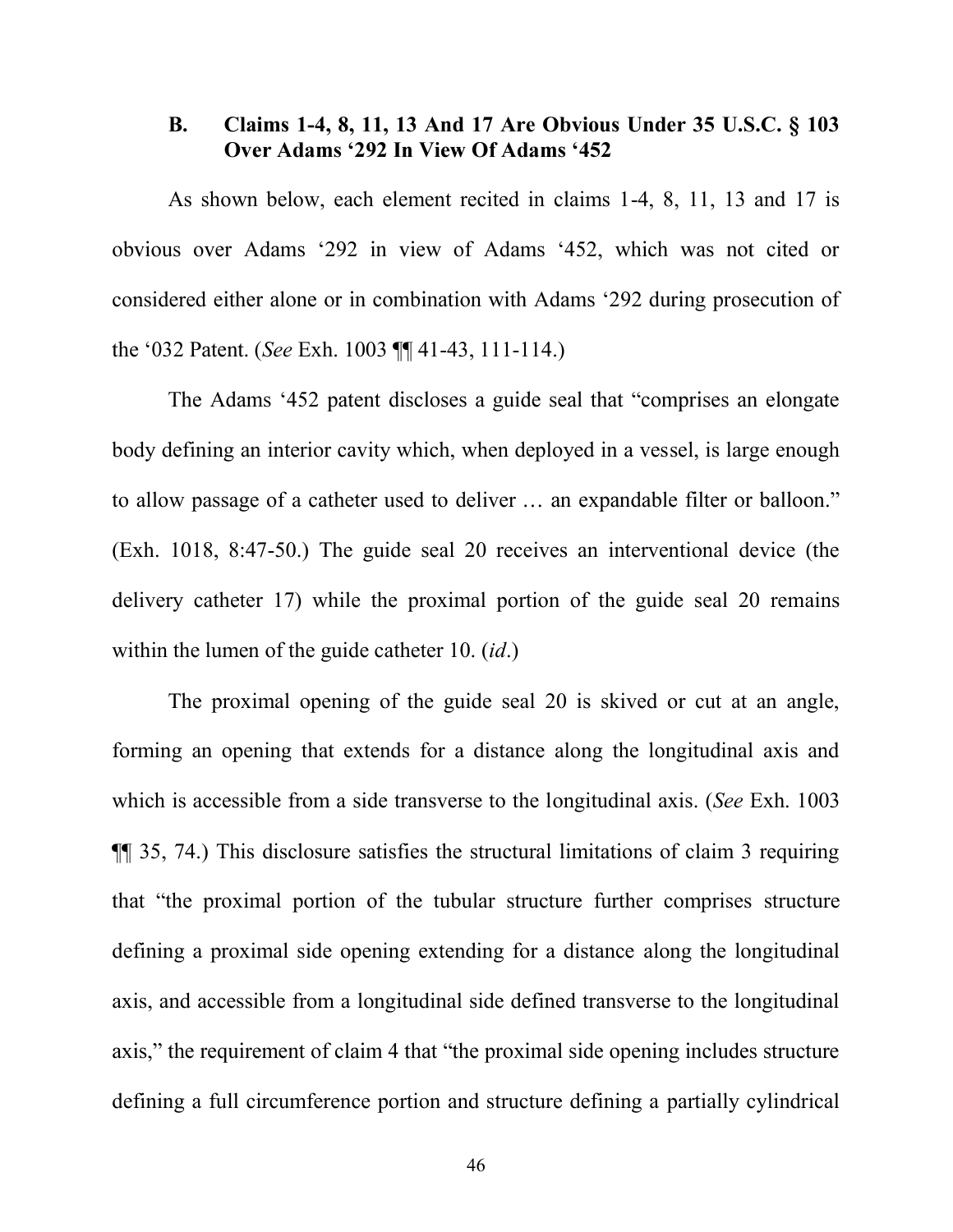portion," and the limitation of claim 13 that "the substantially rigid portion further includes a partially cylindrical portion defining an opening extending for a distance along a side thereof defined transverse to a longitudinal axis." (See Exh. 1001, claims 4, 13; 1003 ¶¶ 111-114.)

Even if the functional language of claims 3 and 13 are accorded patentable weight, Adams '292 expressly discloses such functions. (*See, e.g.,* Exh. 1003  $\P$ [98-104; Exh. 1011, 15:57-16:13 ("the proximal end ... of the tube 255 is enclosed within the guide catheter while the distal end of the flexible tube 255 reaches a treatment site.... [T]he proximal funnel  $260$  serves to direct an angioplasty device into the lumen 269 of extension  $250$  ...").)

As confirmed by the Solar Declaration (Exh. 1003 ¶¶ 41-43, 111-114), a POSA would have found it obvious to modify the proximal opening of the Adams '292 device in view of Adams '452 to meet the limitations of the challenged claims. Adams '292 and Adams '452 are both analogous to the '032 patent as they are directed to the same type of device, are in the same field of endeavor and are reasonably pertinent to the problem faced by the inventor of the '032 patent. (*See* Exh. 1003 ¶¶ 74-75.) As such, one of skill in the art would have been aware of these references and would have referred to Adams '292 and Adams '452 in addressing the problem addressed by the '032 patent. (*See id.*  $\P\P$  41-43, 111-114.)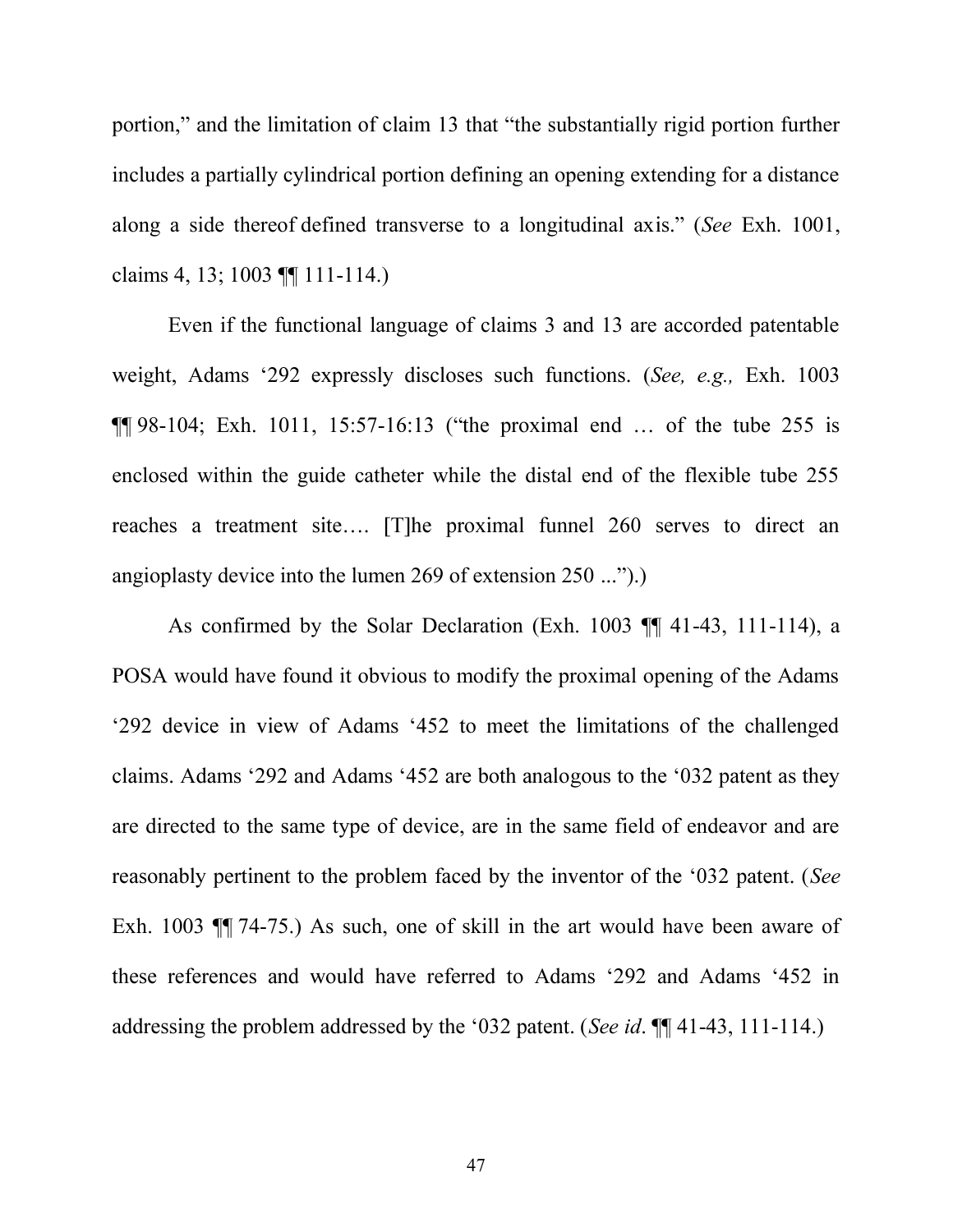Adams '292 highlights the advantages of varied designs for the proximal opening to the catheter's device delivery lumen. (*Compare* Exh. 100, 6:24-34 (flared proximal end 38), *with id*., 11:65-12:12 (longitudinal slit 78).) Accordingly, a POSA would be motivated to combine the disclosure of Adams '292 with the teaching in Adams '452 of the advantages of a skived proximal opening to the lumen of a cardiovascular treatment device. (Exh. 1003 ¶¶ 83-85, 111-114.) This is particularly true given that the devices of Adams '452 and Adams '292 are both directed to the receipt of interventional cardiology devices through a proximal opening of the device while a proximal portion of the device is within the standard guide catheter. (*See* Exh. 1003 ¶ 74.) Moreover, Adams '292 and Adams '452 were both issued to the same named inventor, Daniel O. Adams; the fact that the inventor of the Adams '292 device in 1992 included a skived proximal side opening when designing a similar device (Adams  $292$  is cited as prior art on the face of the Adams '452 patent) ten years later is further evidence that, by  $2006$ , a POSA would routinely include a skived or angular side opening in such rapid exchange devices.

In sum, Adams '452 shows that using skived proximal lumen openings for the delivery of devices while the proximal opening is within the lumen of a guide catheter was well known by the time of the '032 patent and employing a skived (as opposed to perpendicular) design for the proximal opening of the Adams  $292$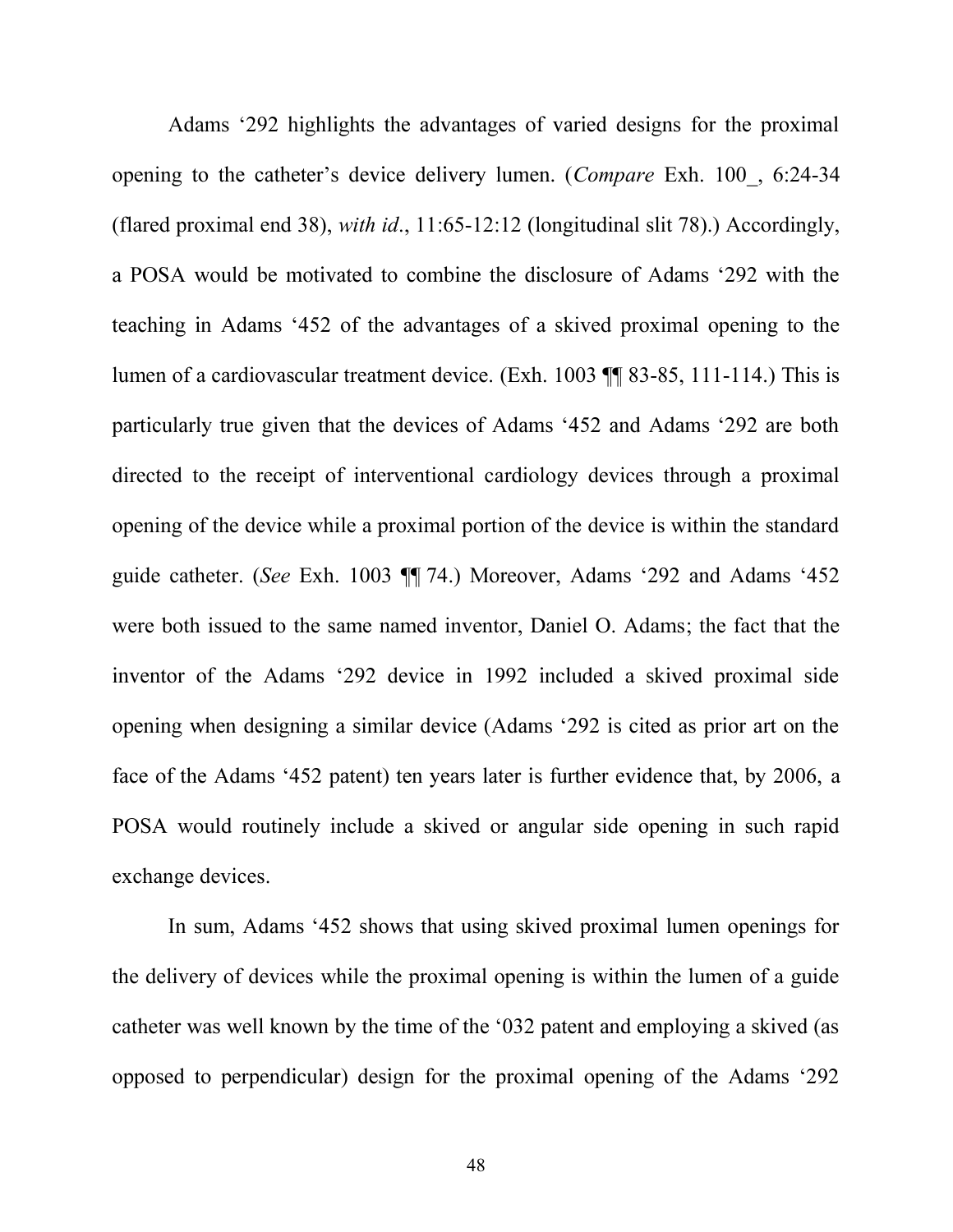device would have required no creativity, experimentation, or invention, but rather would have amounted to a simple substitution of a known element to obtain predictable results. (*See* Exh. 1003 ¶¶ 35, 111-114.)

| <b>Claim Chart A-3: Cl. 3-4, 13</b>                                                                                                                                                                                                                                                         |                                                                                                                                                                                                                                                                                                                                                                                                                                                                                                                                                                                                                                                                                                                                                                                                                                                                                                                                     |  |
|---------------------------------------------------------------------------------------------------------------------------------------------------------------------------------------------------------------------------------------------------------------------------------------------|-------------------------------------------------------------------------------------------------------------------------------------------------------------------------------------------------------------------------------------------------------------------------------------------------------------------------------------------------------------------------------------------------------------------------------------------------------------------------------------------------------------------------------------------------------------------------------------------------------------------------------------------------------------------------------------------------------------------------------------------------------------------------------------------------------------------------------------------------------------------------------------------------------------------------------------|--|
| The '032 Patent                                                                                                                                                                                                                                                                             | Adams '292 (Exh. 1011) in view of Adams'452                                                                                                                                                                                                                                                                                                                                                                                                                                                                                                                                                                                                                                                                                                                                                                                                                                                                                         |  |
|                                                                                                                                                                                                                                                                                             | (Exh. 1018)                                                                                                                                                                                                                                                                                                                                                                                                                                                                                                                                                                                                                                                                                                                                                                                                                                                                                                                         |  |
| 3. The device of claim 2                                                                                                                                                                                                                                                                    | Adams '292 discloses the device of claim 2 (See A-1,                                                                                                                                                                                                                                                                                                                                                                                                                                                                                                                                                                                                                                                                                                                                                                                                                                                                                |  |
|                                                                                                                                                                                                                                                                                             | above).                                                                                                                                                                                                                                                                                                                                                                                                                                                                                                                                                                                                                                                                                                                                                                                                                                                                                                                             |  |
| wherein the proximal<br>portion of the tubular<br>structure further comprises<br>structure defining a<br>proximal side opening<br>extending for a distance<br>along the longitudinal axis,<br>and accessible from a<br>longitudinal side defined<br>transverse to the<br>longitudinal axis, | Adams '452 discloses a guide seal that "comprises an<br>elongate body defining an interior cavity which,<br>when deployed in a vessel, is large enough to allow<br>passage of a catheter used to deliver  an<br>expandable filter or balloon." 8:27-30. "A proximal<br>wire  extends axially and controls acuation of the<br>guide seal by its position relative to the distal end of<br>the guide catheter." 8:27-30. The guide seal has a<br>Adams '452 discloses a "portion which remains in<br>the lumen of the guide catheter when the guide seal is<br>deployed." 8:55-56. The guide seal may be formed<br>of braided wires with a polymer covering or<br>membrane attached. 9:11-46. The proximal opening<br>of the guide seal 20 is skived or cut at an angle,<br>forming an opening that extends for a distance along<br>the longitudinal axis and which is accessible from a<br>side transverse to the longitudinal axis: |  |
|                                                                                                                                                                                                                                                                                             | $\mathcal{F}$ ig. 2C<br>The proximal portion of the guide seal 20 remains<br>within the lumen of the guide catheter 10 while the<br>distal portion of the guide seal 20 extends beyond the<br>distal end of the guide catheter 10. The guide seal 20<br>receives an interventional device (the delivery                                                                                                                                                                                                                                                                                                                                                                                                                                                                                                                                                                                                                             |  |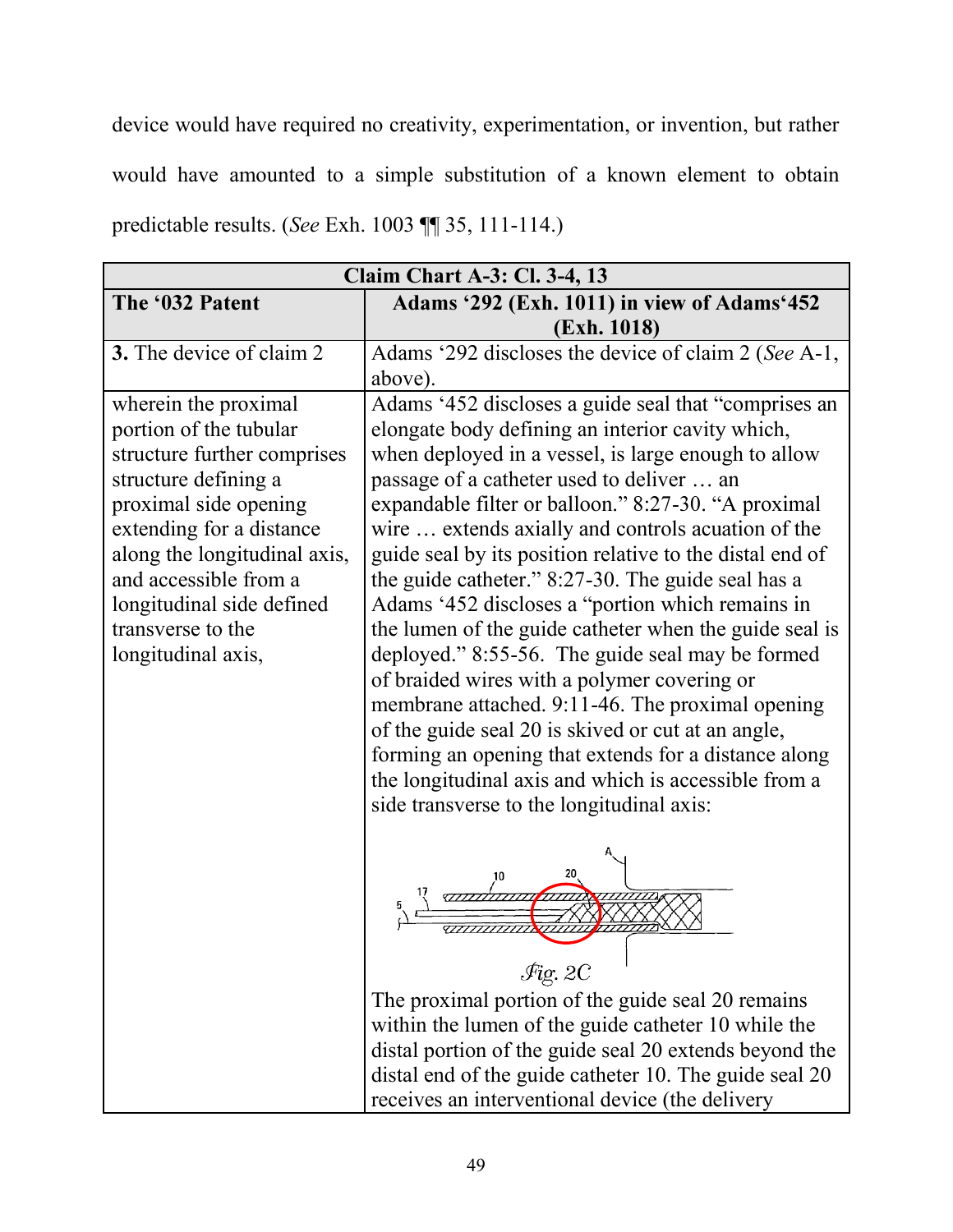| <b>Claim Chart A-3: Cl. 3-4, 13</b> |                                                                   |
|-------------------------------------|-------------------------------------------------------------------|
| The '032 Patent                     | Adams '292 (Exh. 1011) in view of Adams'452                       |
|                                     | (Exh. 1018)                                                       |
|                                     | catheter 17) while the proximal portion of the guide              |
|                                     | seal 20 remains within the lumen of the guide                     |
|                                     | catheter 10.                                                      |
| to receive an interventional        | Adams '292 discloses "the proximal end  of the                    |
| cardiology device into the          | tube 255 is enclosed within the guide catheter while              |
| coaxial lumen while the             | the distal end of the flexible tube reaches a treatment           |
| proximal portion remains            | site [T] he proximal funnel 260 serves to direct an               |
| within the lumen of the             | angioplasty device into the lumen 269 of extension                |
| guide catheter.                     | 250 " 15:57-16:13.                                                |
| 4. The device of claim 3            | As shown above, Adams '292 in combination with                    |
|                                     | Adams '452 discloses the device of claim 3.                       |
| wherein the proximal side           | As shown above, the Adams '452 patent discloses a                 |
| opening includes structure          | proximal opening of a lumen in a catheter skived or               |
| defining a full                     | cut at an angle, forming structure defining a full                |
| circumference portion and           | circumference portion and structure defining a                    |
| structure defining a                | partially cylindrical portion.                                    |
| partially cylindrical               |                                                                   |
| portion.                            |                                                                   |
| 13. The device of claim 11          | Adams '292 discloses the device of claim 11 (See A-<br>1, above). |
| wherein the substantially           | Adams '452 discloses a guide seal that "comprises an              |
| rigid portion further               | elongate body defining an interior cavity which,                  |
| includes a partially                | when deployed in a vessel, is large enough to allow               |
| cylindrical portion                 | passage of a catheter used to deliver  an                         |
| defining an opening                 | expandable filter or balloon." 8:47-50. "A proximal               |
| extending for a distance            | wire  extends axially and controls acuation of the                |
| along a side                        | guide seal by its position relative to the distal end of          |
| thereof defined transverse          | the guide catheter." 8:27-30. The guide seal has a                |
| to a longitudinal axis              | "portion which remains in the lumen of the guide                  |
|                                     | catheter when the guide seal is deployed." 8:55-56.               |
|                                     | The guide seal may be formed of braided wires with                |
|                                     | a polymer covering or membrane attached. 9:11-46.                 |
|                                     | The proximal opening of the guide seal 20 is skived               |
|                                     | or cut at an angle, forming an opening that extends               |
|                                     | for a distance along the longitudinal axis and which              |
|                                     | is accessible from a side transverse to the                       |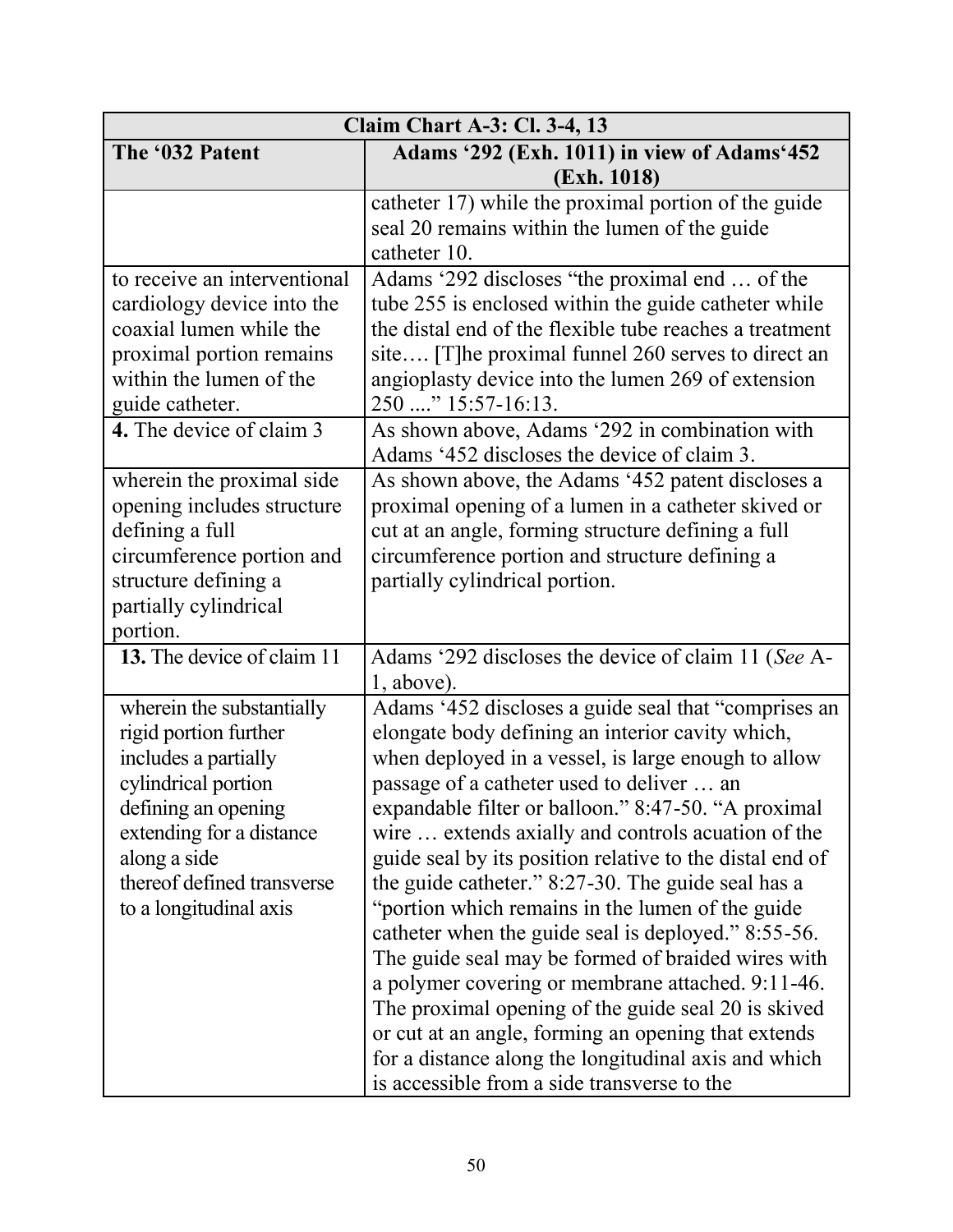| <b>Claim Chart A-3: Cl. 3-4, 13</b>                                                                                                                                                                                          |                                                                                                                                                                                                                                                                                                                                                                                                          |
|------------------------------------------------------------------------------------------------------------------------------------------------------------------------------------------------------------------------------|----------------------------------------------------------------------------------------------------------------------------------------------------------------------------------------------------------------------------------------------------------------------------------------------------------------------------------------------------------------------------------------------------------|
| The '032 Patent                                                                                                                                                                                                              | Adams '292 (Exh. 1011) in view of Adams'452                                                                                                                                                                                                                                                                                                                                                              |
|                                                                                                                                                                                                                              | (Exh. 1018)                                                                                                                                                                                                                                                                                                                                                                                              |
|                                                                                                                                                                                                                              | longitudinal axis:                                                                                                                                                                                                                                                                                                                                                                                       |
|                                                                                                                                                                                                                              |                                                                                                                                                                                                                                                                                                                                                                                                          |
|                                                                                                                                                                                                                              | 20                                                                                                                                                                                                                                                                                                                                                                                                       |
|                                                                                                                                                                                                                              | $\mathcal{F}$ ig. 2C                                                                                                                                                                                                                                                                                                                                                                                     |
|                                                                                                                                                                                                                              | The proximal portion of the guide seal 20 remains<br>within the lumen of the guide catheter 10 while the<br>distal portion of the guide seal 20 extends beyond the<br>distal end of the guide catheter 10. The guide seal 20<br>receives an interventional device (the delivery<br>catheter 17) while the proximal portion of the guide<br>seal 20 remains within the lumen of the guide<br>catheter 10. |
| that is adapted to receive<br>an interventional<br>cardiology device passed<br>through continuous lumen<br>of the guide catheter and<br>into the coaxial lumen<br>while the device is inserted<br>into the continuous lumen, | Adams '292 discloses "the proximal end  of the<br>tube 255 is enclosed within the guide catheter while<br>the distal end of the flexible tube reaches a treatment<br>site [T] he proximal funnel 260 serves to direct an<br>angioplasty device into the lumen 269 of extension<br>250 " 15:57-16:13.                                                                                                     |
| the opening extending<br>substantially along at least<br>a portion of a length of the<br>substantially rigid portion                                                                                                         | As shown above, Adams '452 discloses a proximal<br>opening extending substantially along at least a<br>portion of a length of the substantially rigid portion.                                                                                                                                                                                                                                           |

# 1& **Claims 1-4, 8, 11, 13 and 17 Are Obvious Under 35 U.S.C. § 103** Over Adams '292 In View Of Steinke

As shown below, each element recited in claims 1-4, 8, 11, 13 and 17 is

obvious over Adams '292 in view of Steinke, which was not cited or considered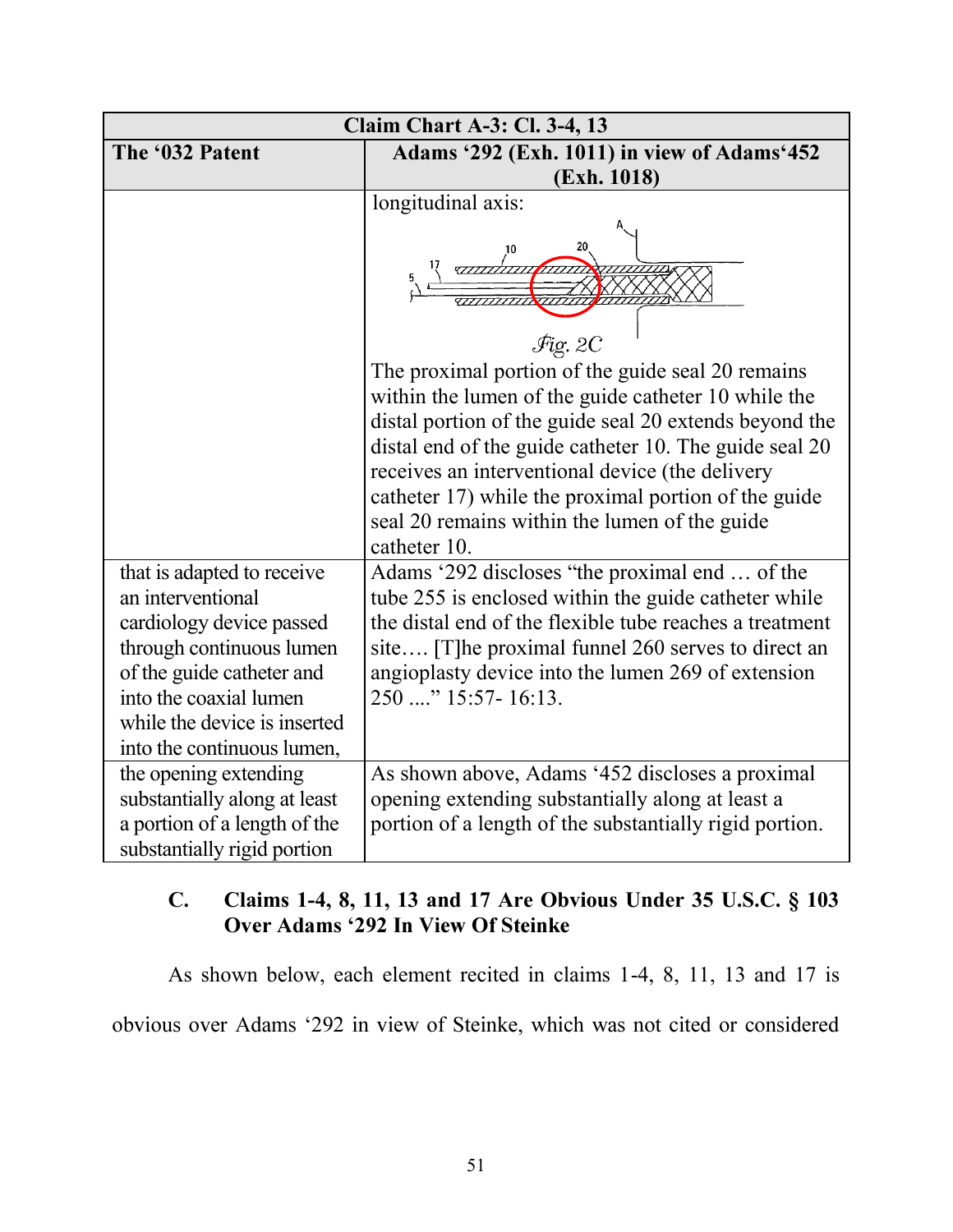either alone or in combination with Adams '292 during prosecution of the '032 Patent. (Exh. 1003 ¶¶ 115-118.)

Steinke discloses "a catheter which allows rapid exchange" (Exh. 1019,  $3:1$  -2) where the proximal end of the inner lumen tubing is skived at an angle, forming an opening that extends for a distance along the longitudinal axis and which is accessible from a side transverse to the longitudinal axis. This disclosure satisfies the structural limitations of claim 3 requiring that "the proximal portion of the tubular structure further comprises structure defining a proximal side opening extending for a distance along the longitudinal axis, and accessible from a  $\Omega$  longitudinal side defined transverse to the longitudinal axis," the requirement of claim 4 that "the proximal side opening includes structure defining a full circumference portion and structure defining a partially cylindrical portion," and the limitation of claim 13 that "the substantially rigid portion further includes a partially cylindrical portion defining an opening extending for a distance along a side thereof defined transverse to a longitudinal axis." A POSA would understand that the skived proximal "entry port" of Steinke functions as both an entryway and exit for an interventional cardiology device as a guidewire is passed or "received" therethrough upon delivering and removing the Steinke balloon catheter during treatment. (Exh. 1003, ¶ 117.)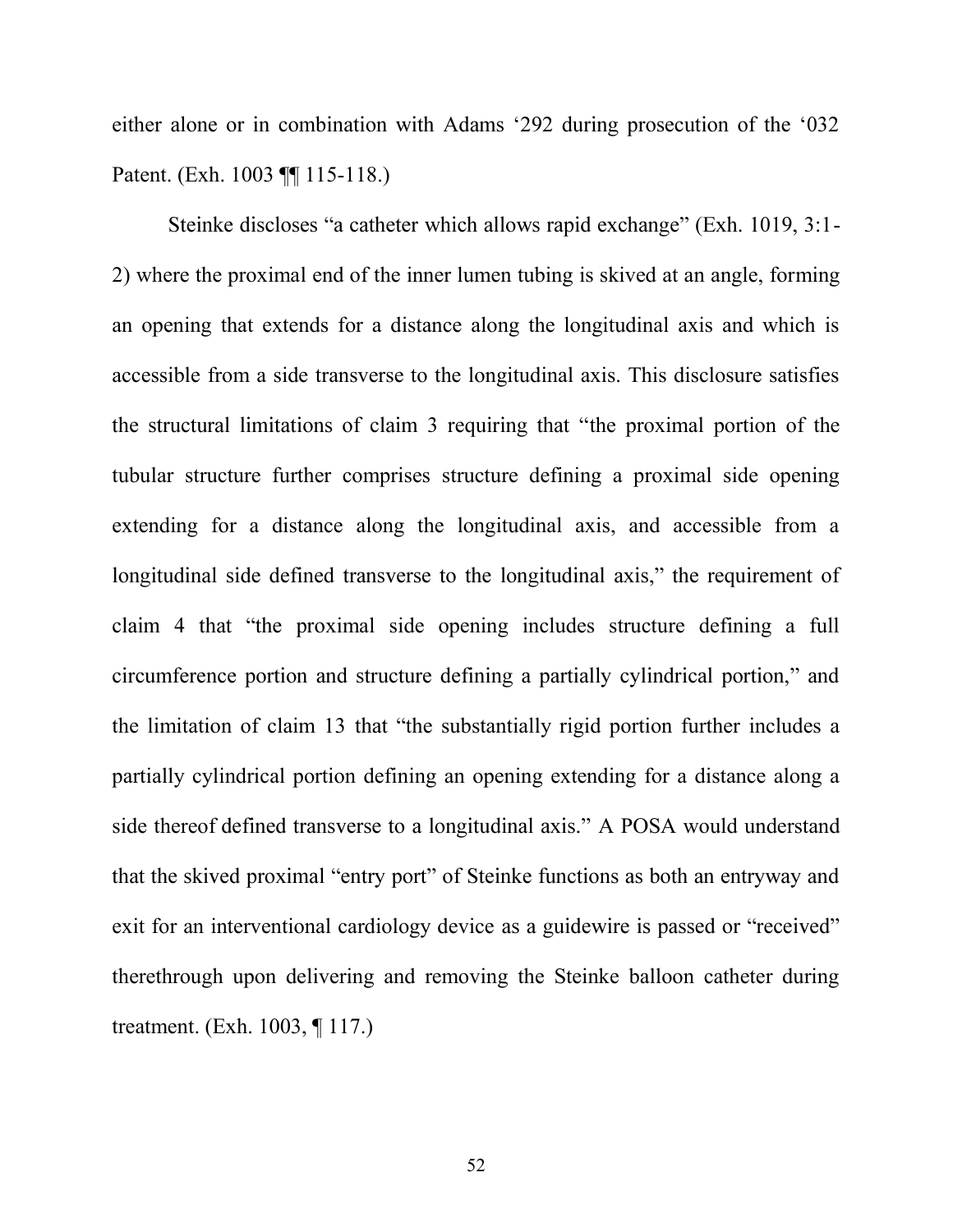Even if the functional language of claims 3 and 13 are accorded patentable weight, Adams '292 expressly discloses such functions. (*See, e.g.,* Exh. 1019, 15:57-16:13 ("the proximal end  $\ldots$  of the tube 255 is enclosed within the guide catheter while the distal end of the flexible tube reaches a treatment site.... [T]he proximal funnel 260 serves to direct an angioplasty device into the lumen 269 of extension  $250$  ...").) (Exh. 1003 ¶¶ 98, 104).

As confirmed by the Solar Declaration (Exh. 1003 ¶¶ 115-118), a POSA would have found it obvious to modify the proximal opening of the Adams  $292$ device in view of Steinke to meet the limitations of the challenged claims. Adams '292 and Steinke are both in the same field of endeavor as the '032 patent and are pertinent to the problem faced by the inventor of the '032 patent.  $(Id. \P\P 76-77)$  As such, one of skill in the art would have been aware of these references and would have referred to Adams '292 and Steinke in addressing the problem addressed by the  $\cdot$ 032 patent.

Adams '292 highlights the advantages of varied designs for the proximal opening to the catheter's device delivery lumen. (*Compare* Exh. 1011, 6:24-34 (flared proximal end 38) *with id*., 11:65-12:12 (longitudinal slit 78).) Accordingly, a POSA would be motivated to combine the Adams '292 disclosure with the teaching in Steinke of the advantages of a skived proximal opening to the device lumen of a cardiovascular treatment catheter for "varying flexibility along the

53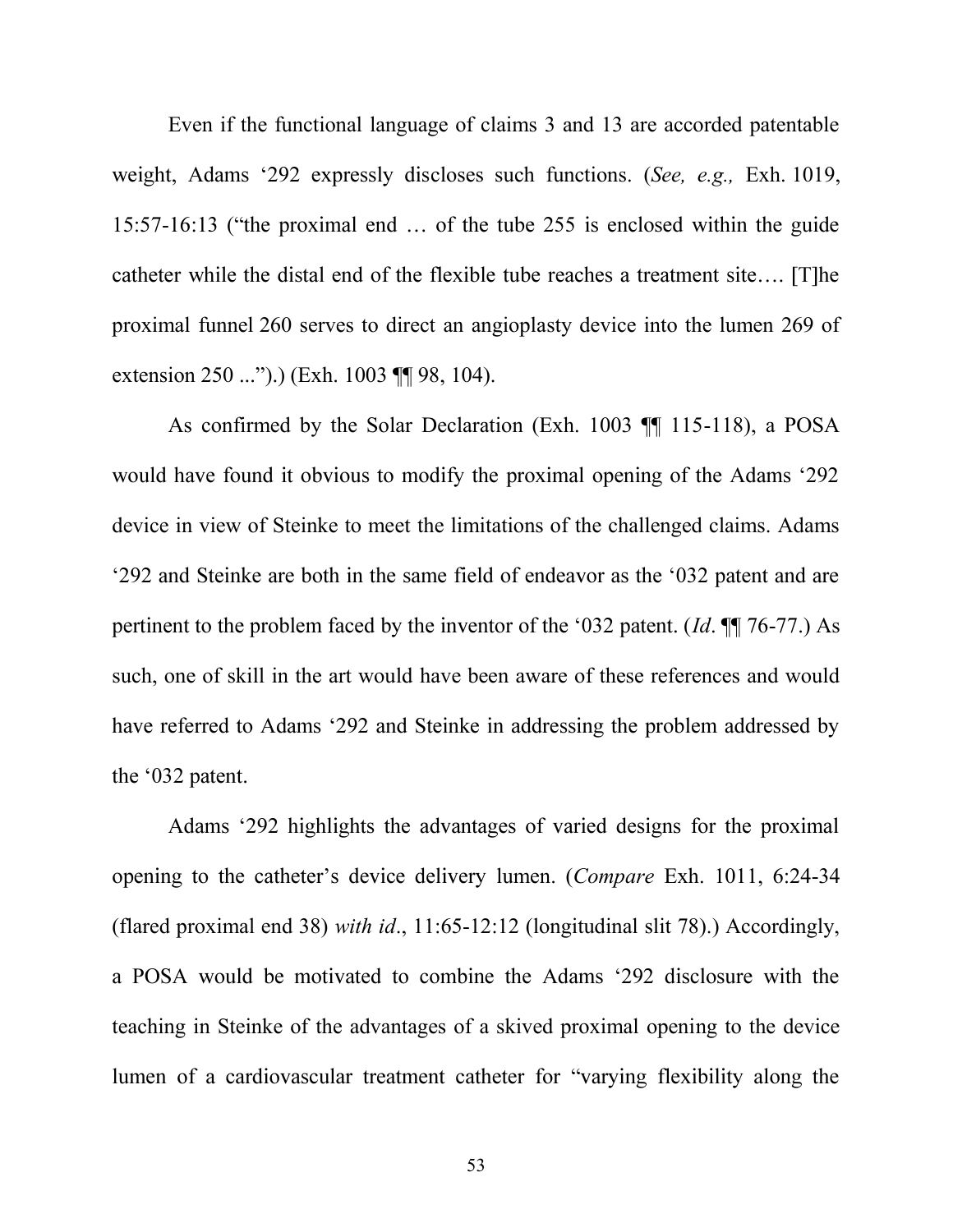length of the catheter, without abrupt changes in stiffness, or an undesirably stiff transition region." (Exh. 1019, 3:1-7.) This is particularly true given that both Steinke and Adams '292 disclose rapid exchange devices, for use within a standard guide catheter, and are directed to extension beyond the distal end of the guide catheter to the treatment site.

In sum, Steinke shows that using skived proximal openings with rapid exchange catheters was well known by the time of the '032 patent, and employing a skived (as opposed to perpendicular) design for the proximal opening of the Adams '292 device would have required no creativity, experimentation, or invention, but rather would have amounted to a simple substitution of a known element to obtain predictable results. (*See* Exh. 1003 ¶¶ 115-118.)

| <b>Claim Chart A-4: Cl. 3-4, 13</b> |                                                                                    |
|-------------------------------------|------------------------------------------------------------------------------------|
| The '032 Patent                     | Adams '292 (Exh. 1011) in view of                                                  |
|                                     | Steinke (Exh. 1019)                                                                |
|                                     | 3. The device of claim 2   Adams discloses the device of claim 2 (See A-1, above). |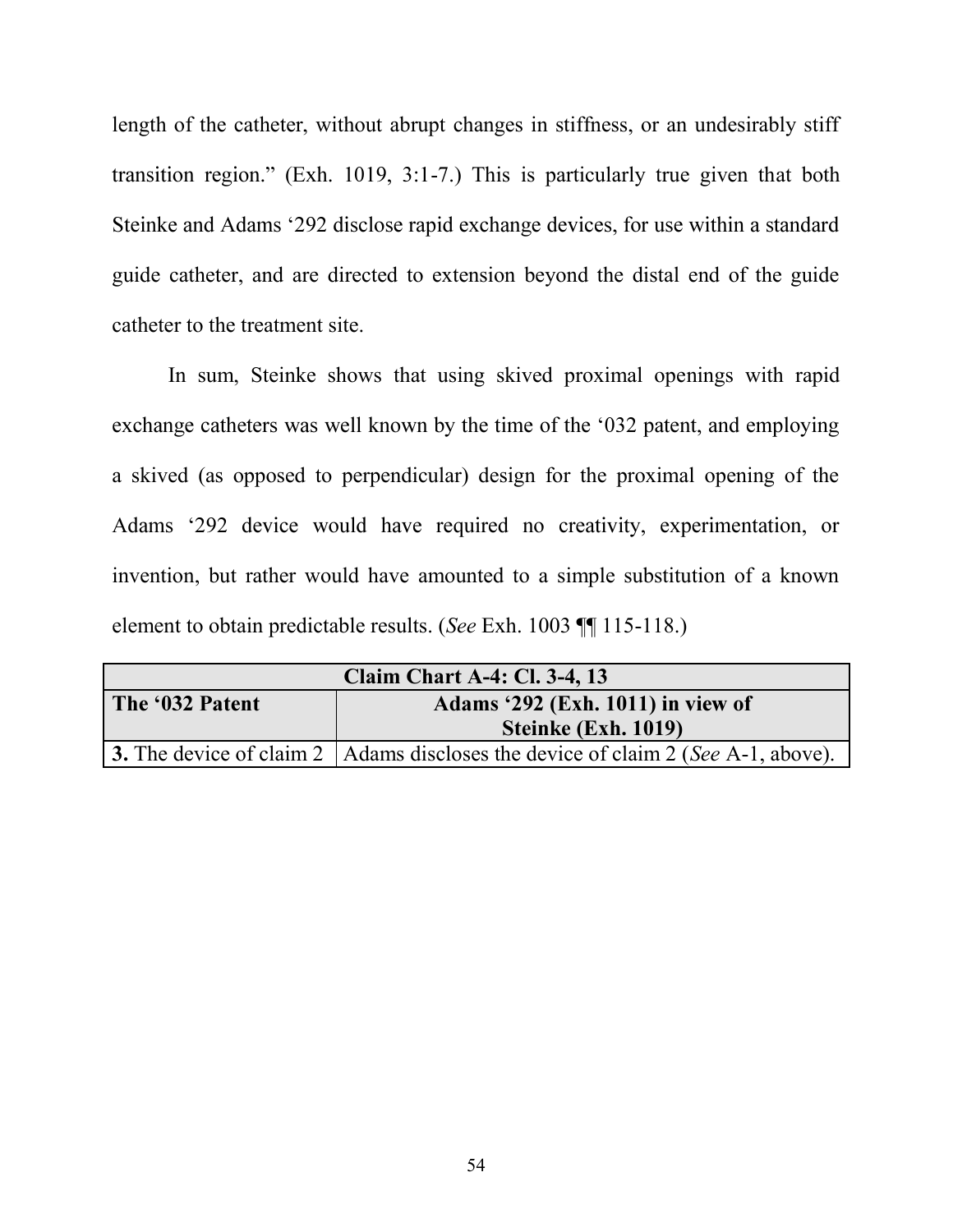| <b>Claim Chart A-4: Cl. 3-4, 13</b>                                                                                                                                                                                                                                                            |                                                                                                                                                                                                                                                                                                                                                                                            |
|------------------------------------------------------------------------------------------------------------------------------------------------------------------------------------------------------------------------------------------------------------------------------------------------|--------------------------------------------------------------------------------------------------------------------------------------------------------------------------------------------------------------------------------------------------------------------------------------------------------------------------------------------------------------------------------------------|
| The '032 Patent                                                                                                                                                                                                                                                                                | Adams '292 (Exh. 1011) in view of<br>Steinke (Exh. 1019)                                                                                                                                                                                                                                                                                                                                   |
| wherein the proximal<br>portion of the tubular<br>structure further<br>comprises structure<br>defining a proximal side<br>opening extending for a<br>distance along the<br>longitudinal axis, and<br>accessible from a<br>longitudinal side<br>defined transverse to the<br>longitudinal axis, | Steinke discloses "a catheter which allows rapid<br>exchange," 3:1-2, where the proximal end of the inner<br>lumen tubing is skived at an angle, forming an opening<br>that extends for a distance along the longitudinal axis<br>and which is accessible from a side transverse to the<br>longitudinal axis:<br>36<br>4F.<br>12<br>21<br>10<br>$4D -$<br>$4E -$<br>FIG.3                  |
|                                                                                                                                                                                                                                                                                                | FIG.9<br>12 is "the guidewire entry"<br>50<br>12 (also referred to as the<br>$-IOC$<br>IО<br>distal entry or side port<br>entry)." $6:51-54$ .<br>$\overline{\phantom{1}}$ loc<br>Steinke further discloses "a guidewire lumen extending<br>from the spring coil shaft distal end to the side port, said<br>guidewire lumen adapted to receive a guidewire in a<br>sliding fit" 9:66-10:1. |
| to receive an<br>interventional<br>cardiology device into<br>the coaxial lumen while<br>the proximal portion<br>remains within the<br>lumen of the guide<br>catheter.<br>4. The device of claim 3                                                                                              | Adams '292 discloses "the proximal end  of the tube<br>255 is enclosed within the guide catheter while the distal<br>end of the flexible tube reaches the treatment<br>angioplasty device into lumen 269 of extension 250 "<br>$15:57-16:13.$<br>As shown above, Adams '292 in combination with                                                                                            |
| wherein the proximal<br>side opening includes                                                                                                                                                                                                                                                  | Steinke discloses the device of claim 3.<br>The skived side port entry of Steinke defines a full<br>circumference portion and a partially cylindrical portion:                                                                                                                                                                                                                             |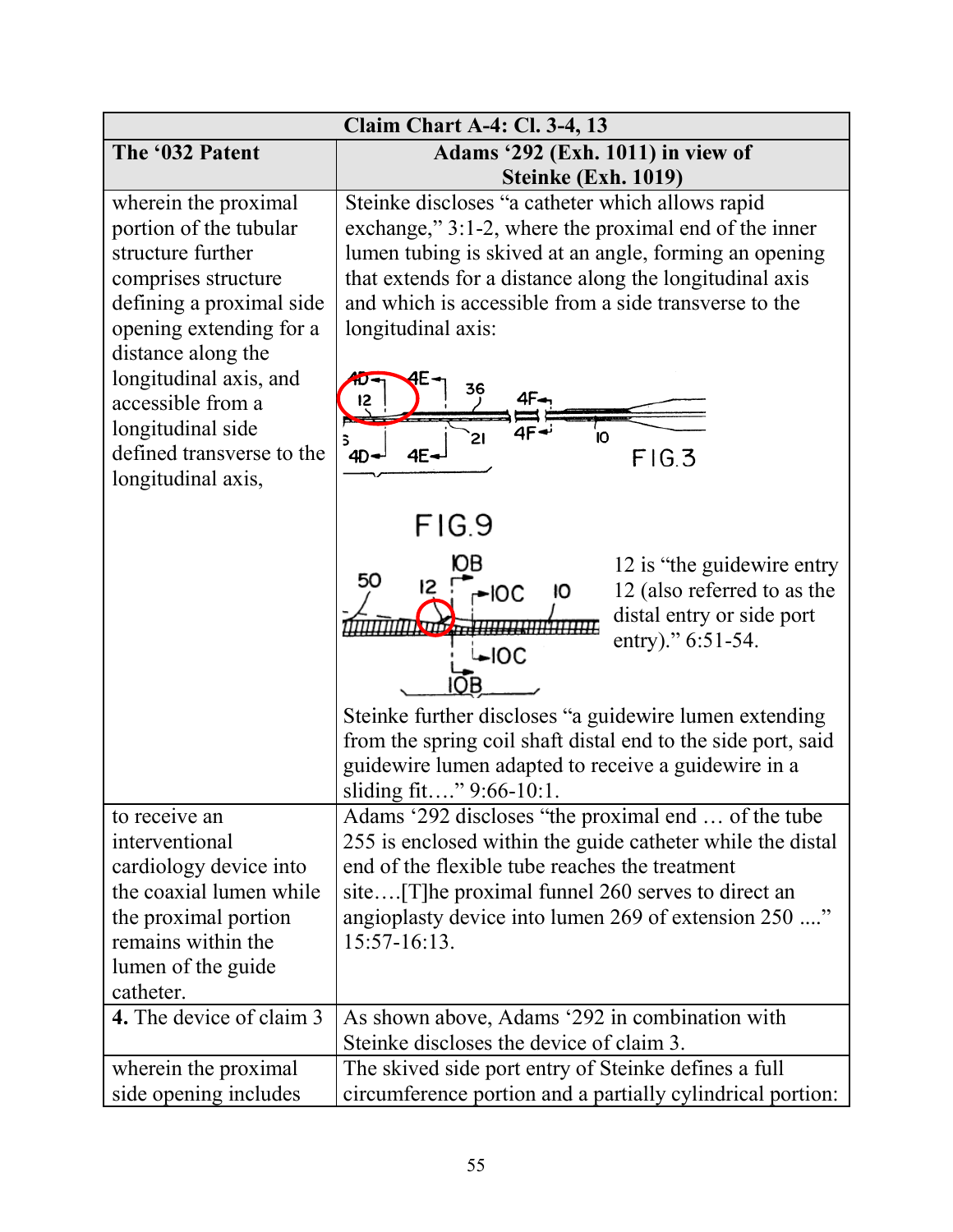|                                                                                                                                                                                                                                 | <b>Claim Chart A-4: Cl. 3-4, 13</b>                                                                                                                                                                                                                                                                                                                                                                                                                                                                                                                                                                      |
|---------------------------------------------------------------------------------------------------------------------------------------------------------------------------------------------------------------------------------|----------------------------------------------------------------------------------------------------------------------------------------------------------------------------------------------------------------------------------------------------------------------------------------------------------------------------------------------------------------------------------------------------------------------------------------------------------------------------------------------------------------------------------------------------------------------------------------------------------|
| The '032 Patent                                                                                                                                                                                                                 | Adams '292 (Exh. 1011) in view of                                                                                                                                                                                                                                                                                                                                                                                                                                                                                                                                                                        |
|                                                                                                                                                                                                                                 | Steinke (Exh. 1019)                                                                                                                                                                                                                                                                                                                                                                                                                                                                                                                                                                                      |
| structure defining a full<br>circumference portion<br>and structure defining a<br>partially cylindrical<br>portion.                                                                                                             | 28<br>32<br>$FI\overset{26}{\text{G}}$ .4E<br>FIG.4D                                                                                                                                                                                                                                                                                                                                                                                                                                                                                                                                                     |
| 13. The device of claim<br>11                                                                                                                                                                                                   | Adams discloses the device of claim 11 (See A-1,<br>above).                                                                                                                                                                                                                                                                                                                                                                                                                                                                                                                                              |
| wherein the<br>substantially rigid<br>portion further includes<br>a partially cylindrical<br>portion defining an<br>opening extending for<br>a distance along a side<br>thereof defined<br>transverse to a<br>longitudinal axis | Steinke discloses "a catheter which allows rapid<br>exchange" (col. 3, ll. 1-2) where the proximal end of<br>the inner lumen tubing is skived at an angle, forming an<br>opening that extends for a distance along the<br>longitudinal axis and which is accessible from a side<br>transverse to the longitudinal axis:<br>4E<br>4D.<br>36<br>Ю<br>FIG.3<br>4D<br>12 is "the guidewire"<br>FIG.9<br>entry 12 (also referred<br>to as the distal entry or<br>50<br>side port entry)." $6:51$ -<br>12 「<br>10<br>53.<br>7111 <b>11111644 - 111111111111111111111</b><br>i⊷lOC<br>Steinke further discloses |
|                                                                                                                                                                                                                                 | "a guidewire lumen                                                                                                                                                                                                                                                                                                                                                                                                                                                                                                                                                                                       |
|                                                                                                                                                                                                                                 | extending from the spring coil shaft distal end to the side<br>port, said guidewire lumen adapted to receive a<br>guidewire in a sliding fit" 9:66-10:1.                                                                                                                                                                                                                                                                                                                                                                                                                                                 |
| that is adapted to                                                                                                                                                                                                              | Adams '292 discloses "the proximal end  of the tube                                                                                                                                                                                                                                                                                                                                                                                                                                                                                                                                                      |
| receive an                                                                                                                                                                                                                      | 255 is enclosed within the guide catheter while the distal                                                                                                                                                                                                                                                                                                                                                                                                                                                                                                                                               |
| interventional                                                                                                                                                                                                                  | end of the flexible tube reaches a treatment site [T]he                                                                                                                                                                                                                                                                                                                                                                                                                                                                                                                                                  |
| cardiology device                                                                                                                                                                                                               | proximal funnel 260 serves to direct an angioplasty                                                                                                                                                                                                                                                                                                                                                                                                                                                                                                                                                      |
| passed through                                                                                                                                                                                                                  | device into the lumen 269 of extension 250 " 15:57-                                                                                                                                                                                                                                                                                                                                                                                                                                                                                                                                                      |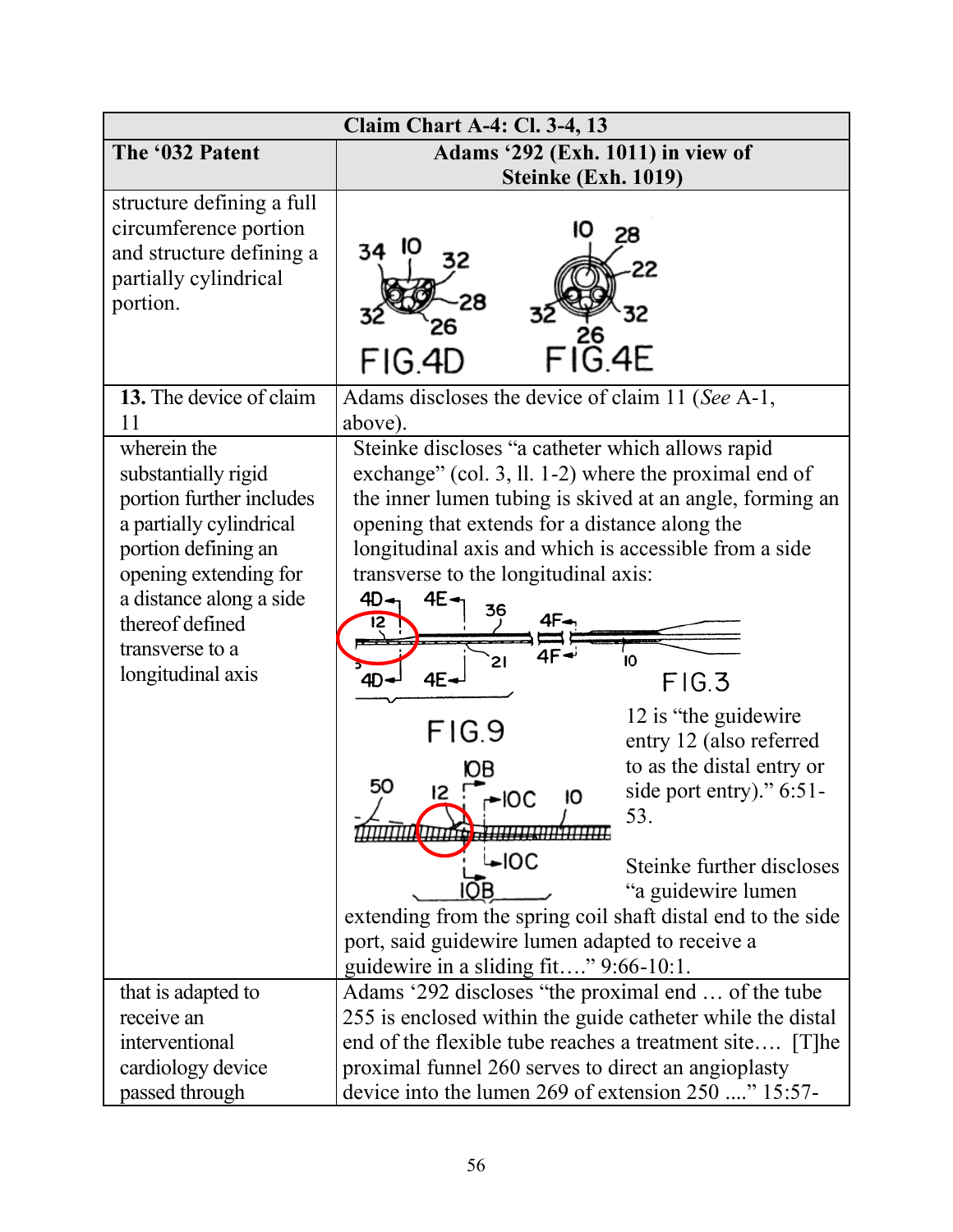| <b>Claim Chart A-4: Cl. 3-4, 13</b>                                                                                                      |                                                                                                                                                             |
|------------------------------------------------------------------------------------------------------------------------------------------|-------------------------------------------------------------------------------------------------------------------------------------------------------------|
| The '032 Patent                                                                                                                          | Adams '292 (Exh. 1011) in view of<br>Steinke (Exh. 1019)                                                                                                    |
| continuous lumen of<br>the guide catheter and<br>into the coaxial lumen<br>while the device is<br>inserted into the<br>continuous lumen, | 16:13.                                                                                                                                                      |
| the opening extending<br>substantially along at<br>least a portion of a<br>length of the<br>substantially rigid<br>portion               | As shown above, Steinke discloses a proximal opening<br>extending substantially along at least a portion of a<br>length of the substantially rigid portion. |

# 2& **Claims 8 And 17 Are Obvious Under 35 U.S.C. § 103 Over Adams** '292 In View Of The Knowledge of One Of Skill In The Art

Dependent claims 8 (depending from claim 1) and 17 (depending from claim

11) require that "the cross-sectional inner diameter of the coaxial lumen of the tubular structure is not more than one French smaller than the cross-sectional inner diameter of the guide catheter." (Exh. 1001, 11:17-20.) The Adams '292 patent discloses that the outer diameter of the flexible tube is smaller than the inner diameter of the guide catheter, defining a range of diameters for the flexible tube, the largest of which would include tubes with an inner diameter not more than one French smaller than the cross-sectional inner diameter of the guide catheter. (Exh. 1011, 5:64-67.) A POSA reading this disclosure of the Adams  $292$  patent at the time of the claimed invention would have understood the advantages of minimizing the difference in diameter between the inner guide catheter and the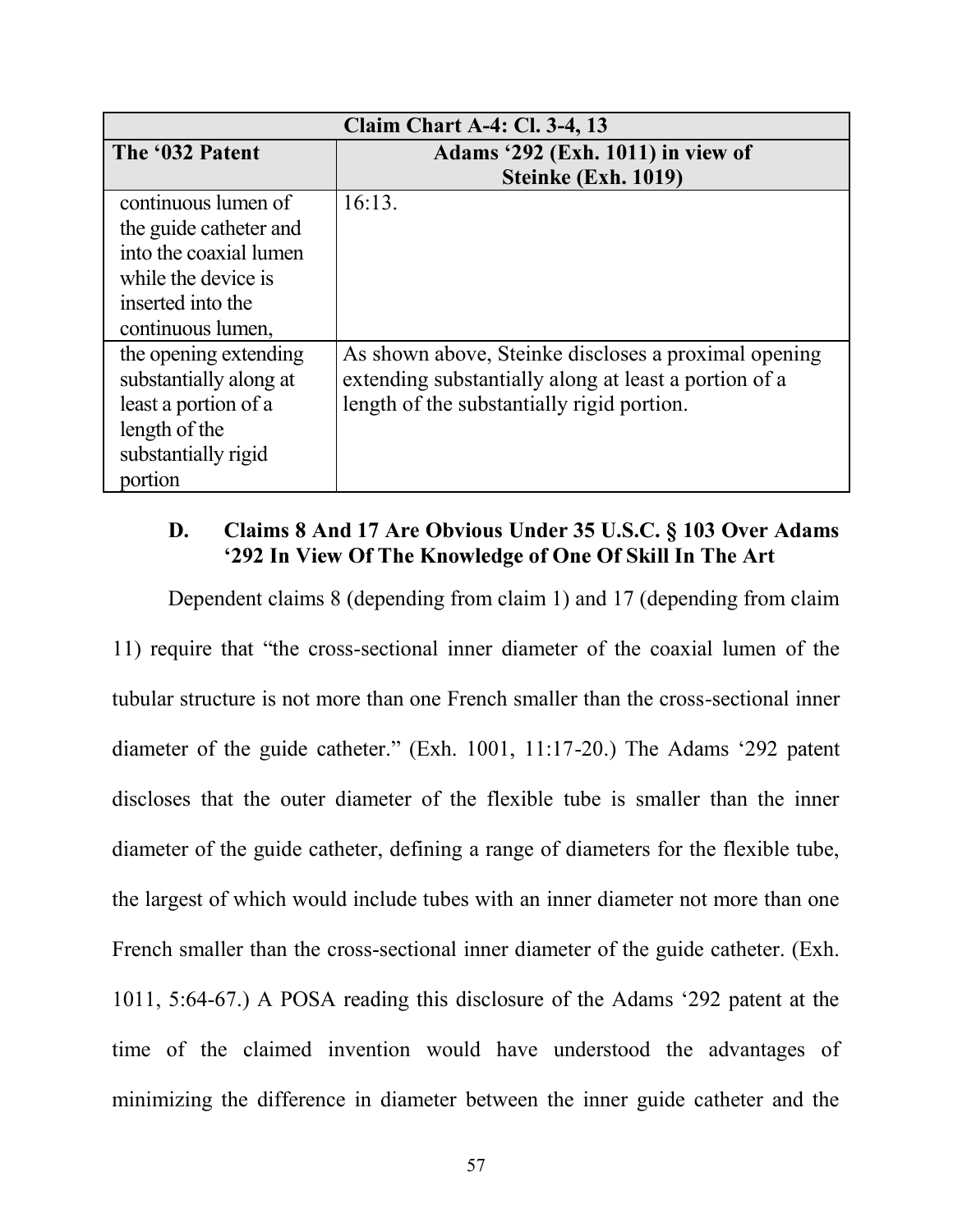outer guide catheter and, therefore, would have been motivated to practice the invention within the claimed range of not more than one French. (Exh. 1003 ¶ 125.)

In this case, the disclosed range for the difference in diameters between the outer guide catheter and the inner guide catheter of the device was already known in the field by the time of the  $032$  patent and, therefore, a POSA would have been motivated to conform to such teachings in practicing the Adams '292 invention with the predictable and expected results of allowing for the insertion of larger devices and avoiding the possibility of the guidewire becoming disposed in the space between the inner and outer guide catheters. (Exh. 1003 ¶ 121.)

## 3& **Claims 1, 2. 8, 11 And 17 Are Obvious Under 35 U.S.C. § 103 Over Adams In View Of Takahashi**

As shown below, each element recited in dependent claims 8 and 17 is obvious over Adams '292 in view of Takahashi, which was cited during prosecution of the '032 Patent but was not discussed in any Office Action or considered in combination with Adams '292. Claims 8 and 17 require that "the cross-sectional inner diameter of the coaxial lumen of the tubular structure is not more than one French smaller than the cross-sectional inner diameter of the guide catheter." Takahashi satisfies the limitations of claims 8 and 17 in that it discloses a method of inserting a 5 French guiding catheter into a 6 French guiding catheter such that the cross-sectional inner diameter of the 5 French catheter is not more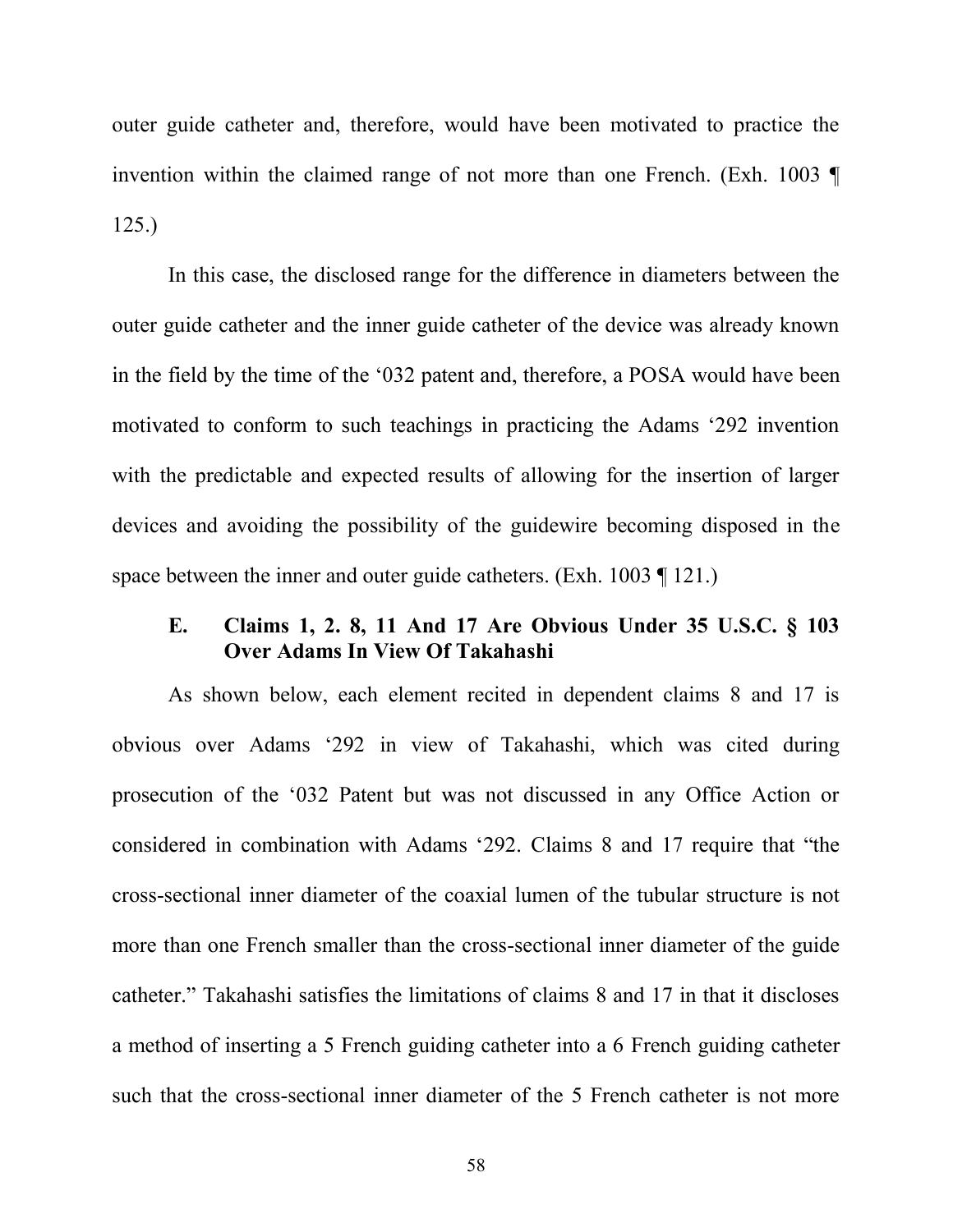than one French smaller than the cross-sectional inner diameter of the 6 French catheter. A POSA would have understood the advantages of minimizing the difference in diameter between the inner guide catheter and the outer guide catheter, and would recognize that this teaching of Takahashi's 5-in-6 system could be applied to any guide extension device for insertion through a standard guide catheter, such as the Adams '292, and would have been motivated to do so. (Ex. 1003 ¶¶ 78-80, 126-128.)

| Claim Chart A-5: Cl. 8, 17                                                                                                                                                                                     |                                                                                                                                                                                                                                                                                                                                                                                                                                                                                                                                                                                                                                                                                                                                                                                                                                                                                                                                                                                                                                                                            |
|----------------------------------------------------------------------------------------------------------------------------------------------------------------------------------------------------------------|----------------------------------------------------------------------------------------------------------------------------------------------------------------------------------------------------------------------------------------------------------------------------------------------------------------------------------------------------------------------------------------------------------------------------------------------------------------------------------------------------------------------------------------------------------------------------------------------------------------------------------------------------------------------------------------------------------------------------------------------------------------------------------------------------------------------------------------------------------------------------------------------------------------------------------------------------------------------------------------------------------------------------------------------------------------------------|
| The '032 Patent                                                                                                                                                                                                | Adams '292 (Exh. 1011) in view of Takahashi<br>(Exh. 1020)                                                                                                                                                                                                                                                                                                                                                                                                                                                                                                                                                                                                                                                                                                                                                                                                                                                                                                                                                                                                                 |
| 8. The device of claim 1                                                                                                                                                                                       | Adams '292 discloses the device of claim 1 (See<br>$A-1$ , above).                                                                                                                                                                                                                                                                                                                                                                                                                                                                                                                                                                                                                                                                                                                                                                                                                                                                                                                                                                                                         |
| wherein the cross-sectional<br>inner diameter of the coaxial<br>lumen of the tubular structure<br>is not more than one French<br>smaller than the cross-<br>sectional inner diameter of<br>the guide catheter. | Takahshi discloses "[t]he five-in-six system is a<br>method of inserting a 5 Fr guiding catheter<br>(Heartrail, Terumo, Japan) into a 6 Fr guiding<br>catheter to increase backup support. As we insert<br>the 5 Fr inner guiding catheter into the target<br>artery through the outer 6 Fr guiding catheter,<br>stronger backup support can be generated (Fig.<br>1A)." (Exh. 1020 at 452.) "The inner lumen of the<br>5 Fr Heartrail catheter is 0.059' in diameter The<br>inner lumen of the outer 6 Fr catheter needs to be<br>more than 0.071' in diameter to accommodate the<br>5 Fr Heartrail catheter" ( <i>Id.</i> at 453.) "In the<br>five-in-six system, the backup support was<br>measured while protruding the 5 Fr catheter into<br>the artery model out of the outer 6 Fr. catheter"<br>( <i>Id.</i> at 453.) "Only inserting the 5 Fr guiding<br>catheter into the 6 Fr catheter increased the backup<br>support" ( <i>Id.</i> at Fig. 3.) "A 5 Fr guiding<br>catheter is inserted along the PCI guidewire to the<br>6 Fr guiding catheter." (Id. at 454.) |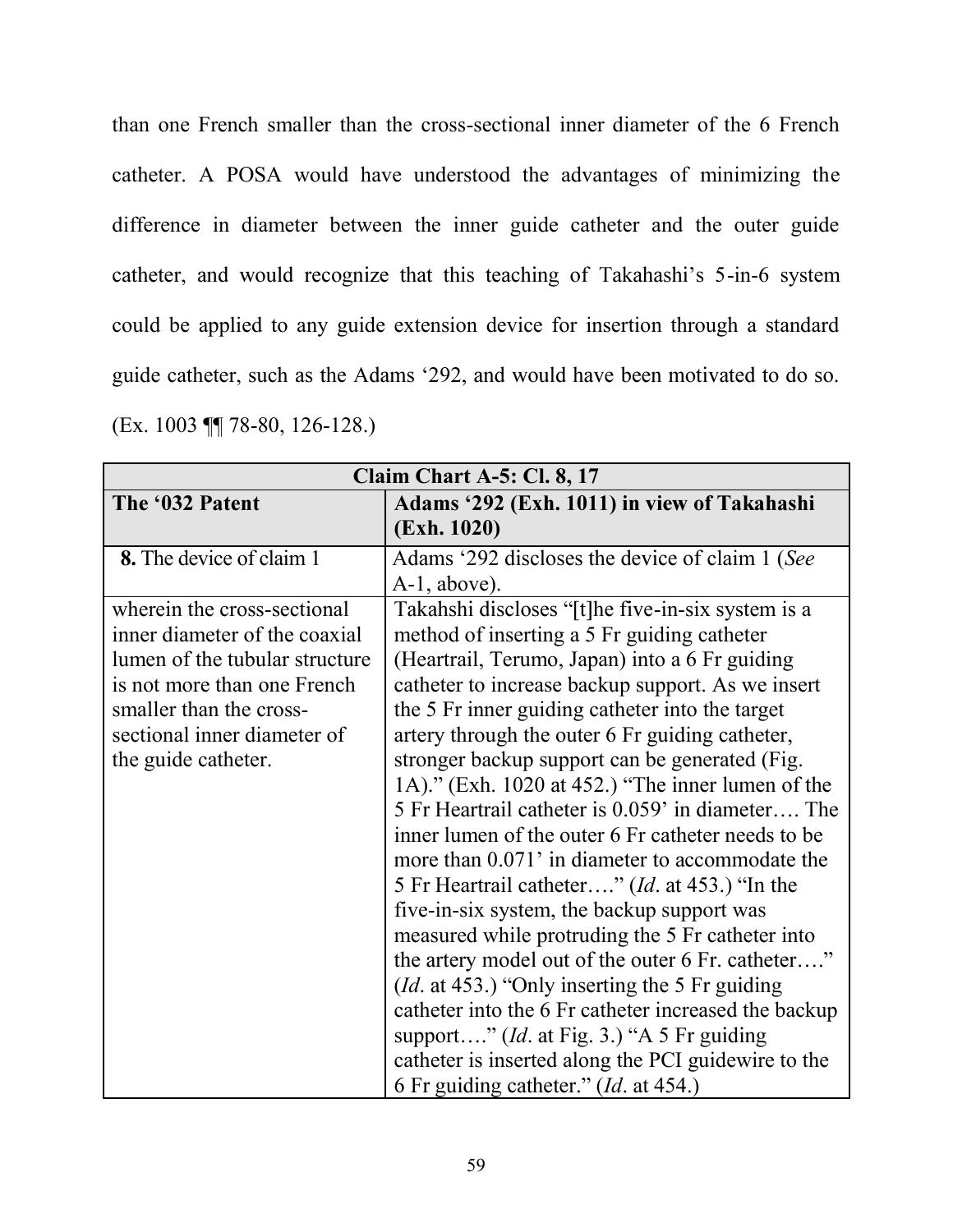| <b>Claim Chart A-5: Cl. 8, 17</b>                                                                                                                                                                                      |                                                             |  |
|------------------------------------------------------------------------------------------------------------------------------------------------------------------------------------------------------------------------|-------------------------------------------------------------|--|
| The '032 Patent                                                                                                                                                                                                        | Adams '292 (Exh. 1011) in view of Takahashi<br>(Exh. 1020)  |  |
| 17. The device of claim 11                                                                                                                                                                                             | Adams discloses the device of claim 11 (See A-1,<br>above). |  |
| wherein the cross-sectional<br>inner diameter of the coaxial<br>lumen of the flexible distal<br>portion is not more than one<br>French smaller than the<br>cross-sectional inner<br>diameter of the guide<br>catheter. | See Takahashi disclosures set forth in claim 8<br>(above).  |  |

# **VIII. CONCLUSION**

Based on the foregoing, it is clear that claims  $1, 2, 8, 11$ , and  $17$  of the '032 patent define subject matter that is anticipated in view of Adams '292 and that claims 1-4, 8, 11, 13, and 17 of the '032 patent define subject matter that is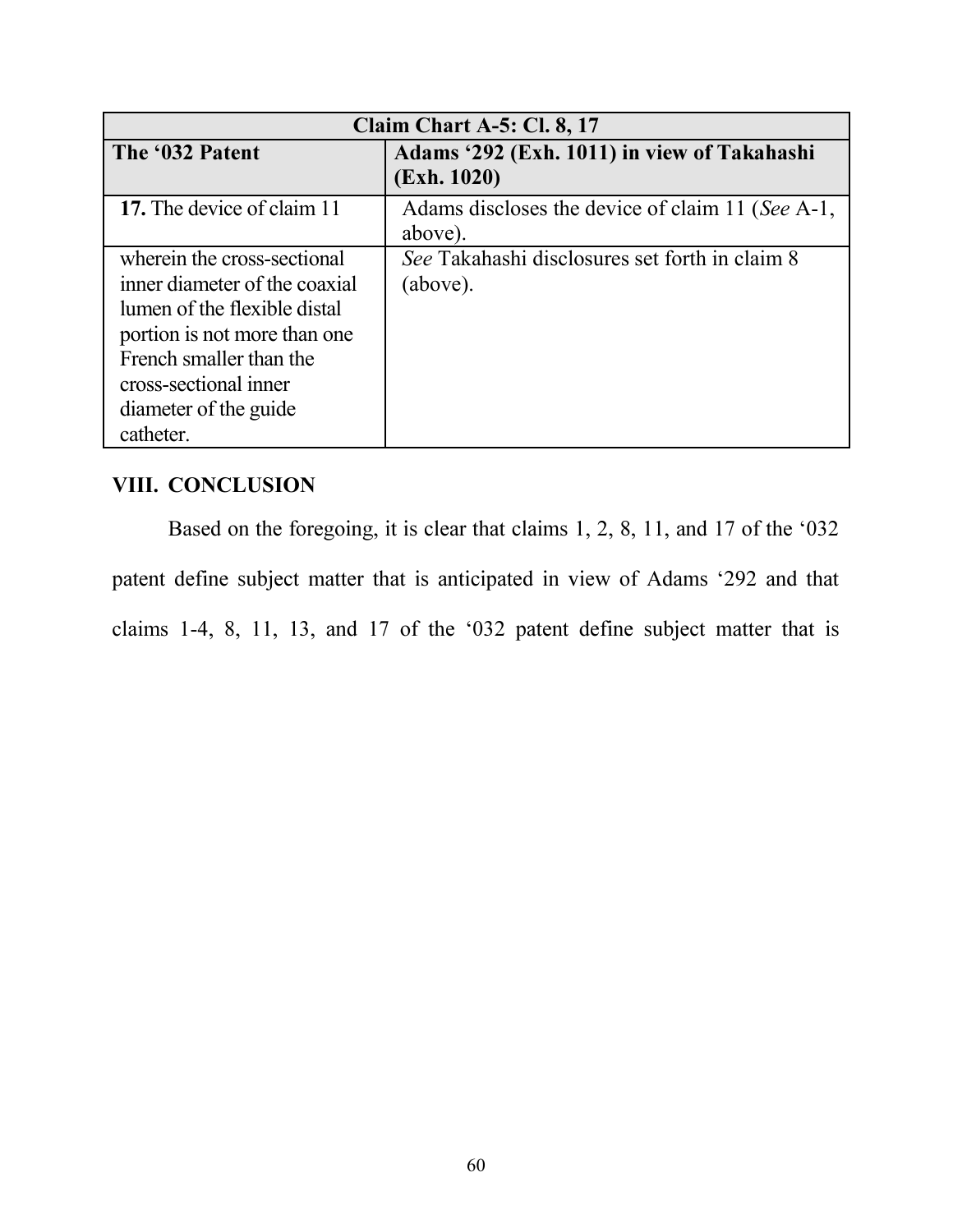obvious in view of the knowledge of a POSA combined with Adams '292 and the teachings of the additional references cited above. Adams  $292$  and the prior art combinations cited above were never considered by the Examiner; if they had been, such claims would not have issued. In light of the evidence set forth herein, which establishes a reasonable likelihood that Petitioner will prevail on at least one claim of the '032 patent, Petitioner requests institution of an *inter partes* review to cancel those claims.

Respectfully submitted,

#### ARNOLD & PORTER LLP

/David R. Marsh/

David R. Marsh (Atty. Reg. No. 41,408) ARNOLD & PORTER LLP 555  $12^{th}$  Street, N.W. Washington, D.C. 20004 Tel: (202) 942-5068 Fax: (202) 942-5999